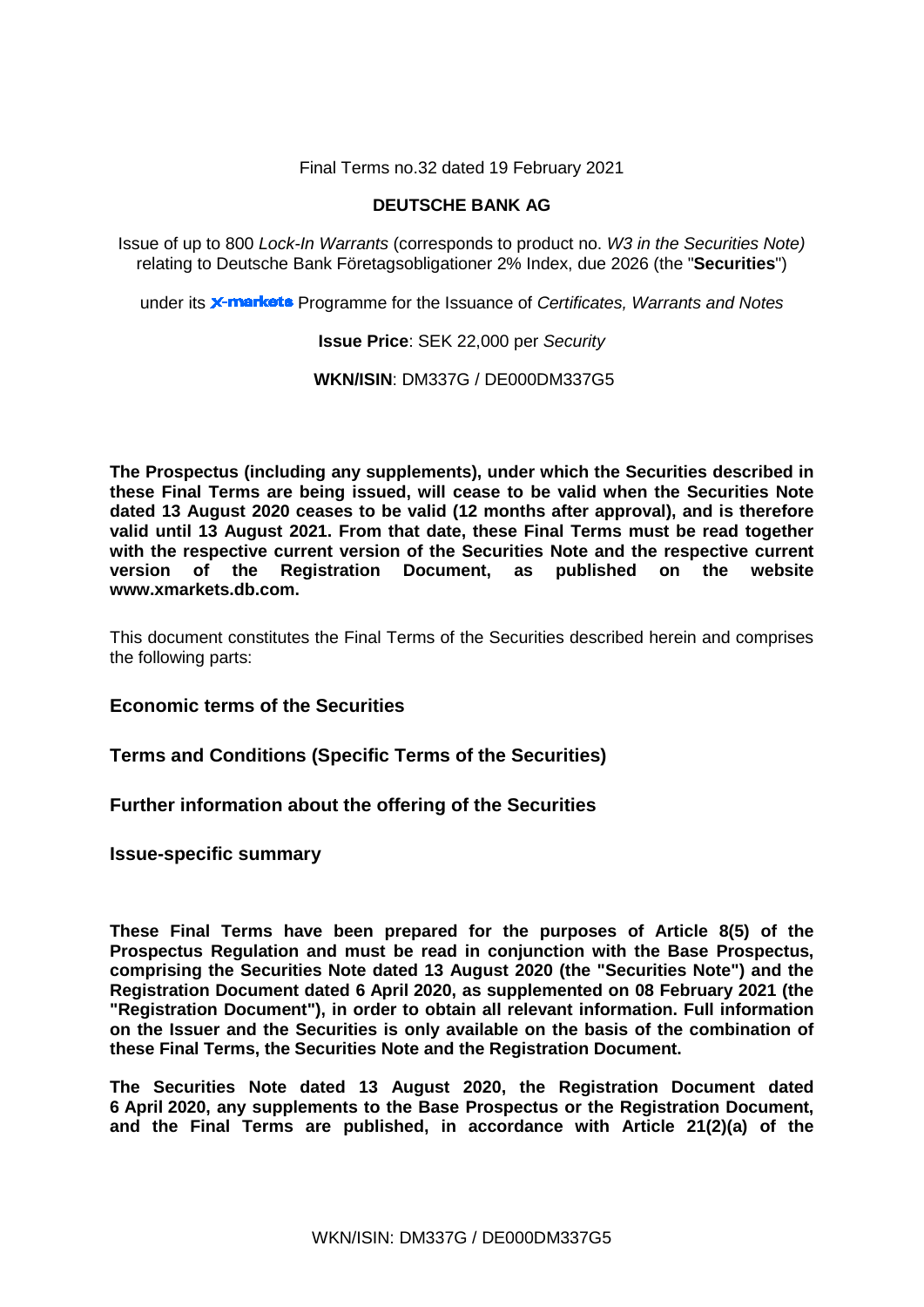**Prospectus Regulation, in electronic form on the Issuer's website [\(www.xmarkets.db.com\)](http://www.xmarkets.db.com/).**

**In addition, the Securities Note dated 13 August 2020 and the Registration Document dated 6 April 2020 and any supplements to the Base Prospectus or the Registration Document shall be available free of charge at the registered office of the Issuer, Deutsche Bank AG, Mainzer Landstrasse 11-17, 60329 Frankfurt am Main.**

### **A summary of the individual issuance is annexed to the Final Terms.**

Terms not otherwise defined herein shall have the meaning given in the General Conditions of the Securities set out in the Terms and Conditions.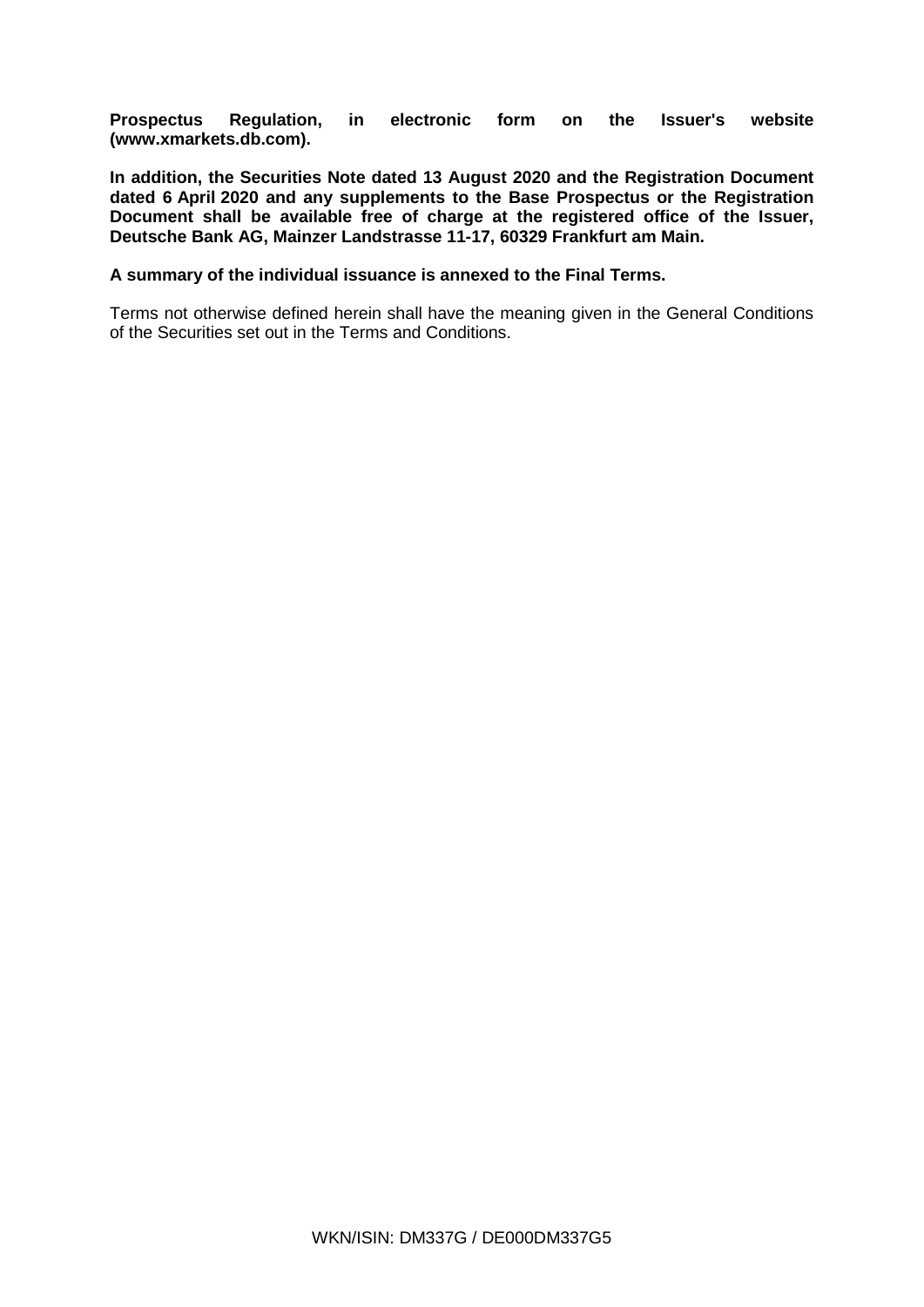# **Economic terms of the Securities**

The following description of the Security explains the economic terms of the Security and its characteristics.

# **Product No. W3: Lock-In Warrants**

The Lock-In Warrant is linked to the performance of the Underlying. The product works as follows:

# **Redemption at maturity**

Investors can participate disproportionately (with leverage) in the positive development of the Underlying with this Lock-In Warrant. Conversely, investors also participate with leverage in the negative development of the Underlying and additionally bear the risk of a total loss of capital invested if the Final Reference Level is equal to or less than or less than the Strike (as specified in the applicable Final Terms).

On the Settlement Date, investors receive as the Cash Amount the product of (a) the Multiplier, (b) the amount by which the Final Reference Level (taking into account the Locked Performance) exceeds the Strike and (c) the Participation Factor. Due to the lockin feature of this Warrant, the Final Reference Level may be higher than the Reference Level of the Underlying on the Valuation Date.

During the term investors receive no payment of current income, such as interest.

Investors also have no claims to the/deriving from the Underlying.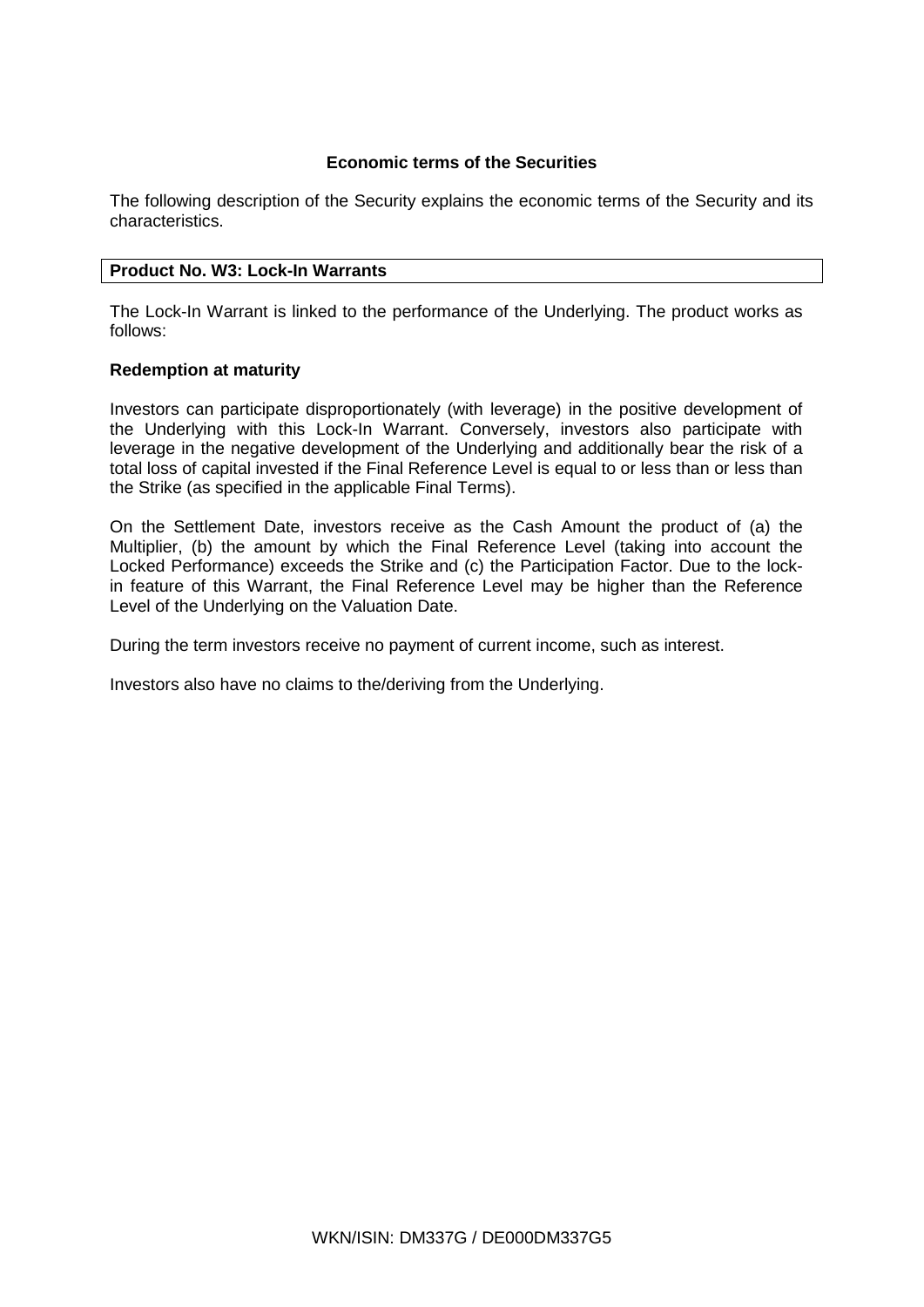# **Terms and Conditions**

The following "**Specific Terms of the Securities**" relating to the Securities shall, for the relevant Series of Securities, complete and put in concrete terms the General Conditions of the Securities for the purposes of such Series of Securities. The Specific Terms of the Securities and the General Conditions of the Securities together constitute the "**Terms and Conditions**" of the relevant Securities.

| <b>Security Type</b>               | Warrant / Lock-In Warrant                                                                               |
|------------------------------------|---------------------------------------------------------------------------------------------------------|
| <b>ISIN</b>                        | DE000DM337G5                                                                                            |
| <b>WKN</b>                         | <b>DM337G</b>                                                                                           |
| Issuer                             | Deutsche Bank AG, Frankfurt am Main                                                                     |
| Number of the<br><b>Securities</b> | up to 800 Securities at SEK 100,000.00 each with an aggregate nominal<br>amount of up to SEK 80,000,000 |
| <b>Issue Price</b>                 | 22.00% of the Nominal Amount (SEK 22,000 per Warrant)                                                   |
| <b>Issue Date</b>                  | 14 April 2021                                                                                           |
| Nominal Amount                     | SEK 100,000                                                                                             |
| <b>Calculation Agent</b>           | Deutsche Bank AG, London                                                                                |
| Underlying                         | Type: Index                                                                                             |
|                                    | Name: Deutsche Bank Företagsobligationer 2% Index                                                       |
|                                    | Index Sponsor: Deutsche Bank AG, London                                                                 |
|                                    | Bloomberg Page: DBXEFORE <index></index>                                                                |
|                                    | Reference Source: as defined in §5 (5) (i) of the General Conditions                                    |
|                                    | Multi-Exchange Index: not applicable                                                                    |
|                                    | Related Exchange: as defined in §5(5)(j) of the General Conditions                                      |
|                                    | Reference Currency: SEK                                                                                 |
| Settlement                         | <b>Cash Settlement</b>                                                                                  |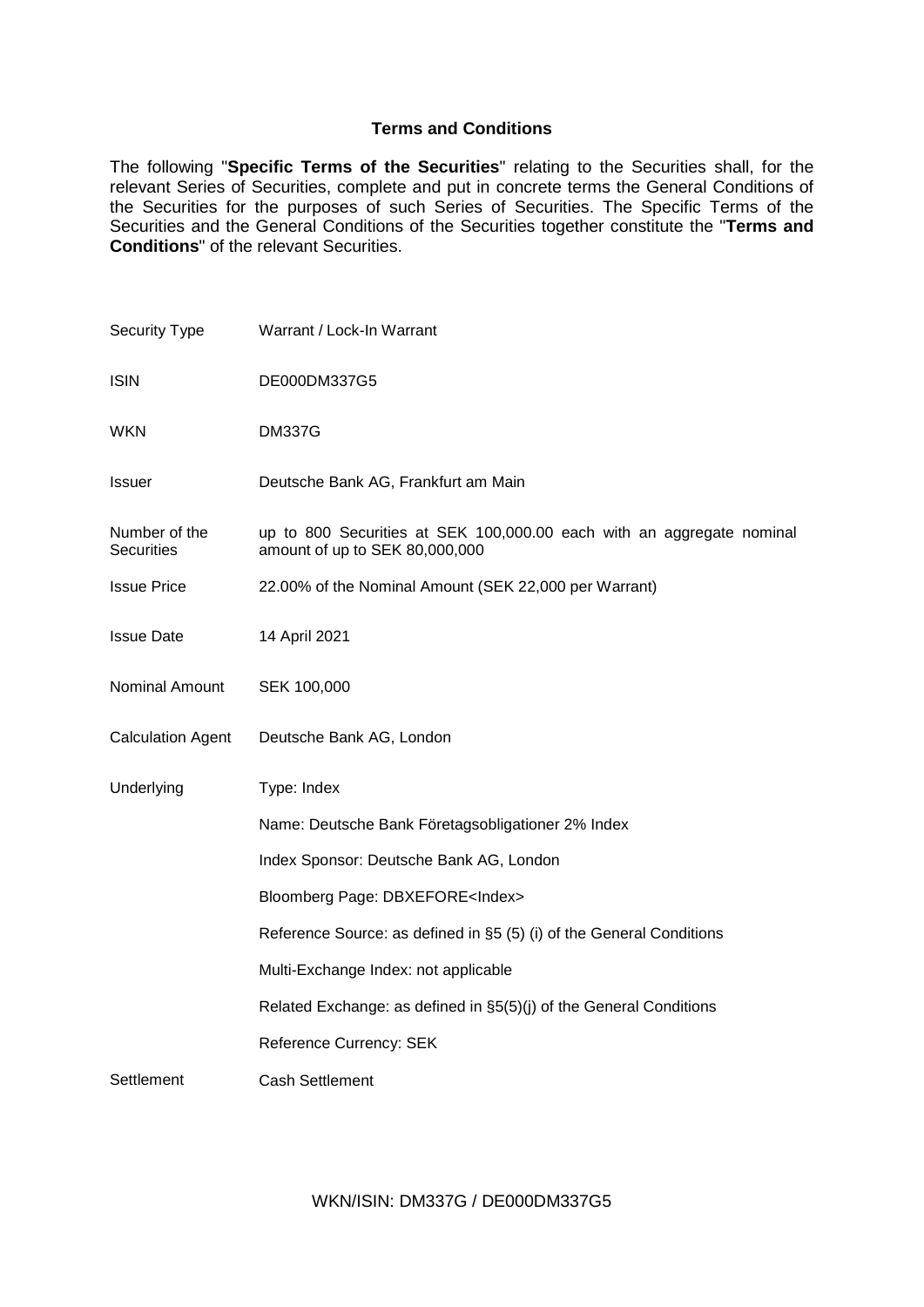| Initial Reference<br>Level | The Reference Level on the Initial Valuation Date                                                                                                                                                                       |
|----------------------------|-------------------------------------------------------------------------------------------------------------------------------------------------------------------------------------------------------------------------|
| Reference Level            | In respect of any day, an amount (which shall be deemed to be a monetary<br>value in the Reference Currency) equal to the Relevant Reference Level<br>Value on such day quoted by or published on the Reference Source. |
| Initial Valuation<br>Date  | 25 March 2021                                                                                                                                                                                                           |
| <b>Valuation Date</b>      | 25 March 2026                                                                                                                                                                                                           |
| <b>Settlement Date</b>     | 10 April 2026 or, if such day is not a Business Day, the Settlement Date is<br>postponed to the next day which is a Business Day.                                                                                       |
| Observation<br>Period      | The period from but excluding the Initial Valuation Date to but excluding the<br>Valuation Date.                                                                                                                        |
| <b>Observation Dates</b>   | The Initial Valuation Date, the first Business Day of every calendar week<br>during the Observation Period and the Valuation Date.                                                                                      |

# **General Definitions Applicable to Warrants**

| <b>Termination Date</b> | The Exercise Date                                                                                                                                                                                                                                                                                                                  |
|-------------------------|------------------------------------------------------------------------------------------------------------------------------------------------------------------------------------------------------------------------------------------------------------------------------------------------------------------------------------|
| <b>Strike</b>           | 100 per cent. of the Initial Reference Level                                                                                                                                                                                                                                                                                       |
| <b>Multiplier</b>       | The quotient of (i) SEK 100,000 (as numerator); and (ii) the Initial Reference<br>Level (as denominator).                                                                                                                                                                                                                          |
| Participation<br>Factor | An amount which will be determined by the Issuer on the Initial Valuation<br>Date, expected to be approximately 300 per cent. and in any case not less<br>than 250 per cent. and not more than 350 per cent. The definitive value will be<br>made available on the website of the Issuer www.xmarkets.db.com by the<br>Issue Date. |

| <b>Specific</b>    | <b>Product No. W3: Lock-In Warrant</b> |
|--------------------|----------------------------------------|
| <b>Definitions</b> |                                        |
| applicable to      |                                        |
| Warrants           |                                        |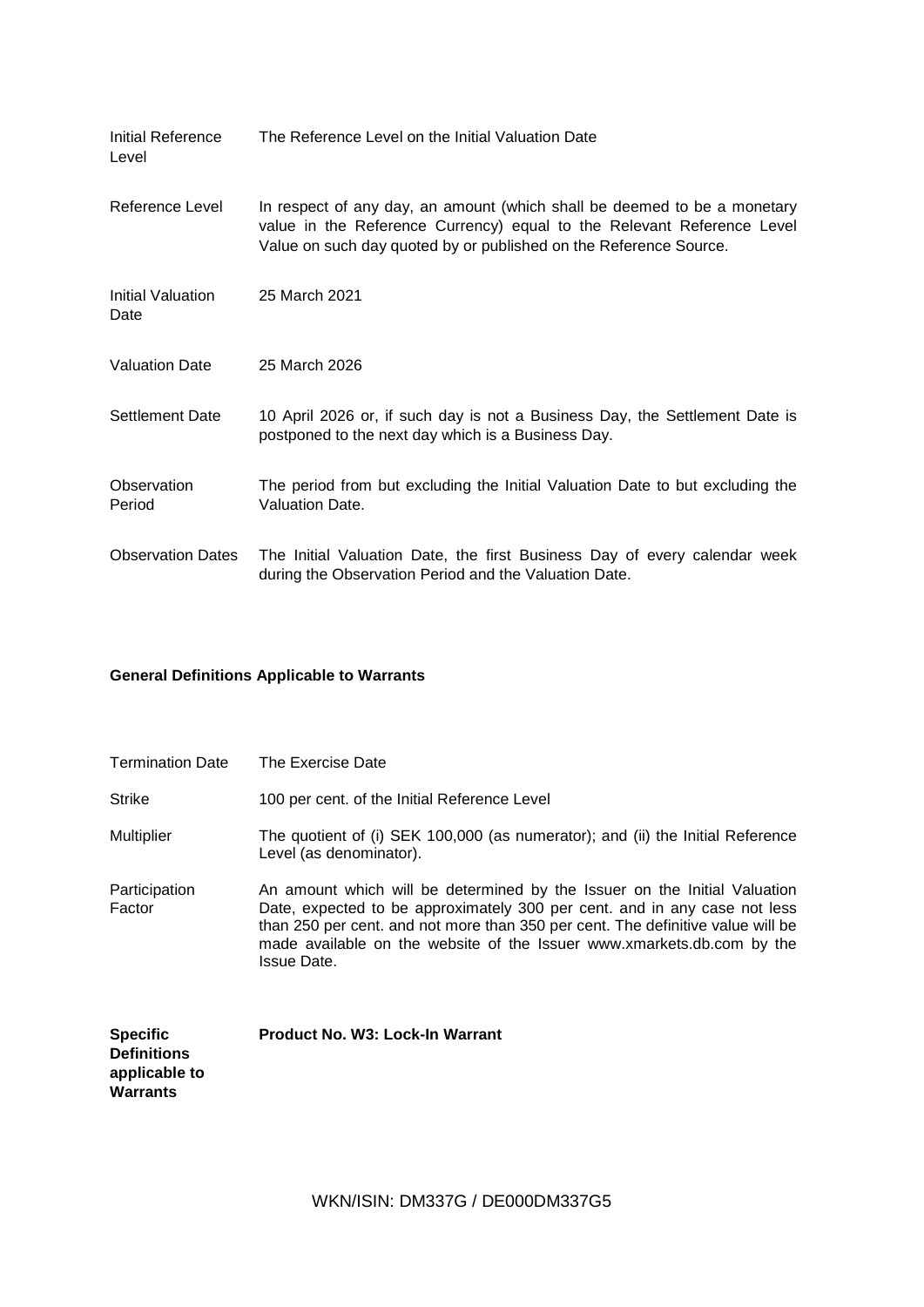| Cash Amount                      | (a) If the Final Reference Level is below or equal to the Strike, Zero; or                                                                                                                       |
|----------------------------------|--------------------------------------------------------------------------------------------------------------------------------------------------------------------------------------------------|
|                                  | (b) If the Final Reference Level is greater than the Strike, an amount in<br>the Settlement Currency equal to the product of (i) and (ii) where,                                                 |
|                                  | (i) is the Participation Factor; and                                                                                                                                                             |
|                                  | (ii) is (Final Reference Level - Strike) x Multiplier                                                                                                                                            |
|                                  | provided that the Cash Amount will not be less than zero.                                                                                                                                        |
| Locked<br>Performance            | An amount in respect of any Observation Date equal to the product of (a) and<br>(b) where:                                                                                                       |
|                                  | (a) is the greatest integer less than or equal to the ratio of:                                                                                                                                  |
|                                  | (i) the Highest Performance Factor; and                                                                                                                                                          |
|                                  | (ii) 5.00 per cent; and                                                                                                                                                                          |
|                                  | (b) is $5.00$ per cent.                                                                                                                                                                          |
| Lock-in Level                    | An amount in respect of any Observation Date equal to the product of (a) the<br>sum of (i) One; and (ii) the Locked Performance; and (b) the Initial Reference<br>Level                          |
| Highest<br>Performance<br>Factor | On any Observation Date, the highest Performance Factor in respect of all<br>Observation Dates up to such Observation Date                                                                       |
| Performance<br>Factor            | In relation to an Observation Date and each Security, a percentage (which<br>may be positive, negative or zero) calculated by the Calculation Agent in<br>accordance with the following formula: |
|                                  | A-B                                                                                                                                                                                              |

Where:

"A" is the Reference Level on such Observation Date(t); and

WKN/ISIN: DM337G / DE000DM337G5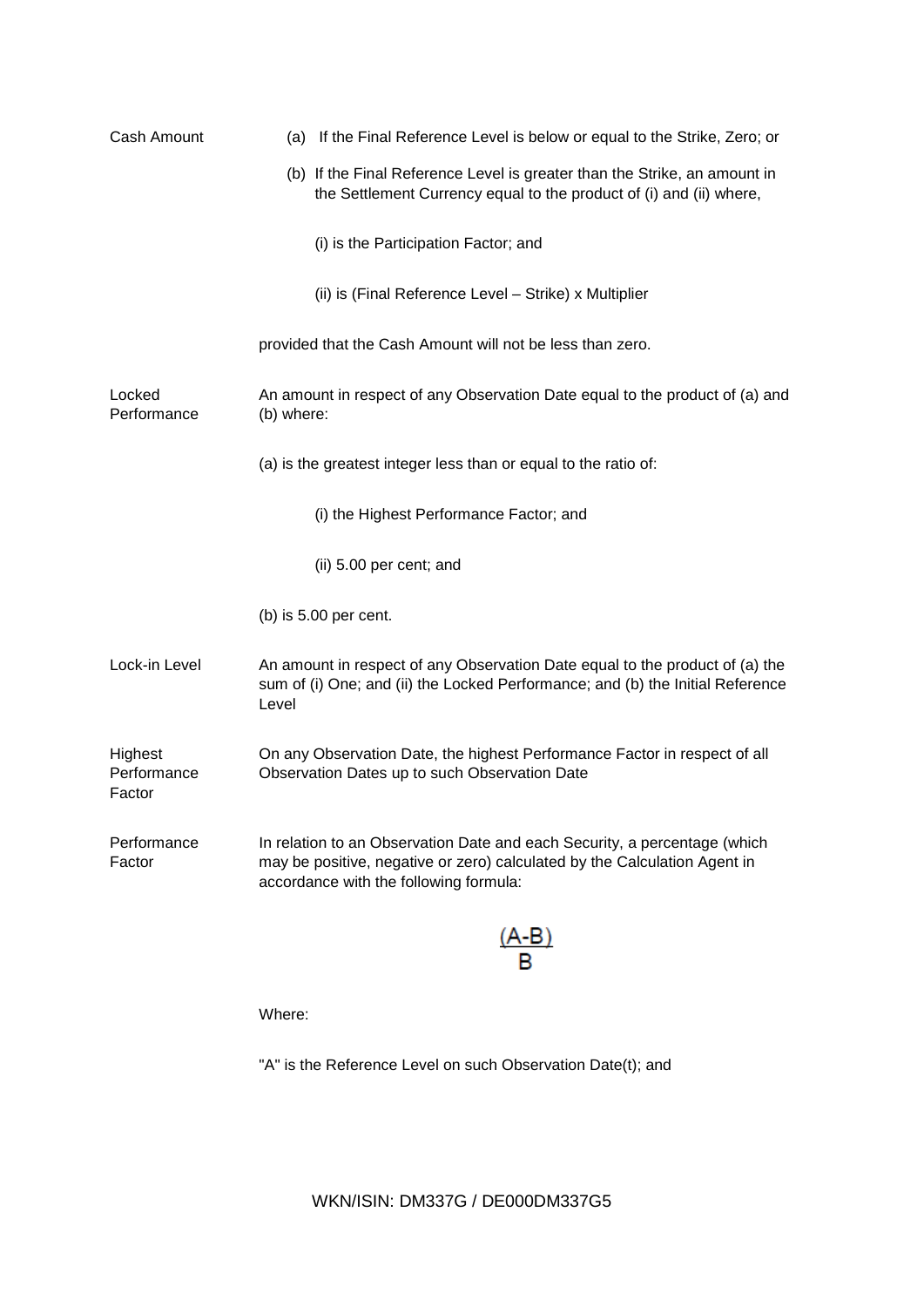|                                             | "B" is the Reference Level on the first Observation Date;                                                                                                                                                                                                                                                                                                                                                                                                                                      |  |  |  |  |
|---------------------------------------------|------------------------------------------------------------------------------------------------------------------------------------------------------------------------------------------------------------------------------------------------------------------------------------------------------------------------------------------------------------------------------------------------------------------------------------------------------------------------------------------------|--|--|--|--|
|                                             | provided that if A and B are equal, the Performance Factor shall be zero.                                                                                                                                                                                                                                                                                                                                                                                                                      |  |  |  |  |
| Relevant<br><b>Reference Level</b><br>Value | The official closing level of the Underlying on the Reference Source                                                                                                                                                                                                                                                                                                                                                                                                                           |  |  |  |  |
| <b>Final Reference</b><br>Level             | The higher of (a) the Reference Level on the Valuation Date and (b) the Lock-<br>in Level on the Valuation Date.                                                                                                                                                                                                                                                                                                                                                                               |  |  |  |  |
|                                             | <b>Further Definitions Applicable to the Securities</b>                                                                                                                                                                                                                                                                                                                                                                                                                                        |  |  |  |  |
| Type of Exercise                            | European Style                                                                                                                                                                                                                                                                                                                                                                                                                                                                                 |  |  |  |  |
| <b>Exercise Date</b>                        | The Valuation Date                                                                                                                                                                                                                                                                                                                                                                                                                                                                             |  |  |  |  |
| Settlement<br>Currency                      | Swedish Krona ("SEK")                                                                                                                                                                                                                                                                                                                                                                                                                                                                          |  |  |  |  |
| <b>Business Day</b>                         | A day on which the Trans-European Automated Real-time Gross settlement<br>Express Transfer (TARGET2) system (or any successor thereto) is open, and<br>on which commercial banks and foreign exchange markets settle payments in<br>the Business Day Location(s) specified in the Specific Terms of the Securities<br>and on which each relevant Clearing Agent settles payments. Saturday and<br>Sunday and 24 December and 31 December each year are not considered<br><b>Business Days.</b> |  |  |  |  |
| <b>Business Day</b><br>Locations            | Frankfurt am Main, Stockholm and London                                                                                                                                                                                                                                                                                                                                                                                                                                                        |  |  |  |  |
| <b>Correction Period</b>                    | Two Business Days prior to the due date for any payment or delivery under<br>the Securities, the amount of which is determined in whole or in part by<br>reference to such value or price of the Reference Item.                                                                                                                                                                                                                                                                               |  |  |  |  |
| Form of Securities                          | Global Security in bearer form                                                                                                                                                                                                                                                                                                                                                                                                                                                                 |  |  |  |  |
| <b>Clearing Agent</b>                       | Euroclear Sweden AB (formerly known as VPC AB), PO Box 191,<br>Klarabergviaduckten 63, 101 23 Stockholm, Sweden                                                                                                                                                                                                                                                                                                                                                                                |  |  |  |  |
| Governing Law                               | English law                                                                                                                                                                                                                                                                                                                                                                                                                                                                                    |  |  |  |  |

WKN/ISIN: DM337G / DE000DM337G5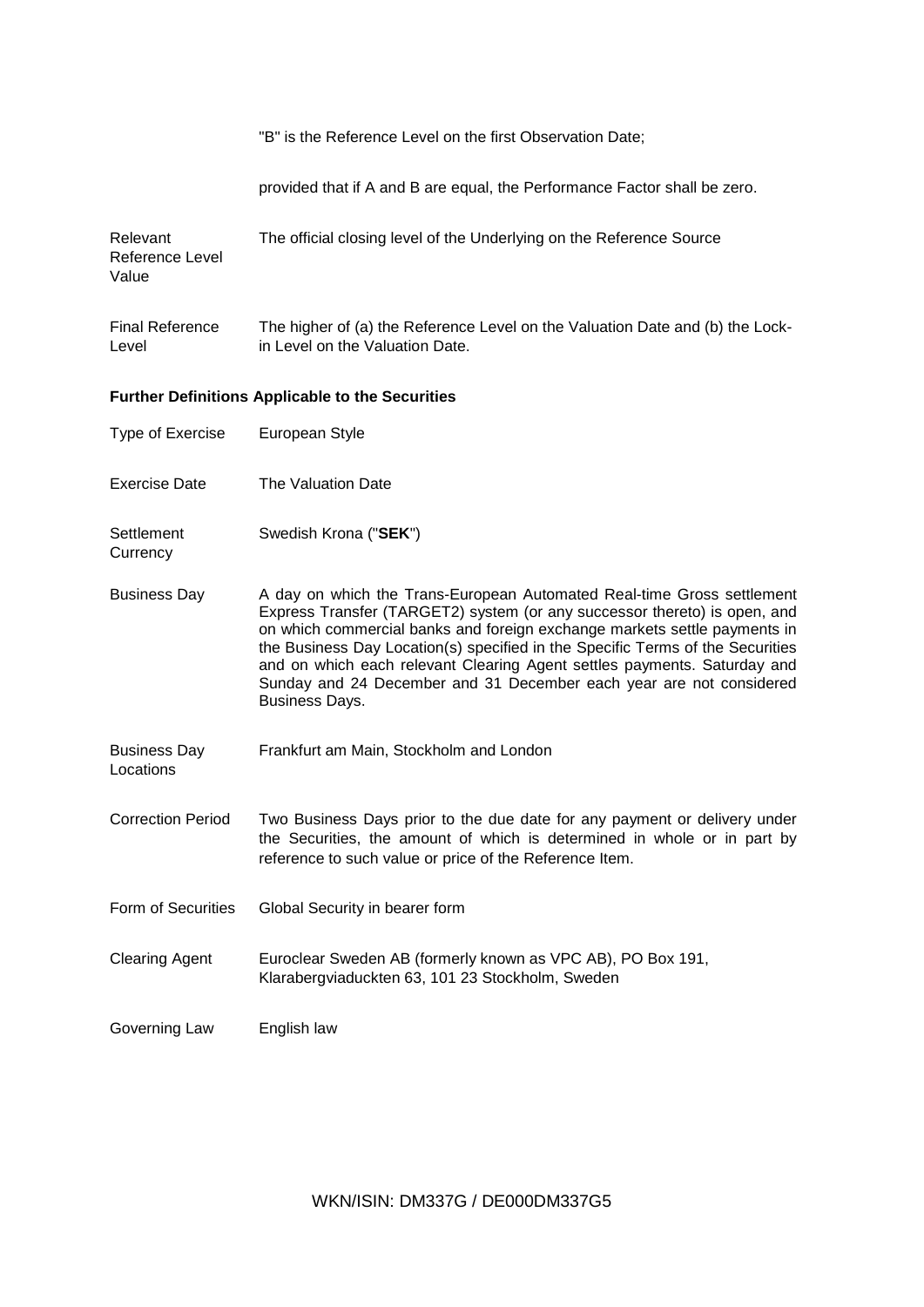# **Further information about the offering of the Securities**

# **Listing and trading**

| Listing and trading                                           | Application has been made to admit to trading and<br>quote the Securities on the regulated market in the<br>Nasdaq First North Growth Market, which is a regulated<br>market for the purposes of Directive 2014/65/EU (as<br>amended).                                                                                         |
|---------------------------------------------------------------|--------------------------------------------------------------------------------------------------------------------------------------------------------------------------------------------------------------------------------------------------------------------------------------------------------------------------------|
| Minimum trade size                                            | <b>One Security</b>                                                                                                                                                                                                                                                                                                            |
| Estimate of total expenses related to<br>admission to trading | <b>SEK 1500</b>                                                                                                                                                                                                                                                                                                                |
| <b>Offering of Securities</b>                                 |                                                                                                                                                                                                                                                                                                                                |
| Investor minimum subscription amount                          | One Security                                                                                                                                                                                                                                                                                                                   |
| Investor maximum subscription amount                          | Not Applicable                                                                                                                                                                                                                                                                                                                 |
| The subscription period                                       | Applications to subscribe for the Securities may be<br>made through the Distributor from 19 February 2021<br>(inclusively) until the "Primary Market End Date" which<br>is 18 March 2021 (inclusively) (subject to adjustment)<br>during the hours in which banks are generally open for<br>business in Sweden.                |
|                                                               | The Issuer reserves the right for any reason to reduce<br>the number of Securities offered.                                                                                                                                                                                                                                    |
|                                                               | In the event that during the Subscription Period the<br>requests exceed the amount of the offer destined to<br>prospective investors equal to the maximum aggregate<br>nominal amount, the Issuer may proceed to early<br>terminate the Subscription Period and may immediately<br>suspend the acceptance of further requests. |
|                                                               | Any such change or any amendment to the Subscription<br>Period will be communicated to investors by means of a<br>notice published on the website of the Issuer (www.se.x-<br>markets.db.com).                                                                                                                                 |
| Cancellation of the issuance of the<br><b>Securities</b>      | The Issuer reserves the right for any reason to cancel<br>the issuance of the Securities.                                                                                                                                                                                                                                      |
|                                                               | Any such decision will be communicated to investors by<br>means of a notice published on the website of the Issuer<br>(www.se.x-markets.db.com).                                                                                                                                                                               |
|                                                               | For the avoidance of doubt, if any application has been<br>made by a potential investor and the Issuer exercises<br>such a right, each such potential investor shall not be<br>entitled to subscribe or otherwise purchase any<br>Securities.                                                                                  |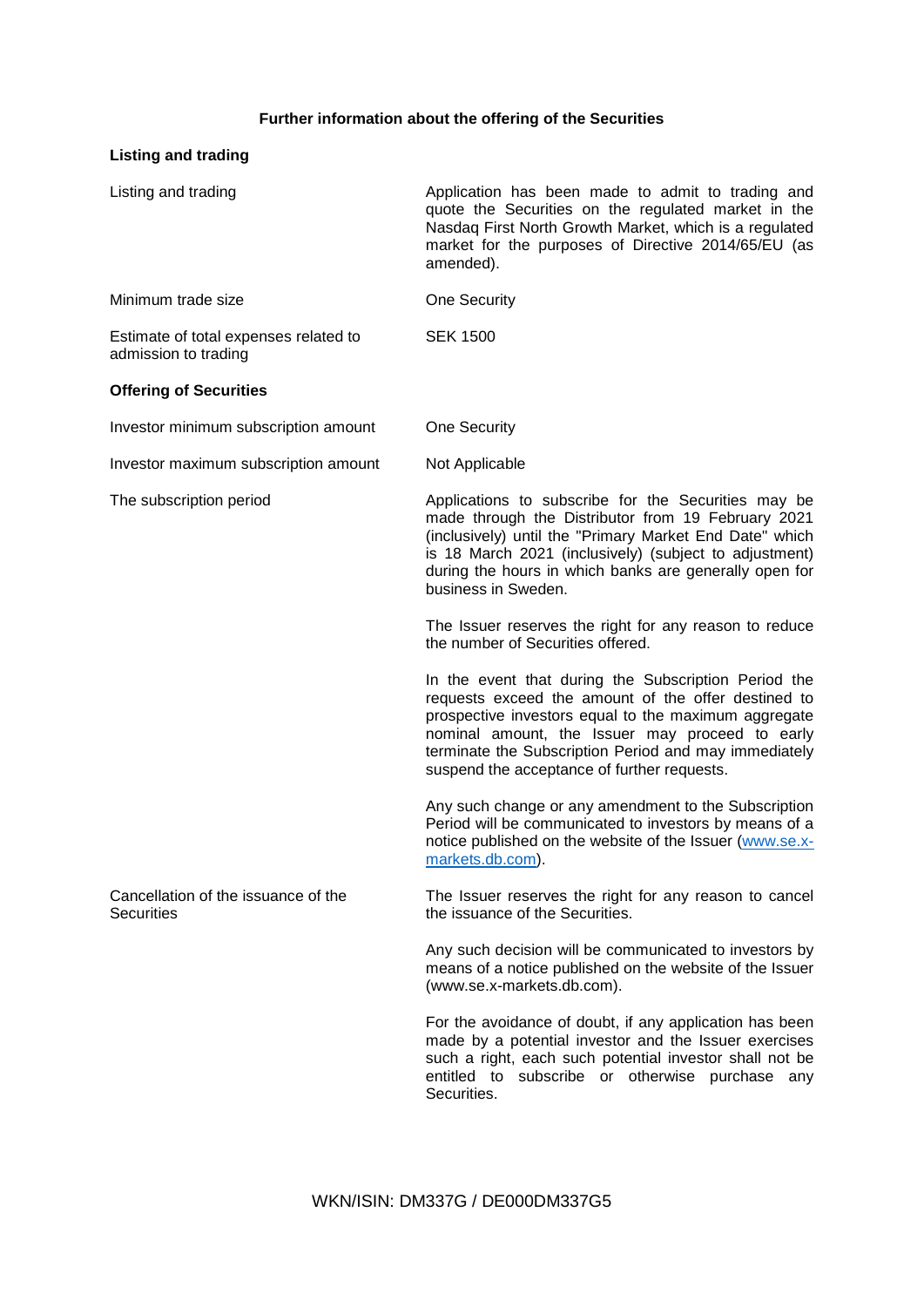| Early closing of the subscription period of<br>the Securities                                                                                          | The Issuer reserves the right for any reason to close the<br>Subscription Period early.                                                                                                                                                                                                                                                                   |
|--------------------------------------------------------------------------------------------------------------------------------------------------------|-----------------------------------------------------------------------------------------------------------------------------------------------------------------------------------------------------------------------------------------------------------------------------------------------------------------------------------------------------------|
|                                                                                                                                                        | Any such decision will be communicated to investors by<br>means of a notice published on the website of the Issuer<br>(www.se.x-markets.db.com)                                                                                                                                                                                                           |
| Conditions to which the offer is subject:                                                                                                              | Offers of the Securities are conditional on and subject to<br>admission to listing being obtained by the Issue Date<br>otherwise the offer will be deemed withdrawn and the<br>issuance cancelled.                                                                                                                                                        |
| Description of the application process:                                                                                                                | Applications for the Securities can be made in Sweden<br>at participating branches of a Distributor.                                                                                                                                                                                                                                                      |
|                                                                                                                                                        | Applications will be in accordance with the relevant<br>Distributor's usual procedures, notified to investors by<br>the relevant Distributor                                                                                                                                                                                                              |
|                                                                                                                                                        | Prospective investors will not be required to enter into<br>any contractual arrangements directly with the Issuer<br>relating to the subscription for the Securities                                                                                                                                                                                      |
| Description of possibility to reduce<br>subscriptions and manner for refunding<br>excess amount paid by applicants:                                    | Not applicable                                                                                                                                                                                                                                                                                                                                            |
| Details of the method and time limits for<br>paying up and delivering the Securities:                                                                  | Investors will be notified by the Issuer or the relevant<br>financial intermediary of their allocations of Securities<br>and the settlement arrangements in respect thereof. The<br>Securities will be issued on the Issue Date and the<br>Securities will be delivered on the Value Date against<br>payment to the Issuer of the net subscription price. |
| Manner in and date on which results of the<br>offer are to be made public:                                                                             | The Issuer will in its sole discretion determine the final<br>amount of Securities to be issued (which will be<br>dependent on the outcome of the offer), up to a limit of<br>800 Securities                                                                                                                                                              |
|                                                                                                                                                        | The precise number of Securities to be issued will be<br>published on the website of the Nasdaq First North Growth<br>Market on or around the Issue Date                                                                                                                                                                                                  |
|                                                                                                                                                        | The results of the offer will be available from the<br>Distributor following the Subscription Period and prior to<br>the Issue Date                                                                                                                                                                                                                       |
| Procedure for exercise of any right of pre-<br>emption, negotiability of subscription rights<br>and treatment of subscription rights not<br>exercised: | Not applicable                                                                                                                                                                                                                                                                                                                                            |
| Categories of potential investors to which<br>the Securities are offered and whether<br>tranche(s) have been reserved for certain                      | Qualified investors within the meaning of the Prospectus<br>Regulation and non-qualified investors                                                                                                                                                                                                                                                        |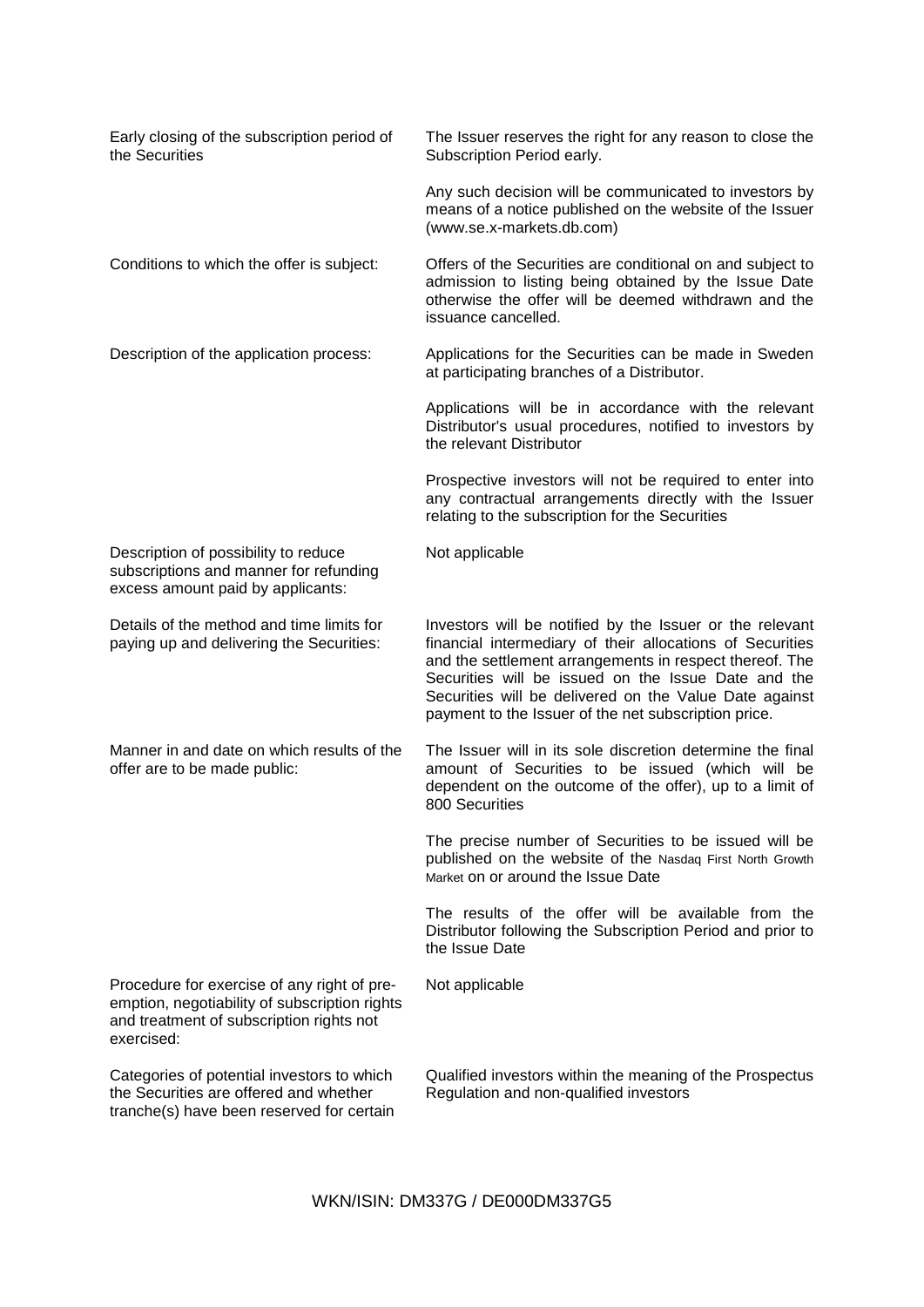Process for notification to applicants of the amount allotted and the indication whether dealing may begin before notification is made:

Name(s) and address(es), to the extent known to the Issuer, of the placement agents in the various countries where the offer takes place.

The Offer may be made in Sweden to any person which complies with all other requirements for investment as set out in the Securities Note or otherwise determined by the Issuer and/or the relevant financial intermediaries. In other EEA countries, offers will only be made pursuant to an exemption under the Prospectus Regulation.

Each investor will be notified by the relevant Distributor of its allocation of Securities after the end of the Subscription Period and before the Issue Date

No dealings in the Security may take place prior to the Issue Date

Garantum Fondkommission AB, Smålandsgatan 16, 111 46 Stockholm, Sweden (the "**Distributor**")

The Issuer reserves the right to appoint other distributors during the Subscription Period, which will be communicated to investors by means of a notice published on the website of the Issuer (www.se.xmarkets.db.com).

Consent to use of Prospectus: The Issuer consents to the use of the Prospectus by the following financial intermediaries (individual consent): Garantum Fondkommission AB, Smålandsgatan 16, 111 46 Stockholm, Sweden.

> Individual consent to the later resale and final placement of the Securities by the financial intermediaries is given in relation to Sweden.

> The subsequent resale or final placement of Securities by financial intermediaries can be made during the period from 19 February 2021 (inclusively) until 18 March 2021 (inclusively) and as long as this Prospectus is valid in accordance with Article 9 of the Prospectus Regulation.

### **Fees**

Fees paid by the Issuer to the distributor

| <b>Trailer Fee</b>                                                 | Not applicable                            |
|--------------------------------------------------------------------|-------------------------------------------|
| <b>Placement Fee</b>                                               | up to 3.00 per cent of the Nominal Amount |
| Fees charged by the Issuer to the<br>Securityholders post issuance | Not applicable                            |

### **Costs/Distribution Fees**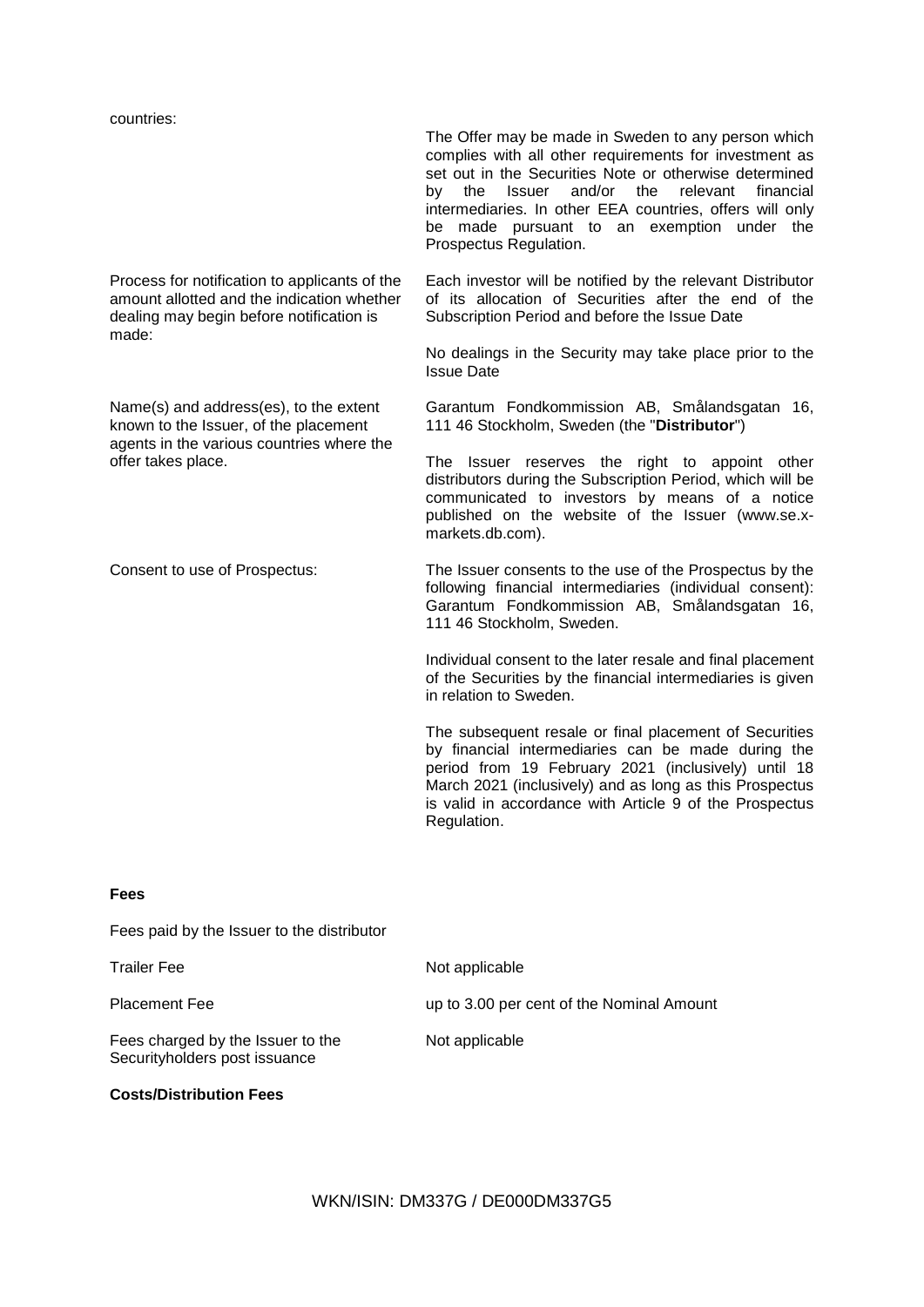| Amount of any expenses and taxes<br>specifically charged to the subscriber or | Ex-ante entry costs:                                                                                                                                                                                                                                                                                                                                                                                                                                                                                                                                                                                                                                    | SEK 6,100                                                                                                                                                                                                                                                                                   |
|-------------------------------------------------------------------------------|---------------------------------------------------------------------------------------------------------------------------------------------------------------------------------------------------------------------------------------------------------------------------------------------------------------------------------------------------------------------------------------------------------------------------------------------------------------------------------------------------------------------------------------------------------------------------------------------------------------------------------------------------------|---------------------------------------------------------------------------------------------------------------------------------------------------------------------------------------------------------------------------------------------------------------------------------------------|
| purchaser:                                                                    | Ex-ante exit costs                                                                                                                                                                                                                                                                                                                                                                                                                                                                                                                                                                                                                                      | SEK 1,000                                                                                                                                                                                                                                                                                   |
|                                                                               | Ex-ante running costs on yearly basis: 0                                                                                                                                                                                                                                                                                                                                                                                                                                                                                                                                                                                                                |                                                                                                                                                                                                                                                                                             |
|                                                                               | Other expenses and taxes: none                                                                                                                                                                                                                                                                                                                                                                                                                                                                                                                                                                                                                          |                                                                                                                                                                                                                                                                                             |
| Determination of the price by the Issuer                                      | Both the Initial Issue Price of the Lock-In Warrant and<br>the bid and ask prices quoted by the Issuer during its<br>term are based on the Issuer's internal pricing models.<br>Accordingly, unlike in an on exchange trading, for<br>example for shares, the prices quoted during the term<br>are not based on supply and demand. The prices in<br>particular contain a margin which the Issuer determines<br>at its free discretion and which may cover, in addition to<br>the Issuer's proceeds, the costs of structuring, market<br>making and settlement of the Lock-In Warrant, any<br>applicable sales costs (distribution fee) and other costs. |                                                                                                                                                                                                                                                                                             |
| Distribution fee                                                              | corresponding discount from the Initial Issue Price.                                                                                                                                                                                                                                                                                                                                                                                                                                                                                                                                                                                                    | Placement fee: up to 3.00 per cent of the Nominal<br>Amount. The Issuer will either pay the placement fee<br>from the issue proceeds as a one-off turnover-related<br>distribution fee to the bank that sold the Lock-In Warrant<br>to the customer (principal bank), or grant the latter a |

### **Security ratings**

Rating Rating Rating Rating Rating Rating Rating Rating Rating Rating Rating Rating Rating Rating Rating Rating Rating Rating Rating Rating Rating Rating Rating Rating Rating Rating Rating Rating Rating Rating Rating Ratin

### **Interests of natural and legal persons involved in the issue**

Interests of natural and legal persons involved in the issue

Save for the Distributor regarding the fees as set out under "Fees" above, so far as the Issuer is aware, no person involved in the issue of the Securities has an interest material to the offer.

# **Publication of notices**

Publication of notices **Notices** Notices will, in deviation from §16(1) of the General Conditions of the Securities, be published on the website www.investment-products.db.com.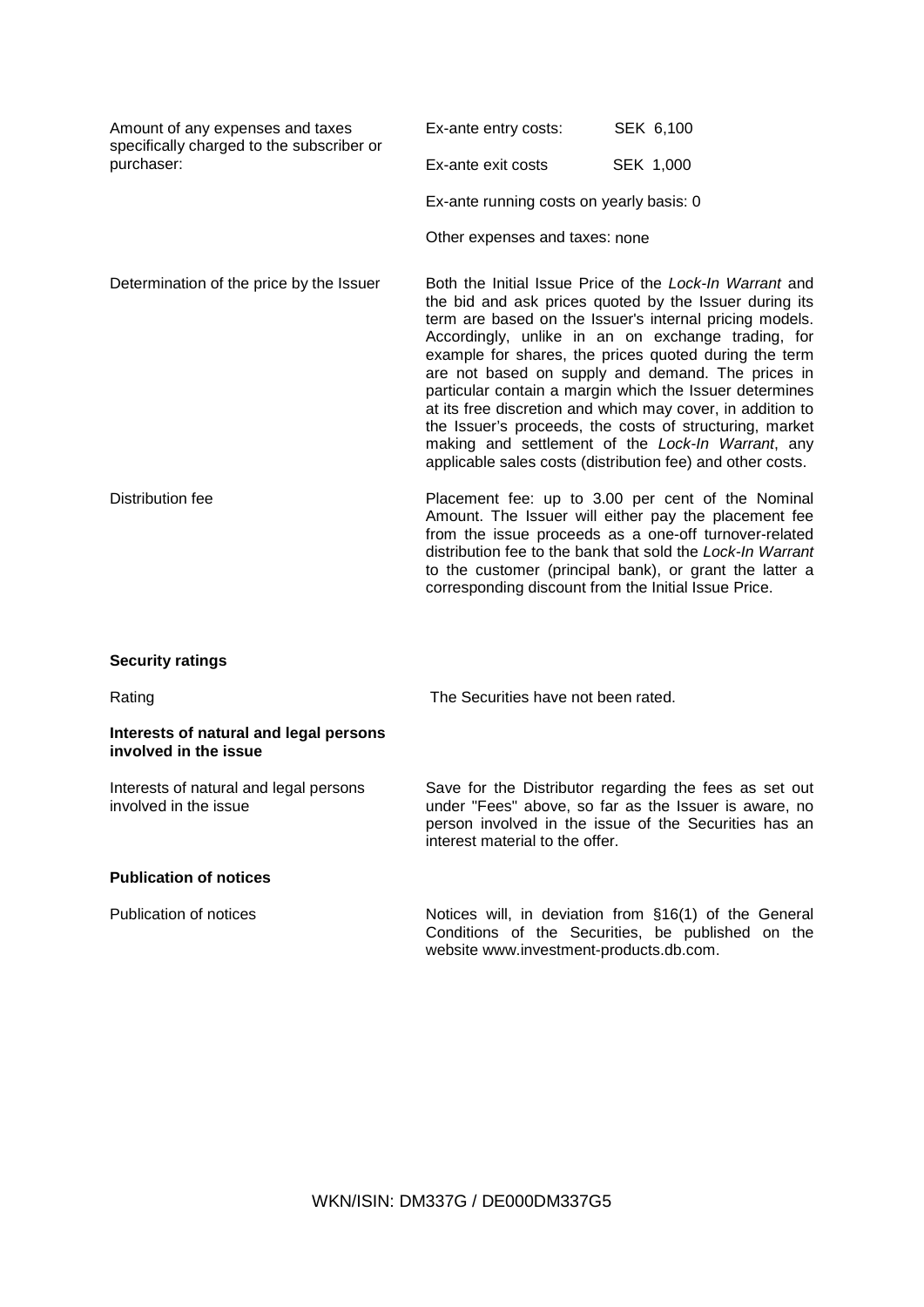### **Information relating to the Underlying**

Information on the Underlying, on the past and future performance of the Underlying and its volatility can be obtained on the public website on https://index.db.com/ and on the Bloomberg page DBXEFORE Index.

As at the date of these Final Terms, Deutsche Bank AG, London Branch appears in the Register of administrators and benchmarks established and maintained by the European Securities and Markets Authority pursuant to Article 36 of the Regulation (EU) 2016/1011 of the European Parliament and of the Council of 8 June 2016 on indices used as benchmarks in financial instruments and financial contracts or to measure the performance of investment funds and amending Directives 2008/48/EC and 2014/17/EU and Regulation (EU) No 596/2014 ("**Benchmark Regulation**").

The sponsor of the, or each, index composing the Underlying also maintains an Internet Site at the following address where further information may be available free of charge in respect of the Underlying (including a description of the essential characteristics of the index, comprising, as applicable, the type of index, the method and formulas of calculation, a description of the individual selection process of the index components and the adjustment rules).

Index Sponsor: Deutsche Bank AG, London Branch

Internet Site of Index Sponsor: https://index.db.com/

### **Further information published by the Issuer**

The Issuer does not intend to provide any further information on the Underlying.

### **Country specific information:**

Offers may be made in Sweden to any person which complies with all other requirements for investment as set out in the Base Prospectus or otherwise determined by the Issuer and/or the relevant financial intermediaries.

Agent in Sweden The Agent in Sweden is Skandinaviska Enskilda Banken AB, SE-106 40 STOCKHOLM - Kungsträdgårdsgatan 8.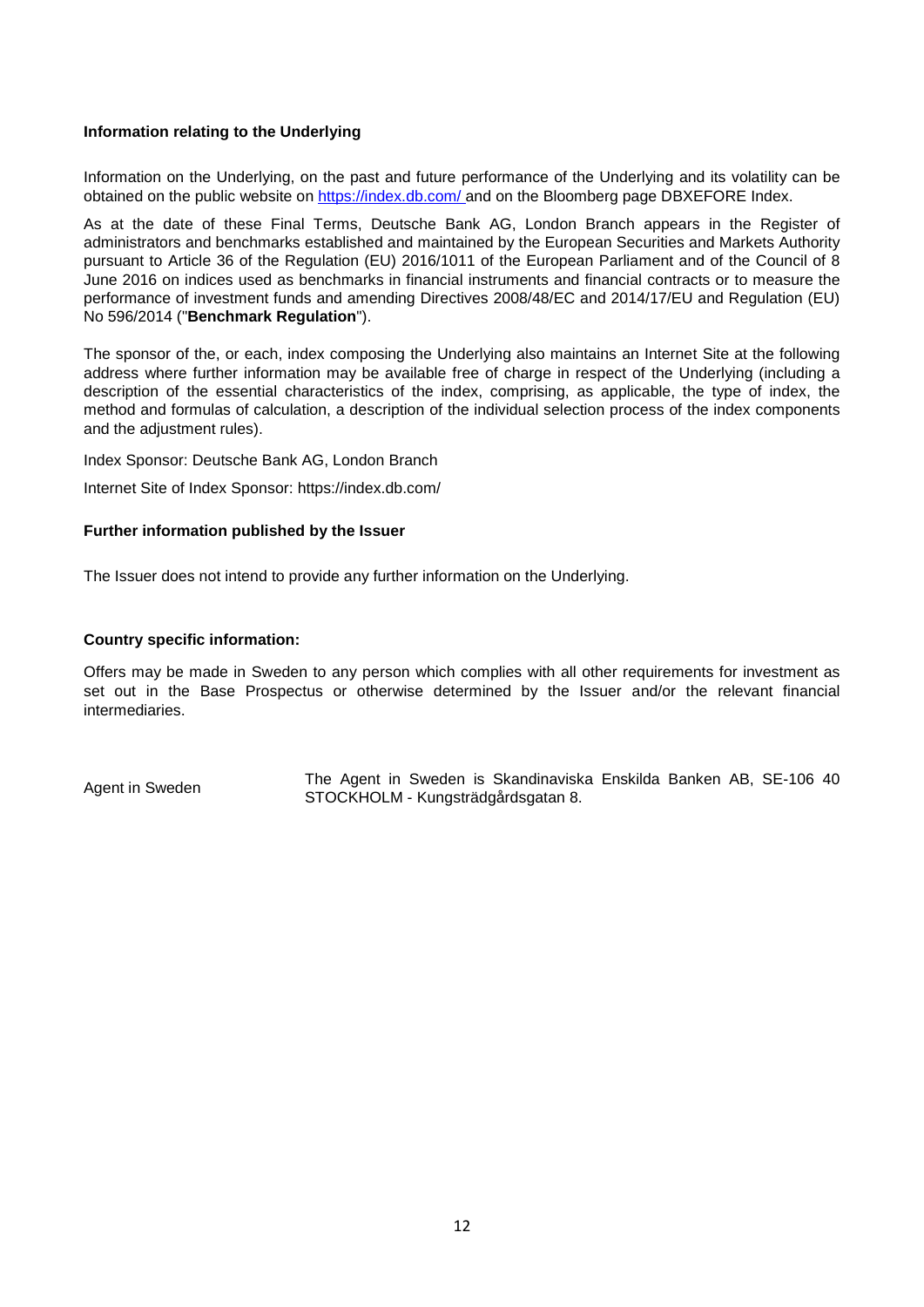#### **Annex to the Final Terms**

#### **Issue-specific summary**

#### **Section A – Introduction containing warnings**

#### **Warnings**

a) The summary should be read as an introduction to the Prospectus.

b) Investors should base any decision to invest in the securities on a consideration of the Prospectus as a whole.

c) Investors could lose all (total loss) or part of their invested capital.

- d) Where a claim relating to the information contained in the Prospectus is brought before a court, the plaintiff investors might, under national law, have to bear the costs of translating the Prospectus, including any supplements, as well as the corresponding Final Terms before the legal proceedings are initiated.
- e) Civil liability attaches only to those persons who have tabled and submitted the summary including any translation thereof, but only where the summary is misleading, inaccurate or inconsistent, when read together with the other parts of the Prospectus, or where it does not provide, when read together with the other parts of the Prospectus, key information in order to aid investors when considering whether to invest in such securities.

f) You are about to purchase a product that is not simple and may be difficult to understand

#### **Introductory information**

#### **Name and international securities identification number**

The Warrants (the "**Securities**") offered under this Prospectus have the following securities identification numbers:

#### ISIN: DE000DM337G5

#### **Contact details of the issuer**

The Issuer (with Legal Entity Identifier (LEI) 7LTWFZYICNSX8D621K86) has its registered office at Taunusanlage 12, 60325 Frankfurt am Main, Federal Republic of Germany (telephone: +49-69-910-00).

#### **Approval of the prospectus; competent authority**

The Prospectus consists of a Securities Notes and a Registration Document.

The Securities Note has been approved by the Commission de Surveillance du Secteur Financier ("**CSSF**") on 13 August 2020. The business address of the CSSF is: 283, route d'Arlon, L-1150 Luxembourg, Luxembourg (telephone: +352 (0)26 251-1).

The Registration Document has been approved by the Commission de Surveillance du Secteur Financier ("**CSSF**") on 6 April 2020. The business address of the CSSF is: 283, route d'Arlon, L-1150 Luxembourg, Luxembourg (telephone: +352 (0)26 251-1).

#### **Section B – Key information on the Issuer**

### **Who is the issuer of the securities?**

#### **Domicile and legal form of the issuer**

Deutsche Bank Aktiengesellschaft (commercial name: Deutsche Bank) is a banking institution and a stock corporation incorporated in Germany and accordingly operates in accordance with Germany law. The Legal Entity Identifier (LEI) of Deutsche Bank is 7LTWFZYICNSX8D621K86. The Bank has its registered office in Frankfurt am Main, Germany. It maintains its head office at Taunusanlage 12, 60325 Frankfurt am Main, Germany

#### **Principal activities of the issuer**

The objects of Deutsche Bank, as laid down in its Articles of Association, include the transaction of all kinds of banking business, the provision of financial and other services and the promotion of international economic relations. The Bank may realise these objectives itself or through subsidiaries and affiliated companies. To the extent permitted by law, the Bank is entitled to transact all business and to take all steps which appear likely to promote the objectives of the Bank, in particular to acquire and dispose of real estate, to establish branches at home and abroad, to acquire, administer and dispose of participations in other enterprises, and to conclude enterprise agreements.

Deutsche Bank is organized into the following segments:

- Corporate Bank (CB);
- Investment Bank (IB);
- Private Bank (PB);
- Asset Management (AM);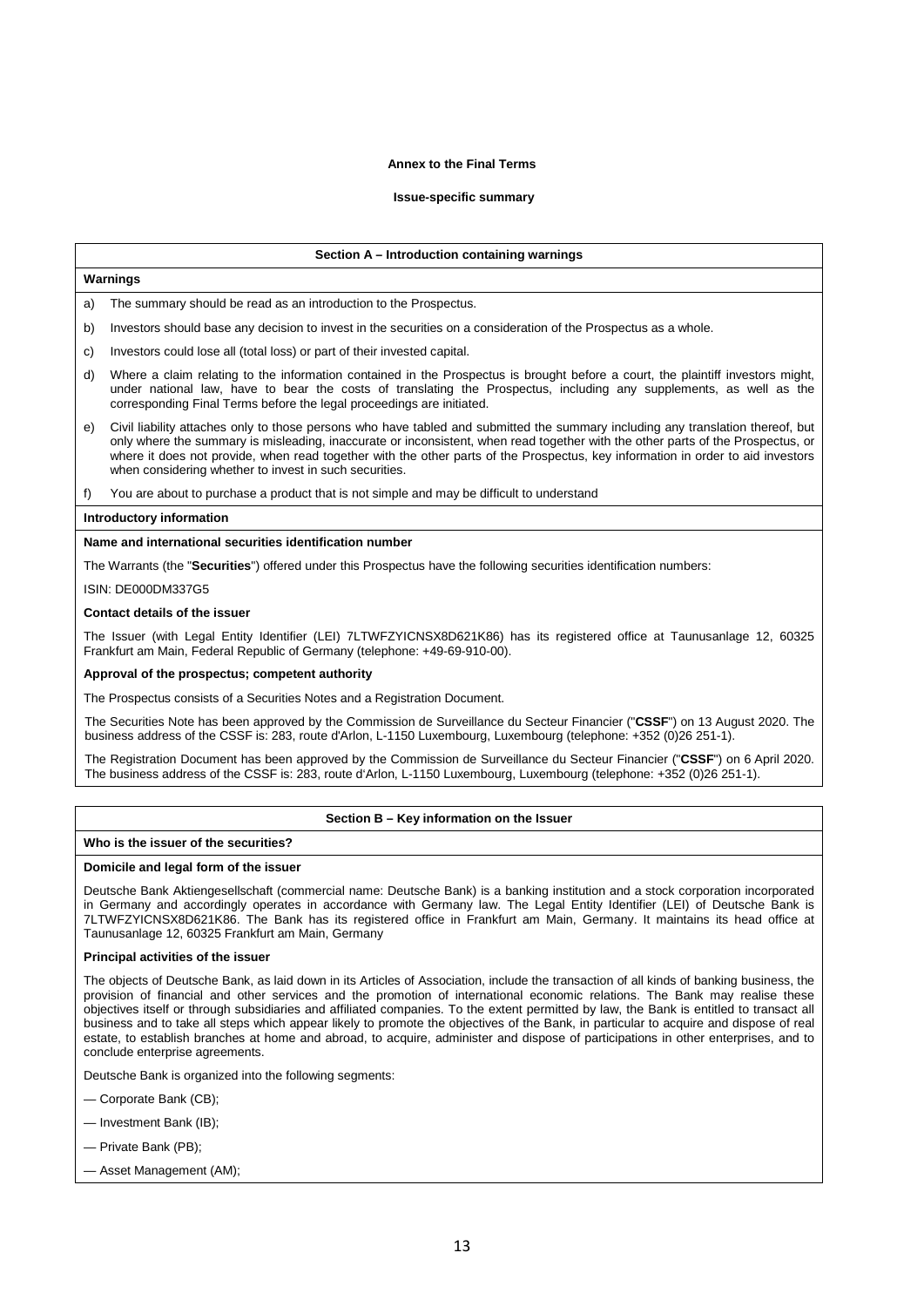— Capital Release Unit (CRU); and

— Corporate & Other (C&O).

In addition, Deutsche Bank has a country and regional organizational layer to facilitate a consistent implementation of global strategies.

The Bank has operations or dealings with existing and potential customers in most countries in the world. These operations and dealings include working through:

— subsidiaries and branches in many countries;

— representative offices in many other countries; and

— one or more representatives assigned to serve customers in a large number of additional countries.

#### **Major shareholders of the issuer**

Deutsche Bank is neither directly nor indirectly majority-owned or controlled by any other corporation, by any government or by any other natural or legal person severally or jointly.

Pursuant to German law and Deutsche Bank's Articles of Association, to the extent that the Bank may have major shareholders at any time, it may not give them different voting rights from any of the other shareholders.

Deutsche Bank is not aware of arrangements which may at a subsequent date result in a change of control of the company.

The German Securities Trading Act (*Wertpapierhandelsgesetz*) requires investors in publicly-traded corporations whose investments reach certain thresholds to notify both the corporation and the German Federal Financial Supervisory Authority (*Bundesanstalt für Finanzdienstleistungsaufsicht*) of such change within four trading days. The minimum disclosure threshold is 3 per cent. of the corporation's issued voting share capital. To the Bank's knowledge, there are only six shareholders holding more than 3 per cent. of Deutsche Bank shares or to whom more than 3 per cent. of voting rights are attributed, and none of these shareholders holds more than 10 per cent. of Deutsche Bank shares or voting rights.

### **Identity of the key managing directors of the issuer**

The key managing directors of the issuer are members of the issuer's Executive Board. These are: Christian Sewing, Karl von Rohr, Fabrizio Campelli, Frank Kuhnke, Bernd Leukert, Stuart Wilson Lewis, James von Moltke, Alexander von zur Mühlen, Christiana Riley and Prof. Dr. Stefan Simon.

#### **Identity of the Issuer's statutory auditors**

Until 31 December 2019, the independent auditor for the period covered by the historical financial information of Deutsche Bank is KPMG Aktiengesellschaft Wirtschaftsprüfungsgesellschaft ("KPMG"). KPMG is a member of the chamber of public accountants (Wirtschaftsprüferkammer). With effect as of 1 January 2020, Ernst & Young GmbH Wirtschaftsprüfungsgesellschaft ("EY") has been appointed as independent auditor. EY is a member of the chamber of public accountants (*Wirtschaftsprüferkammer*).

### **What is the key financial information regarding the issuer?**

The key financial information included in the tables below as of and for the financial years ended 31 December 2018 and 31 December 2019 has been extracted from the audited consolidated financial statements prepared in accordance with IFRS as of 31 December 2019. The key financial information included in the tables below as of 30 September 2020 and for the nine months periods ended 30 September 2020 and 30 September 2019 has been extracted from the unaudited consolidated interim financial information as of 30 September 2020.

| <b>of</b><br><b>Statement</b><br>income<br>(in million Euro)      | Nine months<br>ending 30<br>September 2020<br>(unaudited) | Year ending<br>31 December<br>2019 | Nine months<br>ending<br>30 September<br>2019 (unaudited) | Year ending<br>31 December<br>2018 |
|-------------------------------------------------------------------|-----------------------------------------------------------|------------------------------------|-----------------------------------------------------------|------------------------------------|
| Net interest income                                               | 8,961                                                     | 13,749                             | 10,483                                                    | 13,316 <sup>1</sup>                |
| Commissions and fee income                                        | 6,965                                                     | 9,520                              | 7,181                                                     | 10,039                             |
| Provision for credit losses                                       | 1,540                                                     | 723                                | 477                                                       | 525                                |
| Net<br>financial<br>(losses)<br>qains<br>on<br>assets/liabilities | 1,949                                                     | 193                                | 288                                                       | $1,209^2$                          |

<span id="page-13-0"></span>**<sup>1</sup>** As adjusted as of 31 March 2020.

**.** 

<span id="page-13-1"></span>**<sup>2</sup>** As adjusted as of 31 March 2020.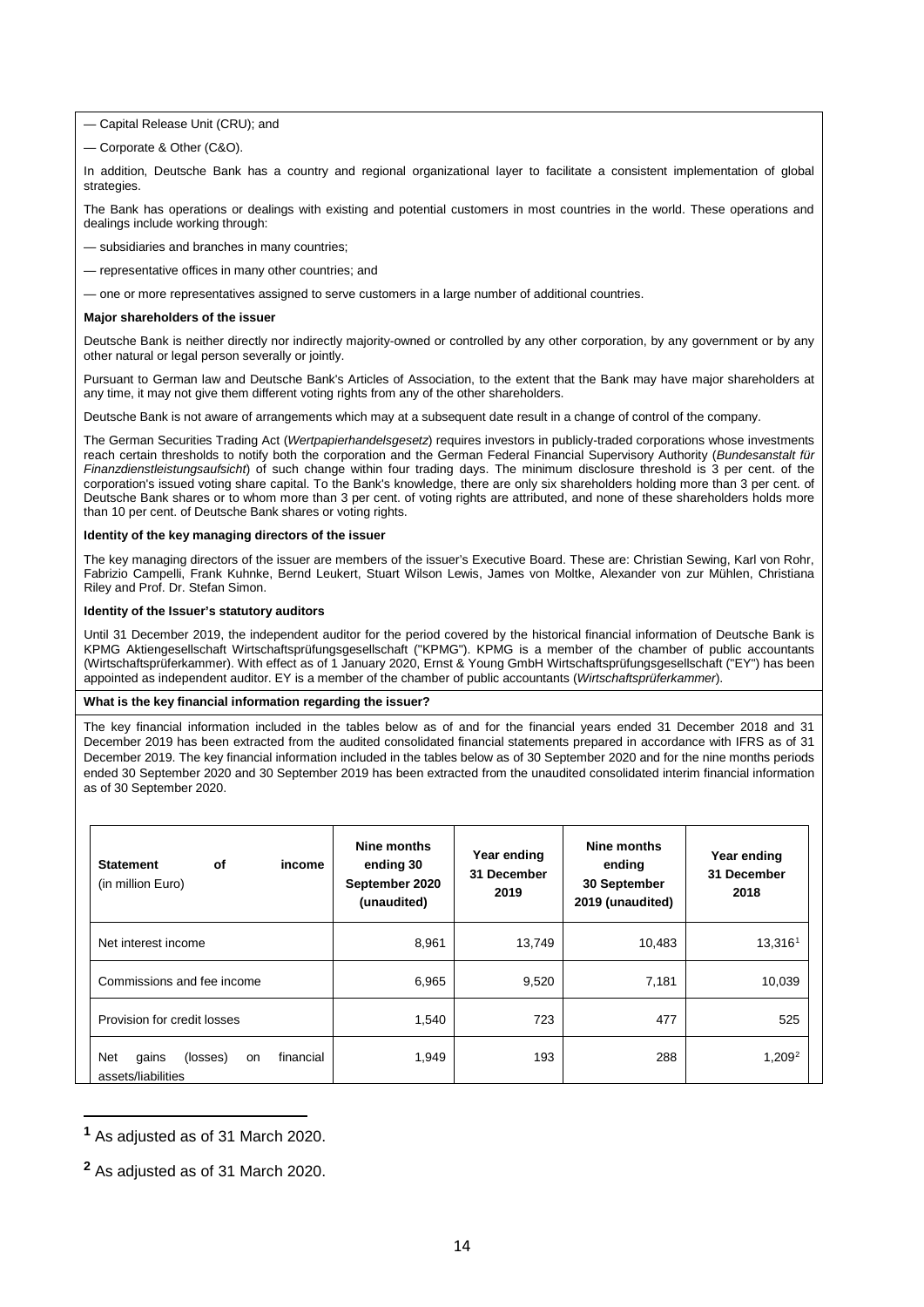| at fair value through profit or loss |     |         |          |       |
|--------------------------------------|-----|---------|----------|-------|
| Profit (loss) before income taxes    | 846 | (2,634) | (1, 341) | 1,330 |
| Profit (loss)                        | 435 | (5,265) | (3,781)  | 341   |

 $<sup>1</sup>$  As adjusted as of 31 March 2020.</sup>

<sup>2</sup> As adjusted as of 31 March 2020.

| <b>Balance</b><br>sheet<br>(amounts in million Euro) | 30 September 2020<br>(unaudited) | 31 December 2019 | 31 December 2018 |
|------------------------------------------------------|----------------------------------|------------------|------------------|
| <b>Total assets</b>                                  | 1,387,791                        | 1,297,674        | 1,348,137        |
| Senior debt                                          | 93,712                           | 101,187          | 108,389          |
| Subordinated debt                                    | 7,536                            | 6,934            | 6,717            |
| Loans at amortized cost                              | 427,736                          | 429,841          | 400,297          |
| Deposits                                             | 574,760                          | 572,208          | 564,405          |
| Total equity                                         | 62,228                           | 62,160           | 68,737           |
| Common<br>Equity<br>Tier 1<br>capital ratio          | 13.3 %                           | 13.6%            | 13.6 %           |
| Total capital ratio (fully<br>loaded)                | 17.2%                            | 17.4 %           | 17.5 %           |
| Leverage ratio (fully loaded)<br>$\mathbf{r}$        | 4.4%<br>$\mathbf{r}$             | 4.2%             | 4.1%             |

**What are the key risks that are specific to the issuer?**

The Issuer is subject to the following key risks:

**Macroeconomic, Geopolitical and Market Environment:** As a global investment bank with a large private client franchise, our businesses are materially affected by global macroeconomic and financial market conditions. Significant risks exist that could negatively affect the results of operations and financial condition in some of our businesses as well as our strategic plans, including deterioration of the economic outlook for the euro area and slowing in emerging markets, trade tensions between the United States and China as well between the United States and Europe, inflation risks, Brexit and geopolitical risks. Also, as a result of the risks posed by the COVID 19 pandemic, we may be materially adversely affected by a protracted downturn in local, regional or global economic conditions.

**Business and Strategy:** Our results of operation and financial condition continue to be negatively impacted by the challenging market environment, uncertain macroeconomic and geopolitical conditions, lower levels of client activity, increased competition and regulation, and the immediate impact of our strategic decisions. If we are unable to improve our profitability as we continue to face these headwinds, we may be unable to meet many of our strategic aspirations, and may have difficulty maintaining capital, liquidity and leverage at levels expected by market participants and our regulators.

**Regulation and Supervision:** Regulatory reforms enacted and proposed in response to weaknesses in the financial sector, together with increased regulatory scrutiny more generally, have had and continue to have a significant impact on us and may adversely affect our business and ability to execute our strategic plans. Competent regulators may prohibit us from making dividend payments or payments on our regulatory capital instruments or take other actions if we fail to comply with regulatory requirements.

**Increased Capital Requirements**: Regulatory and legislative changes require us to maintain increased capital and bail-inable debt (debt that can be bailed in in resolution) and abide by tightened liquidity requirements. These requirements may significantly affect our business model, financial condition and results of operations as well as the competitive environment generally. Any perceptions in the market that we may be unable to meet our capital or liquidity requirements with an adequate buffer, or that we should maintain capital or liquidity in excess of these requirements or another failure to meet these requirements could intensify the effect of these factors on our business and results.

**Internal Control Environment:** A robust and effective internal control environment and adequate infrastructure (comprising people, policies and procedures, controls testing and IT systems) are necessary to ensure that we conduct our business in compliance with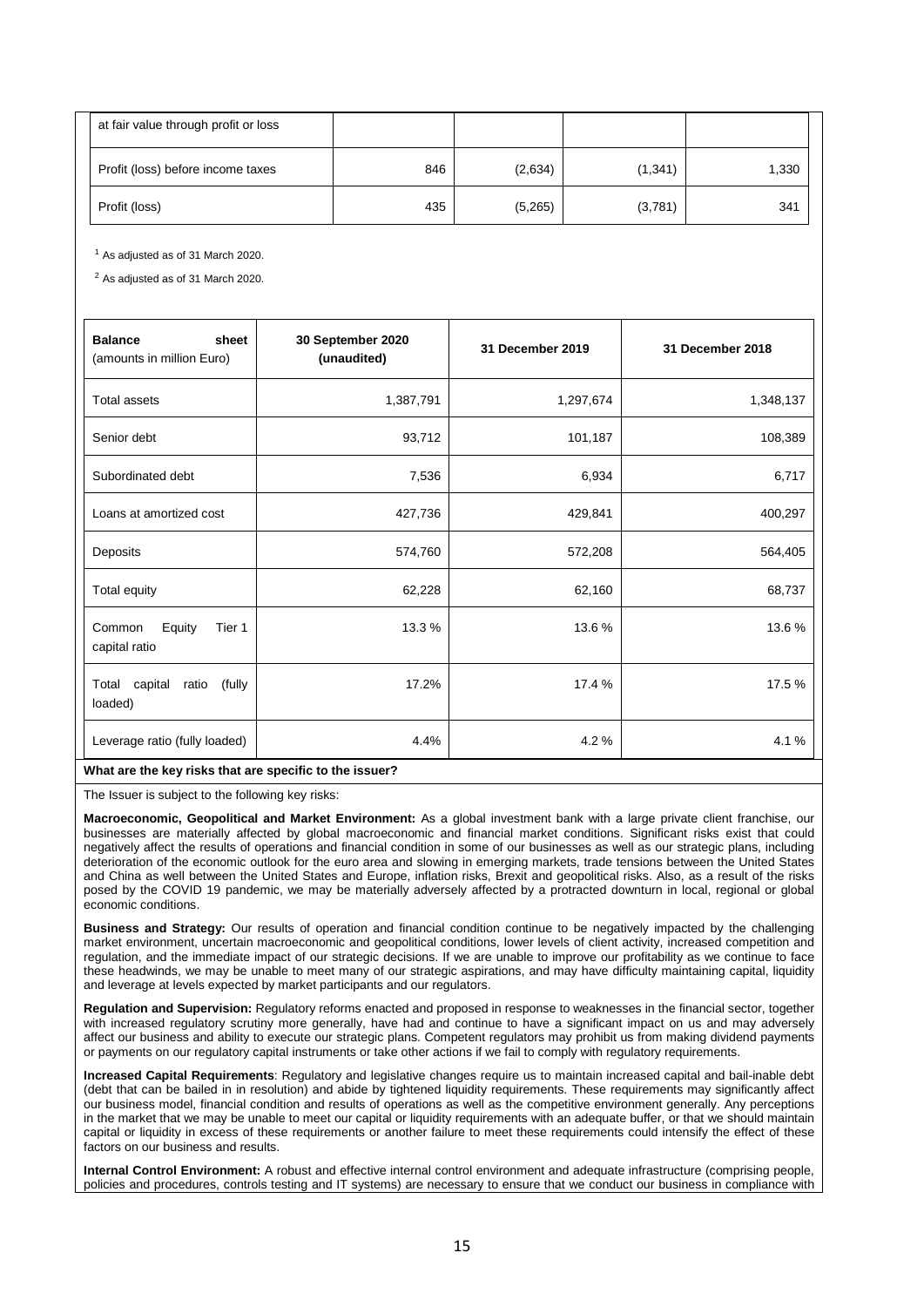the laws, regulations and associated supervisory expectations applicable to us. We have identified the need to strengthen our internal control environment and infrastructure and have embarked on initiatives to accomplish this. If these initiatives are not successful or are delayed, our reputation, regulatory position and financial condition may be materially adversely affected, and our ability to achieve our strategic ambitions may be impaired.

**Litigation, Regulatory Enforcement Matters and Investigations:** We operate in a highly and increasingly regulated and litigious environment, potentially exposing us to liability and other costs, the amounts of which may be substantial and difficult to estimate, as well as to legal and regulatory sanctions and reputational harm. We and our subsidiaries are involved in various litigation proceedings, including civil class action lawsuits, arbitration proceedings and other disputes with third parties, as well as regulatory proceedings and investigations by both civil and criminal authorities in jurisdictions around the world.

### **Section C – Key information on the securities**

### **What are the main features of the securities?**

### **Type of securities**

The Securities are *Warrants*

### **Class of securities**

The Securities will be represented by a global security (the "**Global Security**"). No definitive Securities will be issued. The Securities will be issued in bearer form.

### **Securities identification number(s) of the securities**

ISIN: DE000DM337G5 / WKN: DM337G

#### **Applicable law of the securities**

The Securities will be governed by German law. The constituting of the Securities may be governed by the laws of the jurisdiction of the Clearing Agent.

### **Restrictions on the free transferability of the securities**

Each Security is transferable in accordance with applicable law and any rules and procedures for the time being of any Clearing Agent through whose books such Security is transferred.

#### **Status of the securities**

The Securities constitute unsecured and unsubordinated preferred liabilities of the Issuer ranking *pari passu* among themselves and *pari passu* with all other unsecured and unsubordinated preferred liabilities of the Issuer, subject, however, to statutory priorities conferred to certain unsecured and unsubordinated preferred liabilities in the event of Resolution Measures imposed on the Issuer or in the event of the dissolution, liquidation, Insolvency, composition or other proceedings for the avoidance of Insolvency of, or against, the Issuer.

### **Ranking of the securities**

The ranking of the Issuer's liabilities in insolvency or in the event of the imposition of Resolution Measures, such as a bail-in, is determined by German law. The Securities are unsecured unsubordinated preferred liabilities that would rank higher than the Issuer's regulatory capital, its subordinated liabilities and its unsecured unsubordinated non-preferred liabilities. The liabilities under the Securities rank *pari passu* with other unsecured unsubordinated preferred liabilities of the Issuer, including but not limited to derivatives, structured products and deposits not subject to protection. The liabilities under the Securities rank below liabilities protected in Insolvency or excluded from Resolution Measures, such as certain protected deposits.

#### **Rights attached to the securities**

The Securities provide holders of the Securities, on redemption or upon exercise, subject to a total loss, with a claim for payment of a cash amount.

The Lock-In Warrant is linked to the performance of the Underlying. The product works as follows:

#### Redemption at maturity

Investors can participate disproportionately (with leverage) in the positive development of the Underlying with this Lock-In Warrant. Conversely, investors also participate with leverage in the negative development of the Underlying and additionally bear the risk of a total loss of capital invested if the Final Reference Level is equal to or less than or less than the Strike.

On the Settlement Date, investors receive as the Cash Amount the product of (a) the Multiplier, (b) the amount by which the Final Reference Level (taking into account the Locked Performance) exceeds the Strike and (c) the Participation Factor. Due to the lock- in feature of this Warrant, the Final Reference Level may be higher than the Reference Level of the Underlying on the Valuation Date.

During the term investors receive no payment of current income, such as interest.

Investors also have no claims to the/deriving from the Underlying.

| <b>Issue Price</b> | 22.00 % of the Nominal Amount (SEK 22,000 per Warrant) |
|--------------------|--------------------------------------------------------|
| <b>Issue Date</b>  | 14 April 2021                                          |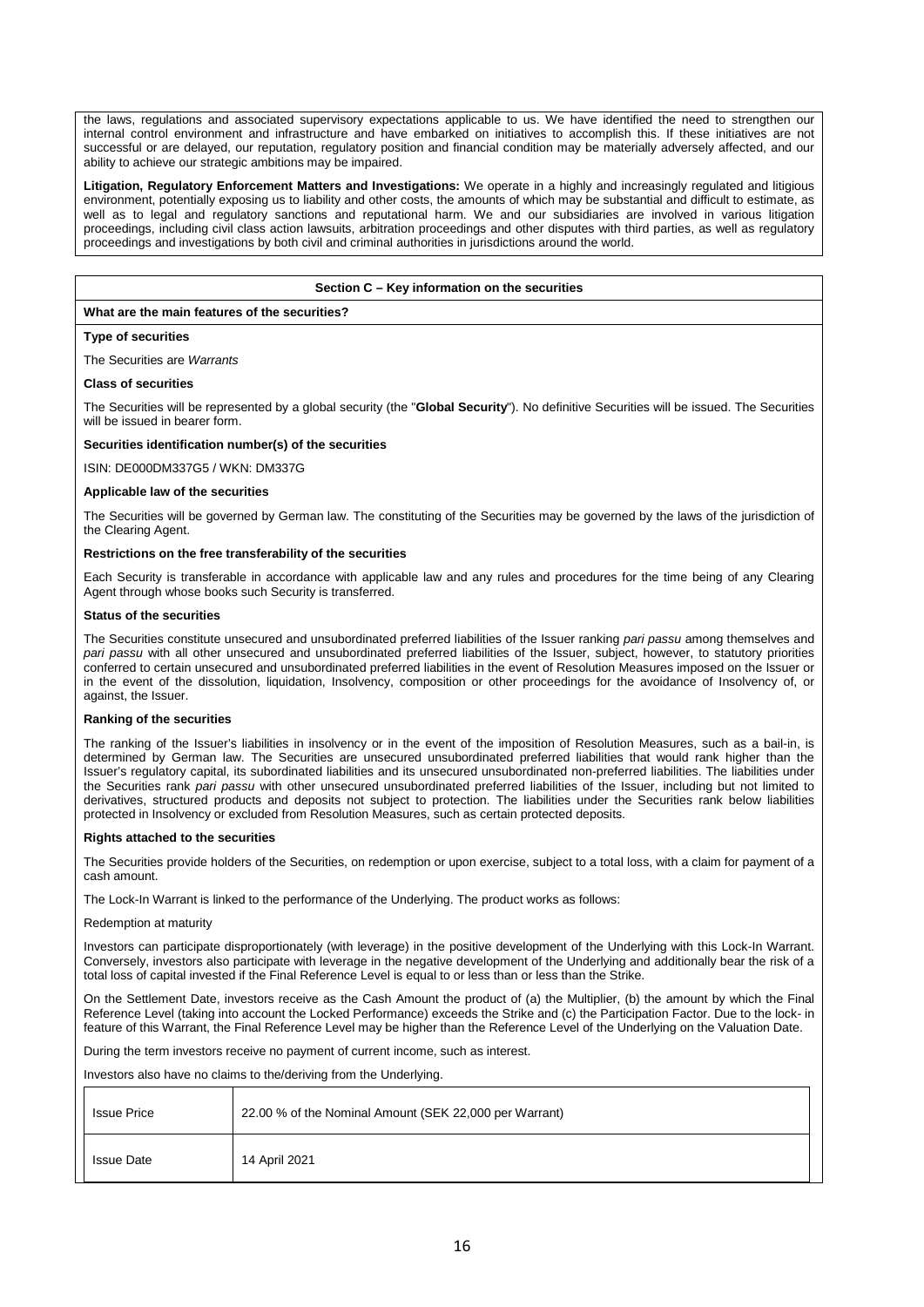| Nominal Amount                | SEK 100,000 per Warrant                                                                                                                                                                                                                                                                                                         |
|-------------------------------|---------------------------------------------------------------------------------------------------------------------------------------------------------------------------------------------------------------------------------------------------------------------------------------------------------------------------------|
| Settlement                    | Cash Settlement                                                                                                                                                                                                                                                                                                                 |
| Initial Reference Level       | The Reference Level on the Initial Valuation Date                                                                                                                                                                                                                                                                               |
| Reference Level               | In respect of any day, an amount (which shall be deemed to be a monetary value in the Reference<br>Currency) equal to the Relevant Reference Level Value on such day quoted by or published on the<br>Reference Source.                                                                                                         |
| <b>Initial Valuation Date</b> | 25 March 2021                                                                                                                                                                                                                                                                                                                   |
| <b>Valuation Date</b>         | 25 March 2026                                                                                                                                                                                                                                                                                                                   |
| <b>Settlement Date</b>        | 10 April 2026 or, if such day is not a Business Day, the Settlement Date is postponed to the next day<br>which is a Business Day.                                                                                                                                                                                               |
| <b>Observation Period</b>     | The period from but excluding the Initial Valuation Date to but excluding the Valuation Date.                                                                                                                                                                                                                                   |
| <b>Observation Dates</b>      | The Initial Valuation Date, the first Business Day of every calendar week during the Observation<br>Period and the Valuation Date.                                                                                                                                                                                              |
| Strike                        | 100 per cent. of the Initial Reference Level                                                                                                                                                                                                                                                                                    |
| Multiplier                    | The quotient of (i) SEK 100,000 (as numerator); and (ii) the Initial Reference Level (as denominator).                                                                                                                                                                                                                          |
| <b>Participation Factor</b>   | An amount which will be determined by the Issuer on the Initial Valuation Date, expected to be<br>approximately 300 per cent. and in any case not less than 250 per cent. and not more than 350 per<br>cent. The definitive value will be made available on the website of the Issuer www.xmarkets.db.com<br>by the Issue Date. |
| Cash Amount                   | If the Final Reference Level is below or equal to the Strike, Zero; or<br>(a)                                                                                                                                                                                                                                                   |
|                               | If the Final Reference Level is greater than the Strike, an amount in the Settlement<br>(b)<br>Currency equal to the product of (i) and (ii) where,                                                                                                                                                                             |
|                               | (i) is the Participation Factor; and                                                                                                                                                                                                                                                                                            |
|                               | (ii) is (Final Reference Level - Strike) x Multiplier                                                                                                                                                                                                                                                                           |
|                               | provided that the Cash Amount will not be less than zero.                                                                                                                                                                                                                                                                       |
| Locked Performance            | An amount in respect of any Observation Date equal to the product of (a) and (b) where:                                                                                                                                                                                                                                         |
|                               | (a) is the greatest integer less than or equal to the ratio of:                                                                                                                                                                                                                                                                 |
|                               | (i) the Highest Performance Factor; and                                                                                                                                                                                                                                                                                         |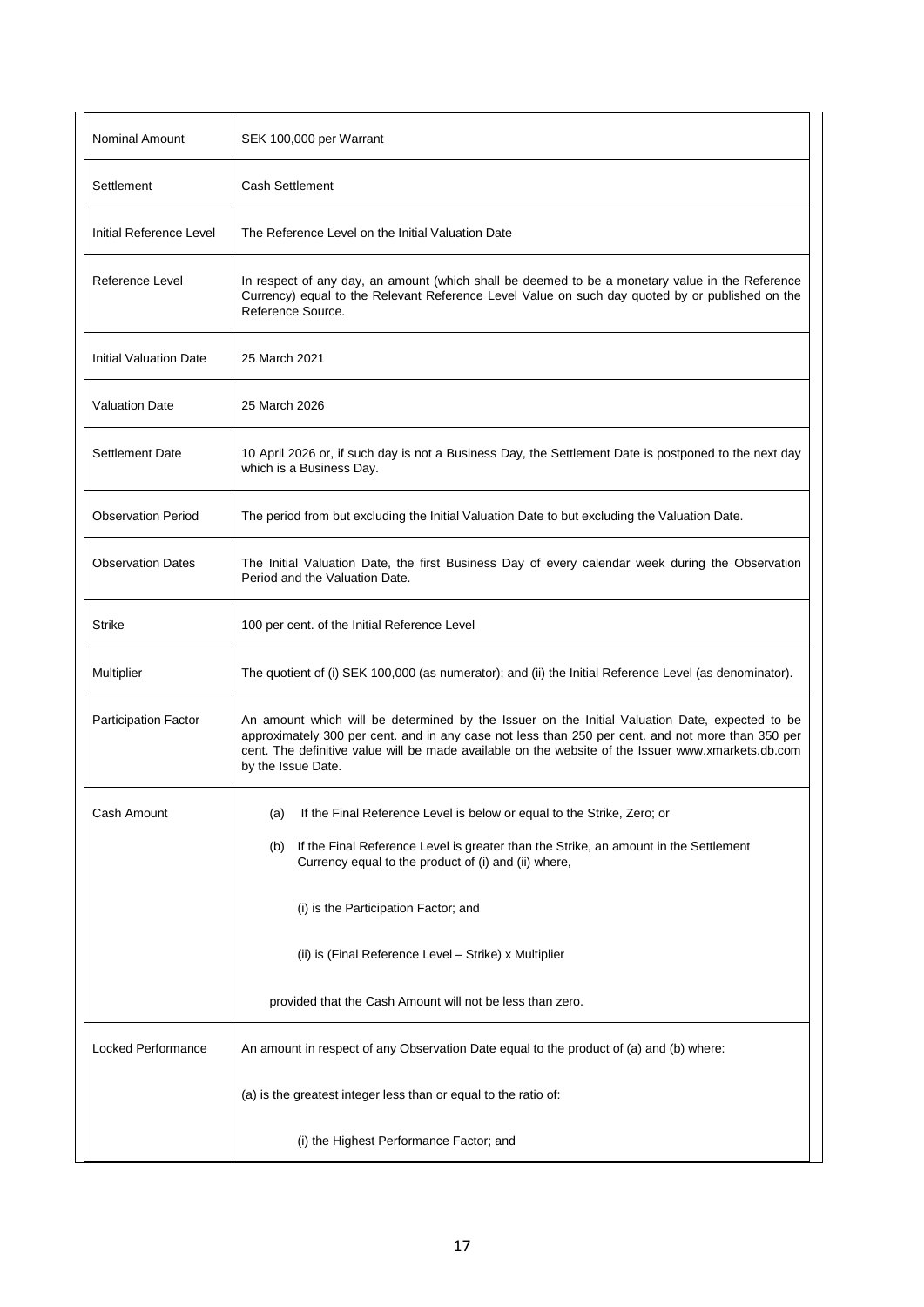|                                          | (ii) 5.00 per cent; and                                                                                                                                                                       |
|------------------------------------------|-----------------------------------------------------------------------------------------------------------------------------------------------------------------------------------------------|
|                                          | (b) is $5.00$ per cent.                                                                                                                                                                       |
| Lock-in Level                            | An amount in respect of any Observation Date equal to the product of (a) the sum of (i) One; and (ii)<br>the Locked Performance; and (b) the Initial Reference Level                          |
| <b>Highest Performance</b><br>Factor     | On any Observation Date, the highest Performance Factor in respect of all Observation Dates up to<br>such Observation Date                                                                    |
| Performance Factor                       | In relation to an Observation Date and each Security, a percentage (which may be positive, negative<br>or zero) calculated by the Calculation Agent in accordance with the following formula: |
|                                          |                                                                                                                                                                                               |
|                                          | Where:                                                                                                                                                                                        |
|                                          | "A" is the Reference Level on such Observation Date(t); and                                                                                                                                   |
|                                          | "B" is the Reference Level on the first Observation Date;                                                                                                                                     |
|                                          | provided that if A and B are equal, the Performance Factor shall be zero.                                                                                                                     |
| <b>Relevant Reference</b><br>Level Value | The official closing level of the Underlying on the Reference Source                                                                                                                          |
| <b>Final Reference Level</b>             | The higher of (a) the Reference Level on the Valuation Date and (b) the Lock-in Level on the<br>Valuation Date.                                                                               |
|                                          |                                                                                                                                                                                               |
| Number of Securities:                    | up to 800 Securities at SEK 100,000 each with an aggregate nominal amount of up to SEK<br>80,000,000                                                                                          |
| $C$ urronovi                             | $C_{W}\sim$ dich Krono ("CEK")                                                                                                                                                                |

| Currency:                                | Swedish Krona ("SEK")                                                                    |
|------------------------------------------|------------------------------------------------------------------------------------------|
| Name and address of<br>the Paying Agent: | Skandinaviska Enskilda Banken AB (publ), Stjärntorget 4, SE-106 40 Stockholm, Sweden     |
| Name and address of                      | Deutsche Bank AG, London Branch of Winchester House,                                     |
| the Calculation Agent:                   | 1 Great Winchester Street,                                                               |
|                                          | London EC2N 2DB,                                                                         |
|                                          | United Kingdom                                                                           |
|                                          | Type: Index                                                                              |
| <b>Underlying</b>                        | Name: Deutsche Bank Företagsobligationer 2% IndexIndex Sponsor: Deutsche Bank AG, London |

**Information on the historical and ongoing performance of the Underlying and its volatility can be obtained on the public website under https://index.db.com/ and on the pages Bloomberg DBXEFORE<Index>**

**Limitations to the rights attached to the Securities**

Under the conditions set out in the Terms and Conditions, the Issuer is entitled to terminate the Securities and to amend the Terms and Conditions.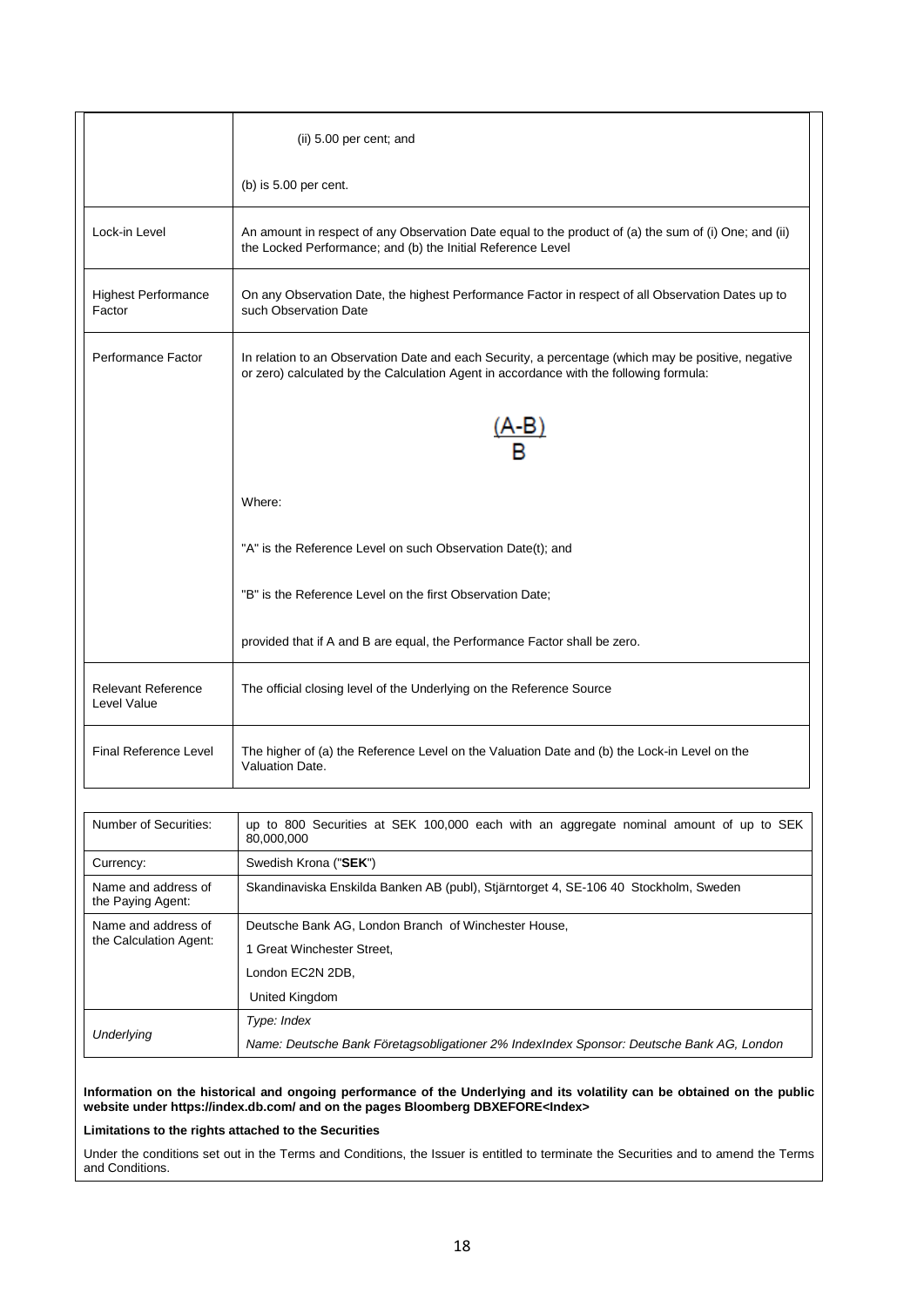#### **Where will the securities be traded?**

Application has been made to admit to trading and quote the Securities on the regulated market in the Nasdaq First North Growth Market, which is a regulated market for the purposes of Directive 2014/65/EU (as amended).

#### **What are the key risks that are specific to the securities?**

#### **Risks at Maturity**

If the Final Reference Level is below or equal to or below the Strike, investors will suffer a total loss of the capital invested.

#### **Risks associated with Market Disruptions**

Subject to certain conditions being met, the Calculation Agent may determine that a Market Disruption has occurred. This means that the price or level of the Underlying cannot be determined, at least temporarily. Market Disruptions may occur on an exchange relevant for the Underlying, particularly in the event of trade interruptions. This may have an effect on the timing of valuation and may delay payments on or the settlement of the Securities.

#### **Risks associated with Adjustment and Termination Events**

Subject to certain conditions being met, the Issuer may replace Underlyings, adjust the Final Terms or terminate the Securities. In case of a termination, the Issuer will pay, usually prior to the scheduled settlement date of the Securities, an amount determined by the Calculation Agent. Such amount may be significantly less than an investor's initial investment in Securities and in certain circumstances may be zero.

Any adjustment or termination of the Securities or replacement of an Underlying may lead to a loss in value of the Securities or may at maturity lead to the realisation of losses or even to the total loss of the invested amount. It is also not excluded that an adjustment measure will later prove to be incorrect or to be disadvantageous for Securityholders. A Securityholder could also be put in an economically worse position by the adjustment measure than before such adjustment measure.

#### **Risks associated with Underlying**

Market risk is the most significant cross-product risk factor in connection with Underlyings of all kinds. An investment in Securities linked to any Underlying may bear similar market risks to a direct investment in the relevant index**.**

The performance of Securities depends on the performance of the price or level of the Underlying and therefore on the value of the embedded option. This value may be subject to major fluctuations during the term. The higher the volatility of the Underlying is, the greater the expected intensity of such fluctuations is. Changes in the price or level of the Underlying will affect the value of the Securities, but it is impossible to predict whether the price or level of the Underlying will rise or fall.

Securityholders thus bear the risk of unfavourable performance of the Underlying, which may lead to loss in value of the Securities or a reduction of the cash amount, up to and including total loss.

#### **Exchange rate / currency risks**

An investment in the Securities involves exchange rate and/or currency risks, if the Settlement Currency of the Securities is different from the currency of a Securityholder's home jurisdiction. Furthermore, the Securities also lead to an exchange rate and currency risk, because they are linked to a rate of exchange. In addition to the risk of an adverse development of the Underlying there is the risk of a loss in value of the relevant rate of exchange which can, respectively, offset any favourable development of the Underlying.

#### **The Securities may be Illiquid**

It is not possible to predict if and to what extent a secondary market may develop in the Securities or at what price the Securities will trade in the secondary market or whether such market will be liquid. Insofar and as long as the Securities are listed or quoted or admitted to trading on a stock exchange, no assurance is given that any such listing or quotation or admission to trading will be maintained. Higher liquidity does not necessarily result from a listing, quotation or admission to trading.

If the Securities are not listed or quoted or admitted to trading on any stock exchange or quotation system, pricing information for the Securities may be more difficult to obtain and the liquidity of the Securities may be adversely affected. The liquidity of the Securities may also be affected by restrictions on offers and sales of the Securities in some jurisdictions.

Even where an investor is able to realise its investment in the Securities by selling this may be at a substantially lower value than its original investment in the Securities. Depending on the structure of the Securities, the realisation value at any time may be zero (0), which means a total loss of the capital invested. In addition, a transaction fee may be payable in respect of a sale of the Securities.

#### **Regulatory Bail-in and other Resolution Measures**

Laws enable the competent resolution authority to also take measures in respect of the Securities. These measures may have an adverse effect on the Securityholders.

If the legal requirements are met in respect of the Issuer, BaFin as the resolution authority, may, in addition to other measures, write down Securityholders' claims from the Securities in part or in full or convert them into equity (shares) of the Issuer ("**Resolution Measures**"). Other Resolution Measures available include (but are not limited to) transferring the Securities to another entity, varying the terms and conditions of the Securities (including, but without limitation to, varying the maturity of the Securities) or cancelling the Securities. The competent resolution authority may apply Resolution Measures individually or in any combination.

If the resolution authority takes Resolution Measures, Securityholders bear the risk of losing their claims from the Securities. In particular, this includes their claims for payment of the cash amount or redemption amount or for delivery of the delivery item.

#### **Section D – Key information on the offer of securities to the public and/or the admission to trading on a regulated market**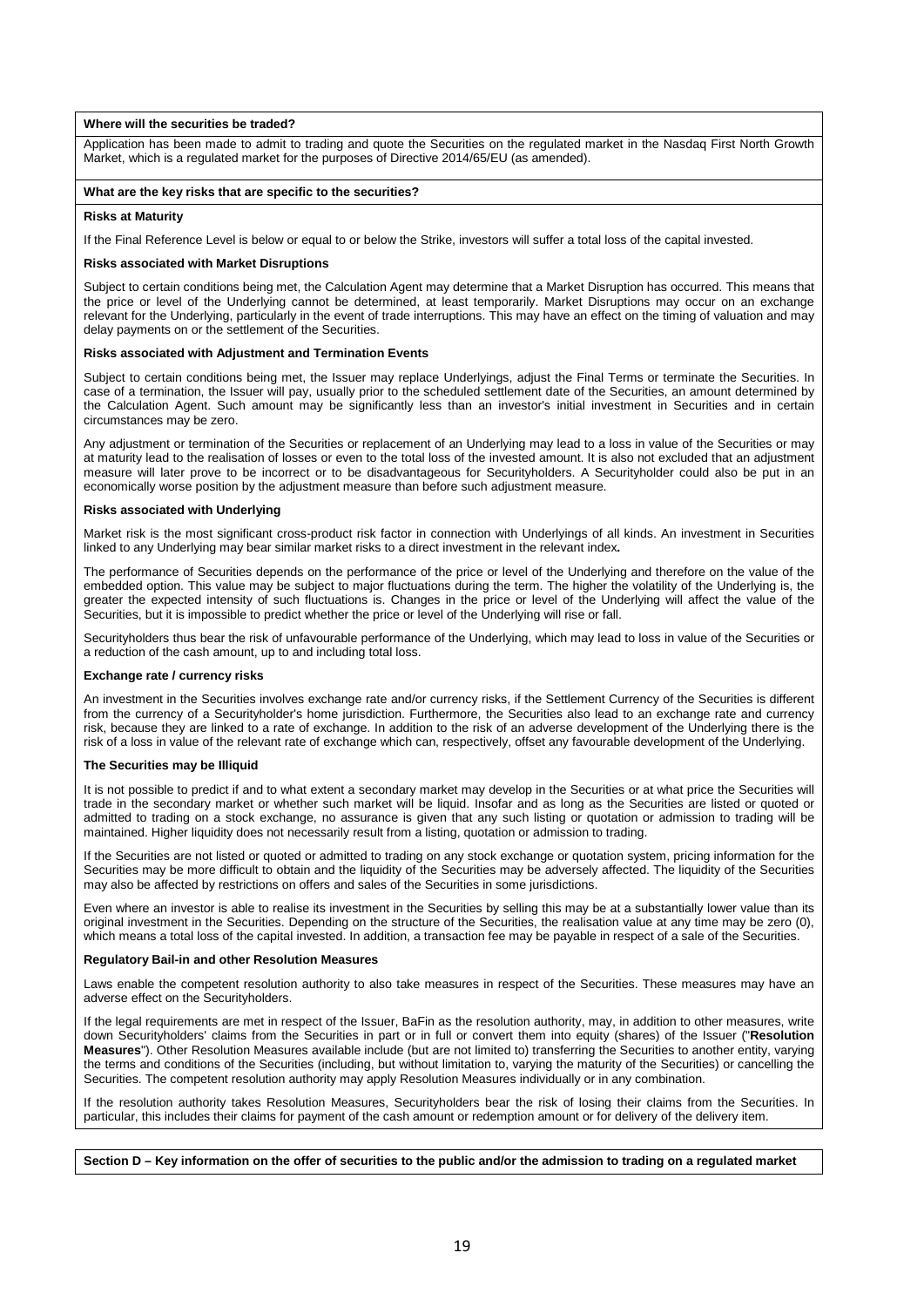#### **Under which conditions and timetable can I invest in this security?**

### **General terms, conditions and expected timetable of the offer**

#### **Offering Period**

The offer of the Securities starts on 19 February 2021 and ends with the close of 18 March 2021 (end of primary market). In any case the offer ends with expiry of the validity of the Prospectus, unless another prospectus provides for a continued offer.

The Issuer reserves the right for any reason to reduce the number of Securities offered.

#### **Cancellation of the issuance of the** *Securities*

The Issuer reserves the right for any reason to cancel the issuance of the Securities.

#### **Early closing of the offering period of the Securities**

The Issuer reserves the right for any reason to close the Offering Period early.

#### **Categories of potential investors to which the Securities are offered and whether tranche(s) have been reserved for certain countries**

Qualified investors within the meaning of the Prospectus Regulation and non-qualified investors.

The offer may be made in Sweden to any person which complies with all other requirements for investment as set out in the Securities Note or otherwise determined by the Issuer and/or the relevant Financial Intermediaries. In other EEA countries, offers will only be made pursuant to an exemption under the Prospectus Regulation.

#### **Issue price**

SEK 22,000 per Warrant

#### **Amount of any expenses and taxes specifically charged to the subscriber or purchaser**

| Expenses included in the price (per Security): ex-ante entry costs: | SEK 6.100 |  |
|---------------------------------------------------------------------|-----------|--|
| ex-ante exit costs:                                                 | SEK 1.000 |  |

|                           | ex-anie exit costs.                    | SEN 1.000      |
|---------------------------|----------------------------------------|----------------|
|                           | ex-ante running costs on yearly basis: | Not applicable |
| Other expenses and taxes: | none                                   |                |

#### **Details of the admission to trading on a regulated market**

Application has been made to admit to trading and quote the Securities on the regulated market in the Nasdaq First North Growth Market, which is a regulated market for the purposes of Directive 2014/65/EU (as amended).

#### **Why is this prospectus being produced?**

#### **Reasons for the offer**

The reasons for the offer are making profit and hedging certain risks.

### **Material conflicts of interest pertaining to the offer or the admission to trading**

Save for the distributor regarding the fees, as far as the Issuer is aware, no person involved in the issue of the Securities has an interest material to the offer.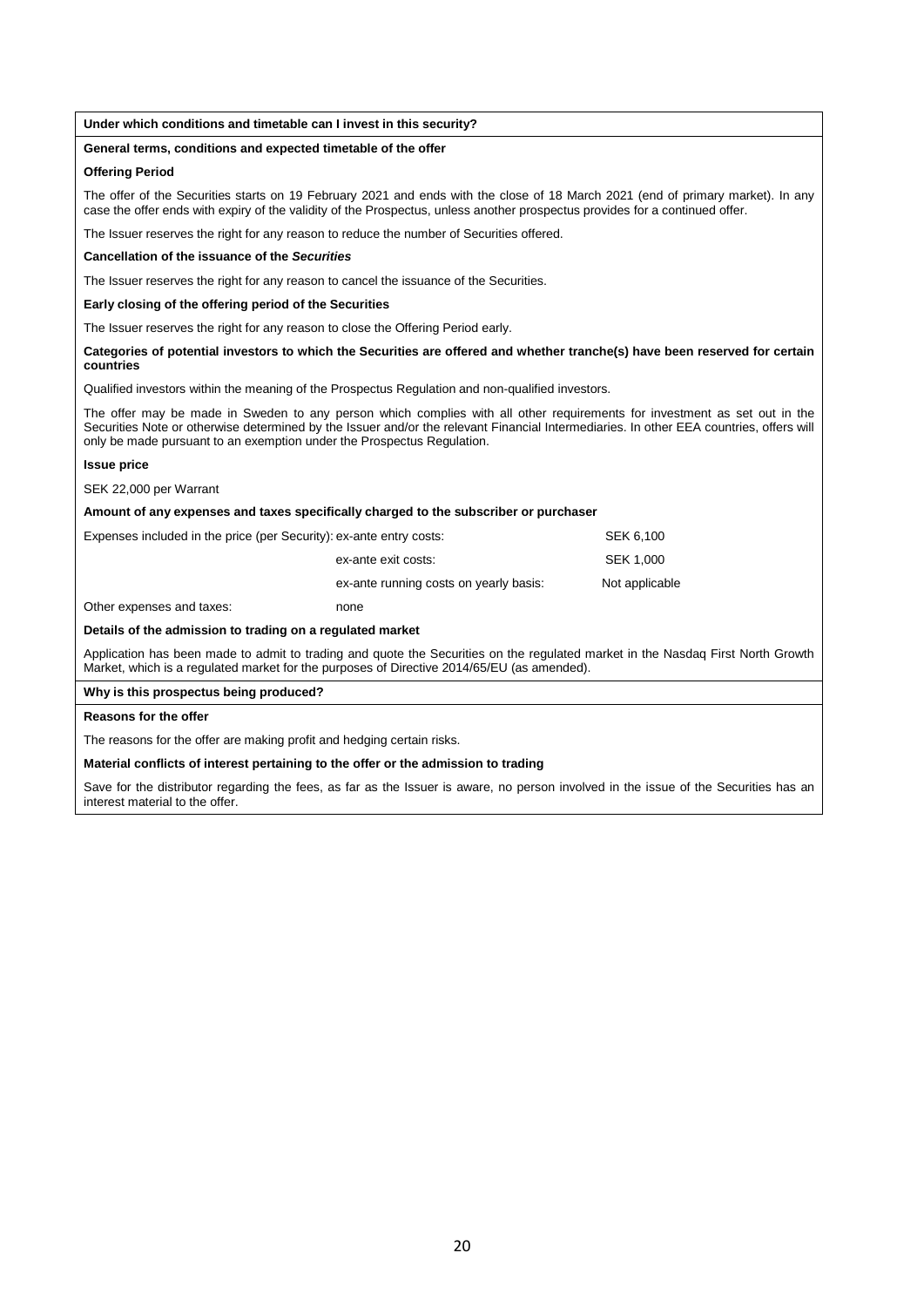### **Date: 15 February 2021**

### **Description of the Deutsche Bank Företagsobligationer 2% Index**

**In the event of any inconsistency between the English language version of the text below and that which may be translated into any other language, the English language version shall prevail. Terms used herein have the meaning given to them in section 3 (***Calculation of the Index Closing Level***).**

**All determinations of the Index Administrator described herein shall be made according to the terms set out herein and,save for manifest error and subject as provided in the Overview,shall be final and binding on all parties.**

**The Index Administrator is not obliged to enter into or promote transactions or investments that are linked to the Index.**

**Subject as provided by law, the Index Administrator is under no obligation to maintain or calculate the Index and may cancel or cease to calculate the Index at any time.**

**The Index Administrator does not assume any obligation or duty to any party and under no circumstances does the Index Administrator assume any relationship of agency or trust or of a fiduciary nature for or with any party. Any calculations or determinations in respect of the Index or any part thereof shall be made by the Index Administrator acting reasonably and in good faith and shall (save in the case of manifest error) be final, conclusive and binding, subject as provided in the Overview. The term "manifest error" as used herein shall mean an error that is plain and obvious and can be identified from the results of the calculation or determination itself without: (i) recourse to any underlying data; or (ii) any application or re-application of any formulae.**

**The Index Administrator may delegate and/or transfer any of its obligations and/or functions to one or more third parties as it deems appropriate from time totime.**

**The Index Administrator makes no express or implied representations or warranties as to (a) the advisability of** purchasing or assuming any risk in connection with any transaction which references or is otherwise linked to this Index, (b) the levels at which the Index stands at any particular time on any particular date, (c) the results to be **obtained by any party from the use of the Index or any data included in it for the purposes of issuing securities or carrying out any financial transaction linked to the Index or (d) any other matter. Calculations may be based on information obtained from various publicly available sources. The Index Administrator has relied on these sources and has not independently verified the information extracted from these sources and accepts no responsibility or liability in respect thereof. If there is a calculation error the Index Administrator may restate the Index Closing Level.**

**Without prejudice to the Index Owner or the Index Administrator's obligations under any regulatory system, and without limiting any of the foregoing, in no event shall the Index Owner or the Index Administrator have any liability (whether in negligence or otherwise) to any person for any direct, indirect, special, punitive, consequential or any other damages (including lost profits) even if notified of the possibility of such damages.**

**Nothing herein shall be taken to exclude any liability for fraud on the part of the Index Administrator.**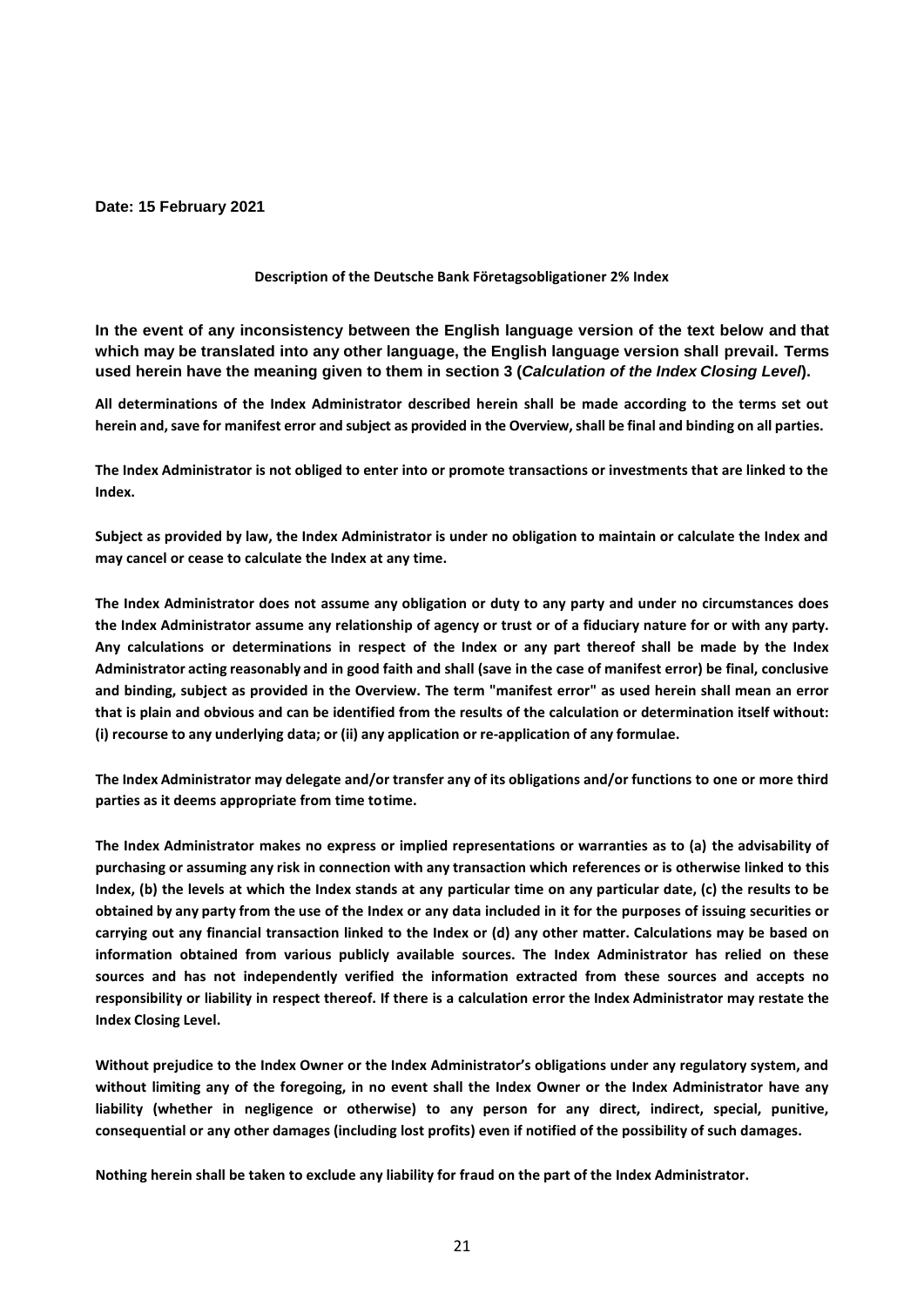### **Conflicts of Interest**

**Conflicts of interest may exist or arise between the Index Administrator and Deutsche Bank entities acting in other capacities, including as administrator for the Index or as counterparty to a transaction. Each relevant Deutsche Bank entity will pursue actions and take steps that it deems appropriate to protect its own interests without regard to the consequences for investors in respect of any investment or instrument linked or relating to the Index or otherwise.**

**Deutsche Bank entities shall be entitled to receive fees or other payments pursuant to investments or instruments linked or relating to the Index or otherwise and to exercise all rights, including rights of termination or resignations, which they may have, even though doing so may have a detrimental effect on investors in any investment or instrument linked or relating to the Index.**

### **Trading and other transactions by Deutsche Bank AG or its affiliates**

**Deutsche Bank AG and/or its affiliates may hedge its obligations under any relevant instruments or financial products linked to the Index by purchasing or selling securities and other assets, or listed or over-the-counter options, futures, swaps or other derivative financial instruments underlying or linked to the Index. Although they are not expected to, any of these hedging activities may adversely affect the value of such assets, and therefore the Index Closing Level or the value of any relevant instruments or financial products linked to the returns from these hedging activities while the level of the Index and/or relevant instruments or financial products linked to the Index declines.**

**Deutsche Bank AG and/or its affiliates may also engage in trading in securities and other assets, or listed or overthe-counter options, futures, swaps or other derivative financial instruments underlying or linked to the Index on a regular basis as part of their general broker-dealer and other businesses, for proprietary accounts, for other accounts under management or to facilitate transactions for customers. Any of these activities could adversely affect the value of such assets, and therefore the Index Closing Level or the value of any relevant instruments or financial products linked to the Index. With respect to any of these activities, neither Deutsche Bank AG nor any of its affiliates has any obligation to take the level of the Index into consideration at any time.**

**By investing in a Financial Product, each Financial Product Investor is deemed to acknowledge, and agree, that it will keep the methodologies, strategies and analysis provided to it in respect of the Index and Index Description confidential save as may be required by law or regulation, for disclosure to its professional advisers (other than any competitor of the Index Administrator) or for the purposes of any legal proceedings or for the purposes of providing information and disclosure necessary for any purpose in relation to investing in a Financial Product.**

|              | Section:                               | Page |
|--------------|----------------------------------------|------|
| 1.           | General                                | 25   |
| $\mathbf{2}$ | <b>Investment Risk Factors</b>         | 26   |
| 3.           | Calculation of the Index Closing Level | 29   |
| 4.           | Index publication                      | 34   |
| -5.          | Index disruption and cancellation      | 35   |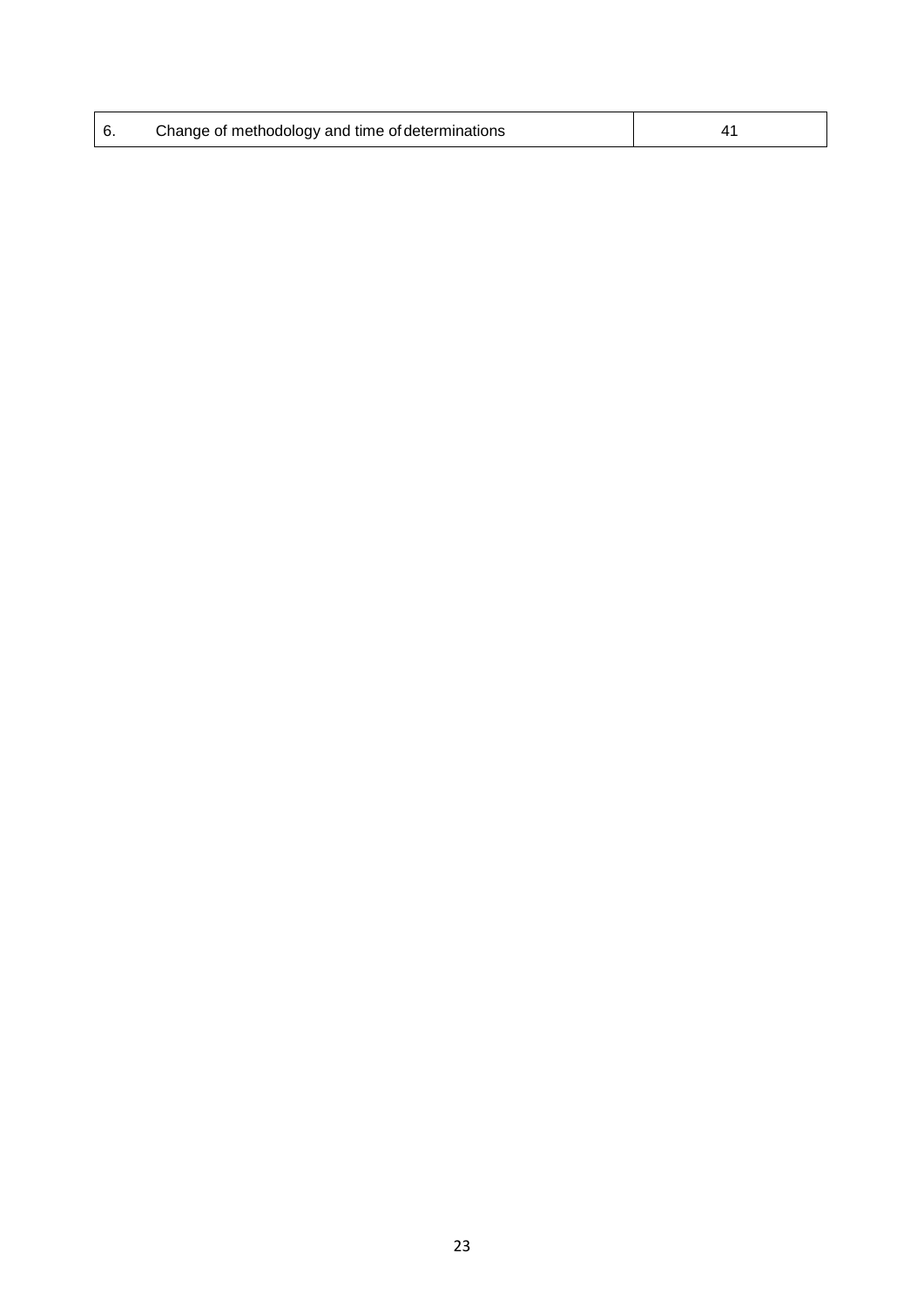This description (the "**Index Description**") sets out the rules (the "**Index Rules**") applicable to the Deutsche Bank Företagsobligationer 2% Index (Bloomberg Ticker: *DBXEFORE <Index>*) (the "**Index**") and the basis on which the Index will be calculated. The Index is a Deutsche Bank AG proprietary index. The Index is the intellectual property of Deutsche Bank AG ("**Deutsche Bank AG**" or the "**Index Owner**", which expression shall include any successor in such capacity). The Index Owner owns the copyright and all other intellectual property rights in the Index and this Index Description. Any use of these intellectual property rights must be with the prior written consent of the Index Owner.

The Index will be governed by the Index Administrator (as defined below). The initial Index Administrator shall be Deutsche Bank AG operating through Deutsche Bank Index Quant ("**DBIQ**"), an independent research unit within Deutsche Bank AG via its internal processes and the "**Index Administrator**" shall mean Deutsche Bank AG acting in such capacity or any successor thereto. The Index Administrator controls the creation and operation of the Index administrative process, including all stages and processes involved in the production and dissemination of the Index. Notwithstanding that the Index relies on information from third party sources, the Index Administrator has primary responsibility for all aspects of the Index administration and determination process.

The Index Closing Levels will be calculated by the Index Administrator in respect of each Index Business Day from, and including, the Initial Valuation Date.

Whilst the Index is rules based, the Index Rules confer on the Index Administrator the ability to make certain determinations, calculations and adjustments in relation to the Index in particular circumstances, provided that the Index Administrator will exercise its reasonable discretion in relation thereto.

Unless otherwise stated, the Index Administrator will make all determinations and calculations required pursuant to the Index Rules. Notwithstanding any reference to the contrary (if any) in the Index Rules, all determinations, calculations, modification or adjustments made and/or any exercise of discretion by the Index Administrator will be made by it with reasonable discretion by reference to such factors as the Index Administrator deems appropriate.

Neither the Index Owner or the Index Administrator is obliged to enter into or promote transactions or investments that are linked to the Index and neither the Index Owner or the Index Administrator makes any express or implied representations or warranties as to: (a) the advisability of purchasing or assuming any risk in connection with any such transaction or investment; (b) the levels at which the Index stands at any particular time in respect of any particular date; (c) the results to be obtained by the issuer of any security or any counterparty or any such issuer's security holders or customers or any such counterparty's counterparties or customers or any other person or entity from the use of the Index or any data used or published in connection with the Index in connection with any licensed rights or for any other use; or (d) any other matter. Neither the Index Owner or the Index Administrator makes any express or implied representations or warranties of merchantability or fitness for a particular purpose with respect to the Index or any data used or published in connection with the Index.

The initial Index Administrator has implemented and maintains the DBIQ User Guidance and Administrator Handbook Overview (the "**Overview**"), which sets out a summary of the policies, procedures and controls implemented by the management of the Index Administrator to promote sound business practices for the lifecycle management of the Index Owner's proprietary benchmarks by the Index Administrator. The Overview also includes the Index Administrator's policy related to quality of benchmarks and input data management. Additional issues related to governance, controls, benchmark classification and risk controls, restatement and calculation error management, periodic reviews and conflicts of interest are also addressed. The Overview is available on <http://index.db.com/> (the "**DBIQ Website**"). References in this document to the Overview are made with respect to the version of the Overview as of the date of this index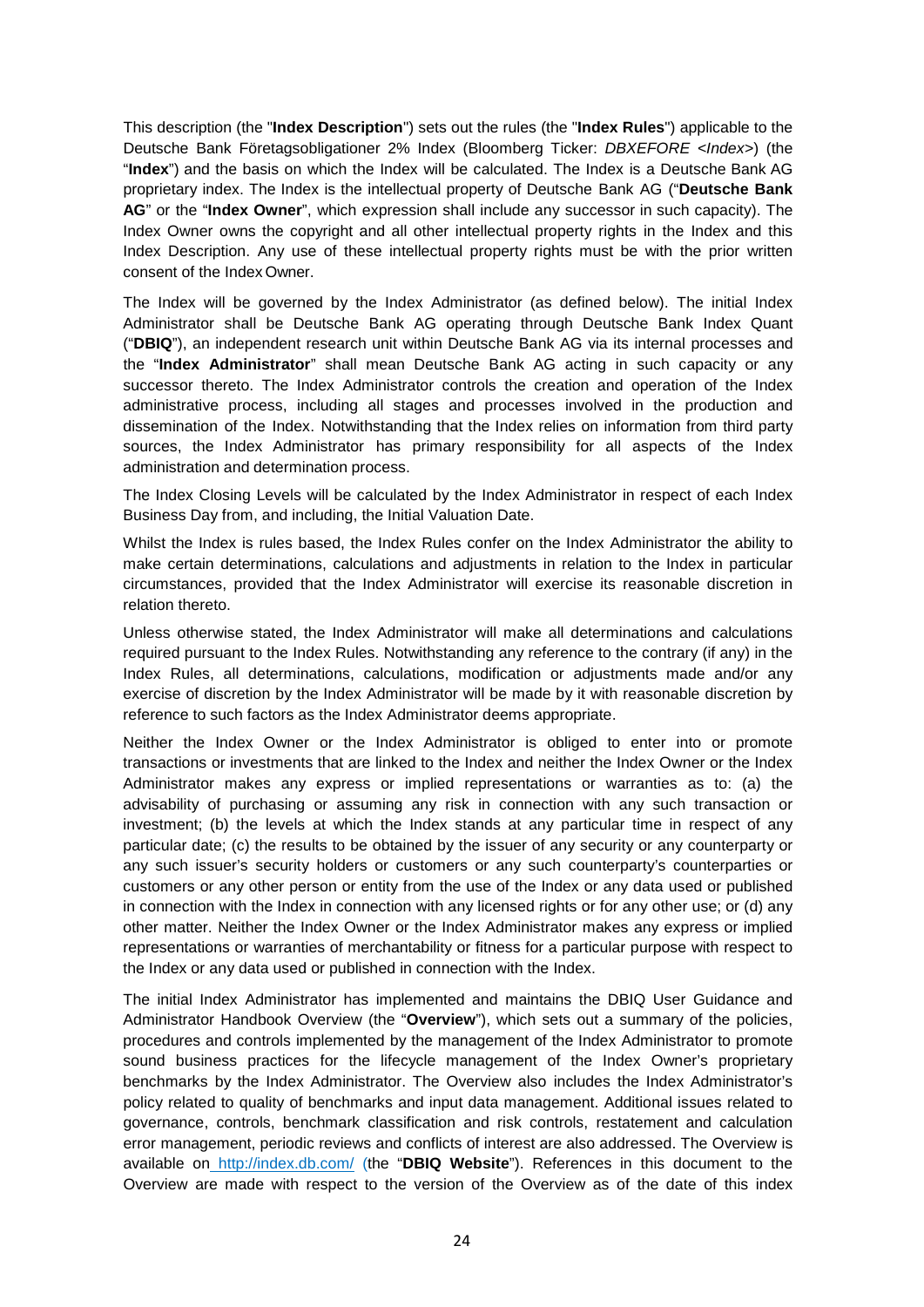### description.

# <span id="page-24-0"></span>**1 General**

*This section should be read as an introduction to the Index Description but is no substitute for reviewing the Index Description in full. Capitalised terms not otherwise defined shall have the meanings given to them in section 3 (Calculation of the Index Closing Level).*

The Index is intended to reflect the risk-adjusted performance of the class A shares of the Simplicity Företagsobligationer Fund (*ISIN: SE0004452118; Bloomberg Ticker: SIMPFOB SS <Equity>*) (the "**Fund**"). In order to seek to achieve such risk adjustment, the Index provides for a dynamic allocation strategy to be applied in relation to the published Net Asset Value of the Fund Shares. The purpose of the dynamic allocation strategy is to control the level of exposure that the Index has to the Fund Shares. The participation of the Index in the performance of the Fund Shares will be determined on each Index Business Day and is represented by the exposure. If the level of risk (historical realised volatility) of the Fund Shares over a rolling 20 Business Day period determined in respect of the Business Day immediately preceding the relevant day is above 2.00 per cent. (the "**Vol Target**"), the exposure of the Index to the Fund will be less than 100 per cent. and will reflect the proportion of the Vol Target to the historic realised volatility. For the avoidance of doubt, in such circumstances, the remainder of the exposure of the Index, other than the exposure to the Fund Shares, will not be allocated to any other instruments nor cash, hence will not accrue any returns nor interest. If the level of risk (historic realised volatility) of the Fund Shares over a rolling 20 Business Day period determined in respect of the Business Day immediately preceding the relevant day is below the Vol Target, the exposure of the Index to the Fund will be higher than 100 per cent. and will reflect the proportion of the Vol Target to the historic realised volatility, subject to a maximum of 200 per cent. The exposure may change on each Index Business Day.

The administrator of the Index is Deutsche Bank AG, or any successor duly appointed by Deutsche Bank AG in its capacity as administrator of the Index.

The Index is calculated by the Index Administrator in respect of each Index Business Day from (and including) 15 February 2021 (the "**Initial Valuation Date**"), as more fully described in section 3 (*Calculation of the Index Closing Level*) below. The Index Closing Level in respect of each Index Business Day will be made available as soon as reasonably practicable after the Net Asset Value is published in accordance with section 4 (*Index Publication*) below.

The Index was established on the Initial Valuation Date and the Index Closing Level on the Initial Valuation Date was deemed to be 100. The Index is calculated and published in SEK currency.

The Index contains adjustment provisions which entitle the Index Administrator to make such modifications and/or changes to the methodology of the Index in its sole and absolute discretion deems appropriate, as described in section 3 (*Calculation of the Index Closing Level*), section 5 (*Index Disruption and Cancellation*) and section 6 (*Change of methodology and time of determinations*) below. If market, regulatory, judicial, financial, fiscal or other circumstances arise that would, in the determination of the Index Administrator, necessitate or make desirable a modification or change to this Index Description in order for the Index to continue to be calculated and determined notwithstanding the relevant circumstances, the Index Administrator may make such modifications or changes.

The Overview sets out the process for making changes to its benchmarks as a general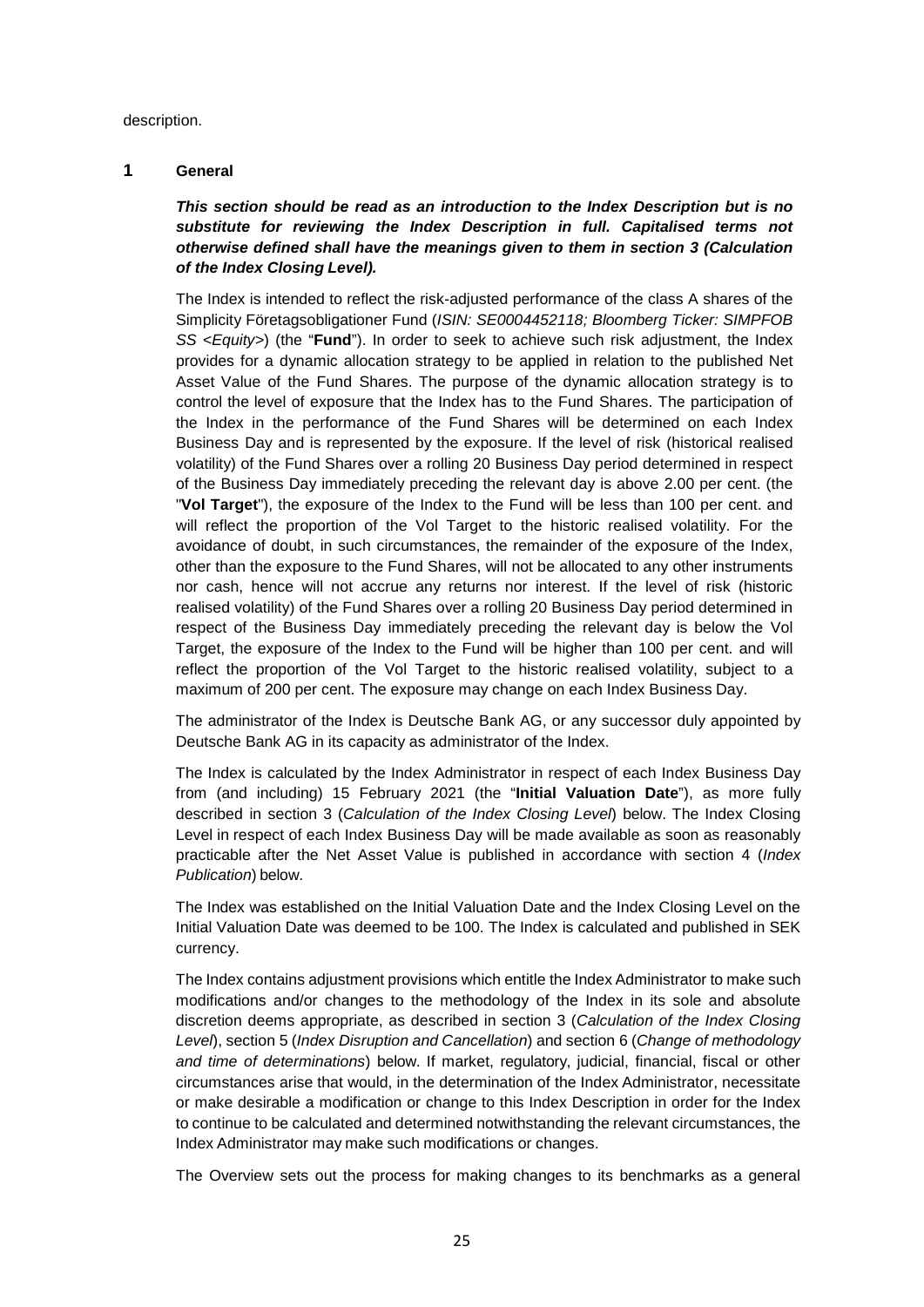matter and the internal oversight and approval process that DBIQ will go through. It also sets out DBIQ's procedures for consulting on and notifying changes. Any such modification or change in methodology described in this Index Description shall be made in accordance with Section 9.2 (*Change to a Benchmark*) of the Overview.

The Index Closing Level is, subject as provided below, calculated in respect of each Index Business Day by the Index Administrator and may be used in connection with one or more financial products (each a "**Financial Product**") relating to the Index. The Financial Products may be issued or entered into by Deutsche Bank AG or other financial product providers. Each investor in relation to Financial Products is referred to as a "**Financial Product Investor**".

For so long as the Index Administrator calculates the Index Closing Level, calculations and determinations by the Index Administrator in connection with the Index will be made in reliance upon the information of various publicly available sources. Although the Index Administrator will obtain information for inclusion in or for use in the calculation of the Index from sources which the Index Administrator considers reliable, neither the Index Administrator nor the Index Owner will independently verify such information and do not guarantee the accuracy and/or the completeness of the Index or any data included in the Index. The Index Administrator shall not be liable (whether in negligence or otherwise) to any person for any error in the Index and the Index Administrator is under no obligation to advise any person of any error therein.

All determinations referred to below will be made by the Index Administrator by reference to such factors as it deems appropriate and such determinations will, save for manifest error and subject as provided in the Overview, be binding on all parties.

The Index contains Index Disruption Event provisions which apply when events require the Index Administrator to calculate the Index on an alternative basis were such event to occur or exist on such day, as described in section 5 (*Index* d*isruption and cancellation*) below. If an Index Disruption Event occurs, the Index Administrator may make such adjustments and/or determinations in relation to the Index as it may determine, in its sole and absolute discretion, appropriate to facilitate the calculation and publication of the Index Closing Level or, if such adjustment or calculation cannot be made, defer calculation and publication of the Index Closing Level and, in some cases, permanently cease to calculate the Index. These events may have an adverse effect on Financial Product Investors. Index Closing Levels which are calculated following any such delay may give different economic results in relation to the Financial Products than the Index Closing Levels which would have prevailed but for such delay. If the Index is cancelled or adjusted, this may lead to the calculation agent in respect of a Financial Product taking action under provisions of the Financial Product which may have an adverse effect on Financial ProductInvestors.

Any such adjustments and/or determinations or decisions to permanently cease to calculate and publish an Index Closing Level in respect of the Index shall be made by the Index Administrator as far as reasonably practicable in accordance with Section 9 (*Changes to and Retiring a Benchmark*) of theOverview.

The Index (and Description) does not pursue any environmental, social and governance ("ESG") objectives or take into account any ESG factors.

This section 1 (*General*) is subject to and qualified by the remainder of this Index Description.

### <span id="page-25-0"></span>**2 Investment Risk Factors**

*The risk factors set out in this section 2 are not a comprehensive list of all risks that might have an adverse effect on the value of the Index. When considering an*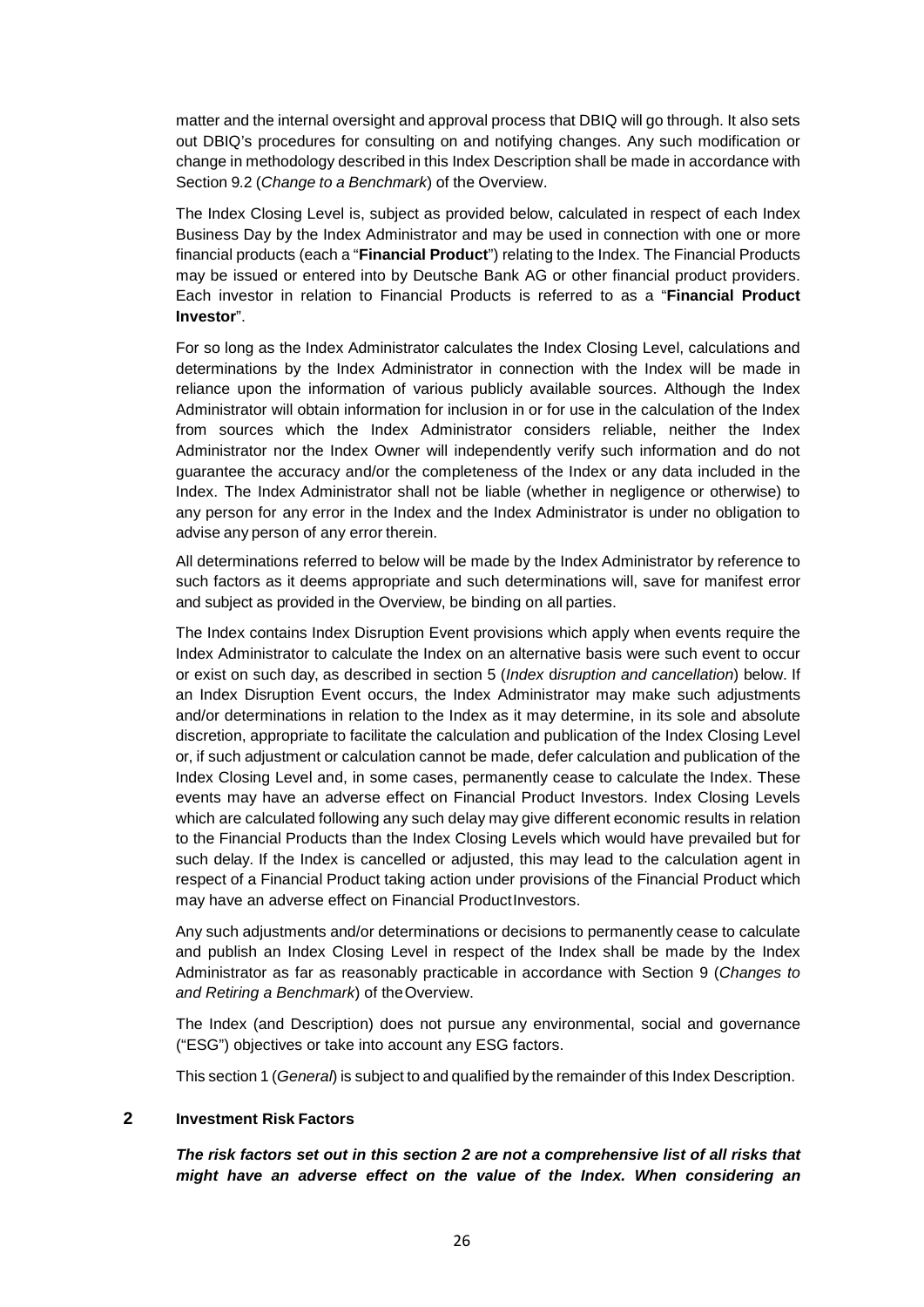*investment in any Financial Product, prospective Financial Product Investors should review carefully the whole of the Index Description and form their own decisions as to risks associated with the Index.*

### **2.1 The Index**

The Index offers a risk-adjusted exposure to the Fund. The level of such exposure, which could be 200 per cent. or lower, is affected by the annualised 20 Business Day rolling realised volatility (as described in section [3](#page-28-1) (*Calculation of the Index Closing Level*). If the annualised 20 Business Day rolling realised volatility (as described in section [3](#page-28-1) (*Calculation of the Index Closing Level*) is greater than 2.00 per cent., the exposure of the Index to the Fund will be less than 100 per cent. For the avoidance of doubt, in such circumstances, the remainder of the exposure of the Index, other than the exposure to the Fund, will not be allocated to any other instruments nor cash, hence will not accrue any returns nor interest. If the annualised 20 Business Day rolling realised volatility (as described in section [3](#page-28-1)  (*Calculation of the Index Closing Level*) is less than 2.00 per cent., the exposure of the Index to the Fund will be higher than 100 per cent., subject to a maximum of 200 per cent.

As a result the value of any Financial Product may be affected by movements in the Net Asset Value of the Fund Shares.

When considering any Financial Product, prospective investors should be aware that the Index Closing Level can go down as well as up and that the performance of the Index in any future period may not mirror its past performance.

The Index is a rule based trading strategy which makes notional investments in certain financial instruments, as further described in section 3 (Calculation of the Index Closing Level). Investors have no proprietary interest in the Fund Shares notionally invested in pursuant to the strategy of the Index. Any investment linked or related to the Index will not be the same as a direct investment in the Fund Shares or in any derivative (whether listed on an exchange or over-the-counter) relating to the Fund Shares.

### **2.2 Exposure to the Fund and volatility**

It should be noted that the exposure of the Index to the Fund will be reset on each Index Business Day for the Index by reference to the volatility control of 2.00 per cent. Whilst such volatility control is intended to manage the volatility, and consequently limit potential losses of the Index, such resetting may also limit exposure to potential positive performance of the Fund in a way that would not have happened if no such resetting had been employed.

### **2.3 Index Administrator's powers**

The Index Administrator has a number of discretions in relation to the Index which must always be exercised in good faith and in a commercially reasonable manner. Nevertheless the exercise of these discretions may have a significant effect on a Financial Product. Such discretions include (without limitation) the following:

(a) If a force majeure event (as described in section 5 (*Index disruption and cancellation*)) occurs, the Index Administrator may adjust the calculation of the Index or postpone or cancel and permanently cease to calculate the Index, in accordance with section 5 hereof. A force majeure event (as described in section 5 (*Index disruption and cancellation*)) may occur where events beyond the control of the Index Administrator, such as natural or man-made disasters or acts of terrorism or systems failures, prevent the Index Administrator from carrying out procedures in relation to the Index.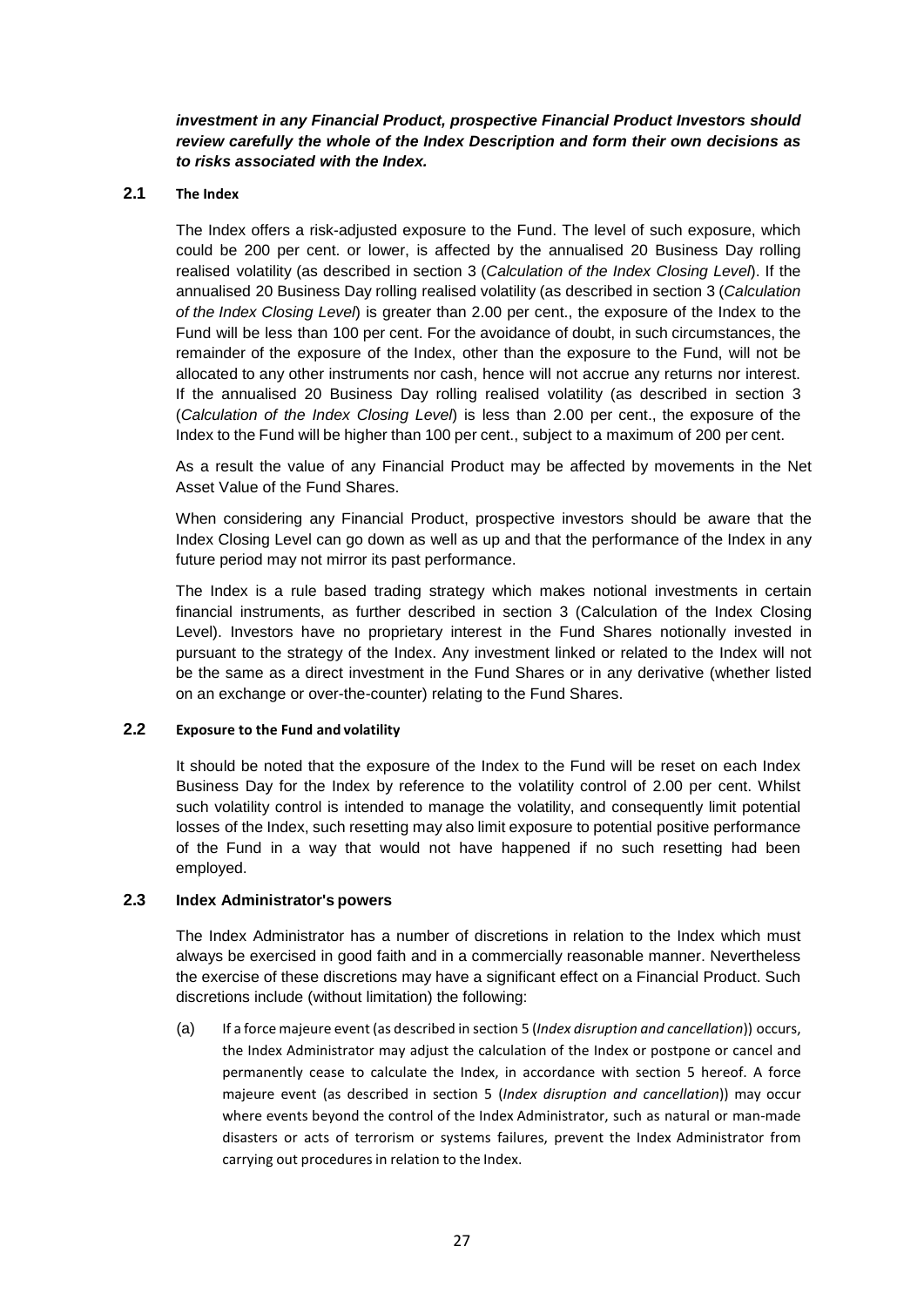- (b) If an Index Disruption Event (as described in section 5 (*Index disruption and cancellation*)) occurs, the Index Administrator may cancel and permanently cease to calculate the Index, in accordance with section 5 hereof. An Index Disruption Event with respect to this Index (as described in section 5 (*Index disruption and cancellation*)) may occur if a disruption event occurs with respect to the Fund (as described in section 5 (*Index disruption and cancellation*)).
- (c) If fiscal, market, regulatory, juridical, financial circumstances or any other circumstances arise that would necessitate or make desirable a modification or change to an Index methodology, to account for the changed circumstances, the Index Administrator may make such modifications or changes.

# **2.4 Conflicts of interest for Deutsche Bank Entities**

As at the Initial Valuation Date, Deutsche Bank Index Quant (DBIQ), a research unit within Deutsche Bank AG via its internal processes, acts as Index Administrator. Conflicts of interest may exist between the Index Owner, initial Index Administrator and Deutsche Bank AG and its affiliates (each a "**Deutsche Bank Entity**").

A Deutsche Bank Entity may also act as the issuer, counterparty, or obligor in respect of any Financial Product and as a dealer, calculation agent or hedge provider in relation to a Financial Product. Various conflicts of interest might exist or arise as a result of these different roles as well as from the overall activities of Deutsche Bank Entities. Deutsche Bank AG has a regulatory obligation to take reasonable steps to manage such conflicts fairly. Such reasonable steps include information walls being maintained between the personnel of Deutsche Bank Entities involved in different roles. However, as with any set of systems and controls there is a risk that such information walls might not be effective in all cases.

Each relevant Deutsche Bank Entity will pursue actions and take steps that it deems necessary or appropriate to protect its interests without regard to the consequences for investors in respect of any investment or financial instrument linked to the Index or otherwise.

# **2.5 Hedging arrangements**

The Index is calculated as a "notional" index. This means that there is no requirement for the Index Administrator to hold investments in the Fund or investments equal to those invested in by the Fund. Deutsche Bank Entities may, for their own account, acquire or hold assets or positions relating to the Fund or the Index in order to meet obligations in respect of a Financial Product or for any other purpose, but Deutsche Bank Entities are not required to do this. If they do, Deutsche Bank Entities will have certain rights pursuant to such assets or positions and will pursue actions and take steps that they deem appropriate to protect their own interests. Each Financial Product Investor is deemed to acknowledge and agree that an investment in a Financial Product does not give the investor any legal or beneficial interest in the Fund, in any assets invested in by the Fund or in any assets invested in by any Deutsche Bank Entity.

# **2.6 Future regulatory changes**

Legal and regulatory changes could adversely affect the value of the Index. In addition, many governmental agencies and regulatory organisations are authorised to take extraordinary actions in the event of market emergencies. The effect of any future legal or regulatory change on the Fund is not possible to predict, but could be substantial and adverse.

# **2.7 Risks relating to the service providers of the Index**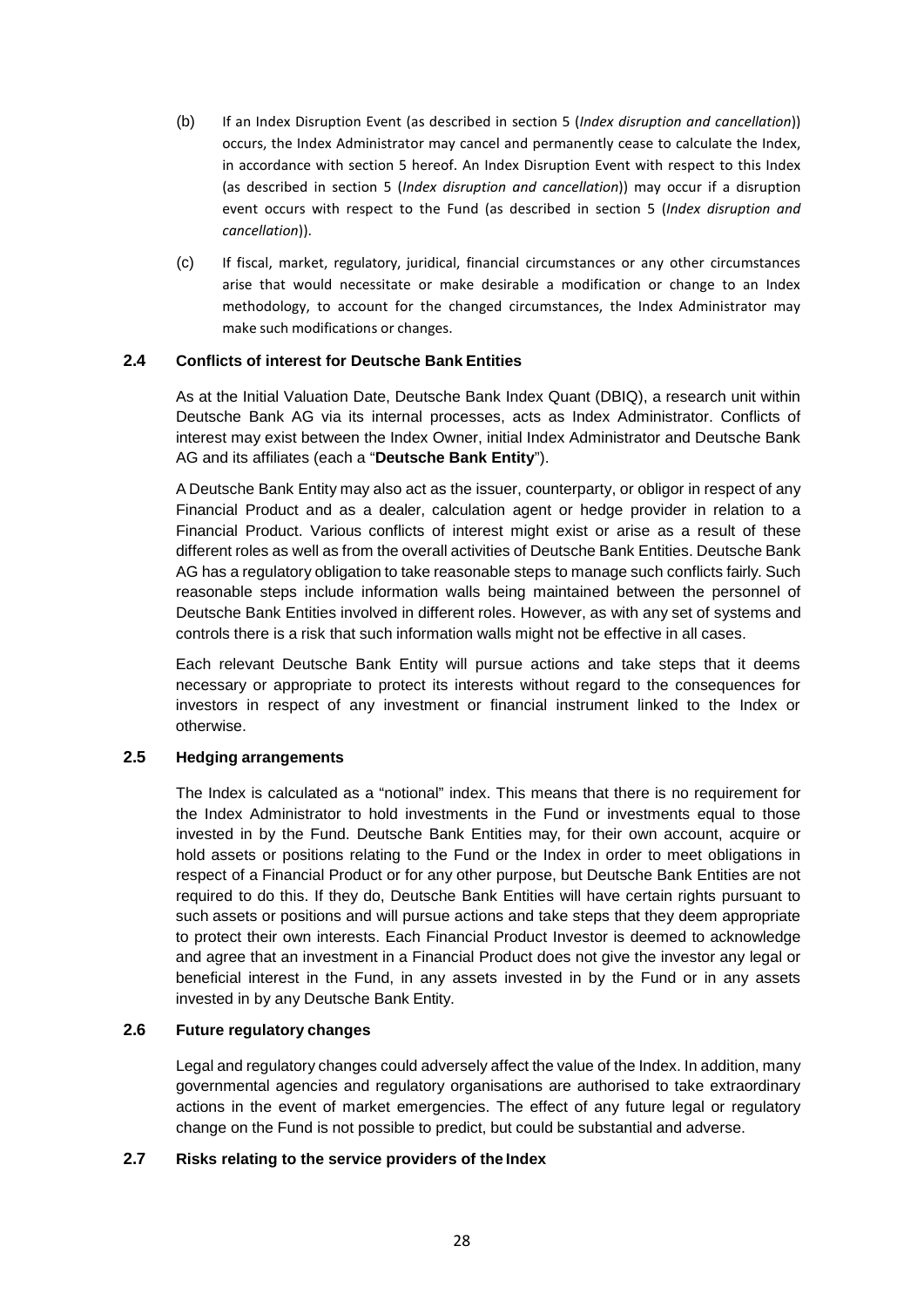Deutsche Bank Entities provide various services to the Index.

### **(a) Failure to perform**

The failure by a Deutsche Bank Entity to provide such services may jeopardise the performance of the Index and linked Financial Products.

### **(b) No fiduciary duties**

In performing each of the various services in relation to the Index, the Index Administrator does not act on behalf of, or accept any duty of care or any fiduciary duty to, any Financial Product Investors or any other person.

# **(c) No disclosure of information**

Deutsche Bank Entities may be in possession at any time of information in relation to the Index, Fund and/or Fund Shares which may not be available to Financial Product Investors. There is no obligation on any Deutsche Bank Entity to disclose to Financial Product Investors any such information.

### **(d) Fees**

Deutsche Bank Entities are entitled to receive fees or other payments and exercise all rights, including rights of termination or resignation, which they may have, even though this may have a detrimental effect on the Fund, the Index and Financial Products.

### <span id="page-28-1"></span><span id="page-28-0"></span>**3 Calculation of the Index Closing Level**

The closing level of the Index (the "**Index Closing Level**") is calculated by the Index Administrator in respect of each Index Business Day in accordance with the methodology set out below.

The Index Closing Level shall not be less than zero.

The Index Closing Level in respect of the Initial Valuation Date is equal to 100.

# **3.1 Calculation of the Exposure of the Index to the Fund**

The Exposure indicates to what extent the Index participates in the performance of the Fund as calculated in accordance with this section 3.1.

The Exposure in respect of each Index Business Day (t) depends on the level of risk (realised volatility) of the Fund over a rolling 20 Business Day period ending on (and including) the Business Day immediately preceding Index Business Day (t). If the realised volatility is greater than the VolControl, the Exposure will be less than 100 per cent. The greater the amount by which the realised volatility exceeds the VolControl, the lesser the Exposure will be. In turn, if the realised volatility is less than the VolControl, the Exposure will be greater than 100 per cent but no greater than 200 per cent.

The "**Exposure**" in respect of each Index Business Day will be an amount calculated by the Index Administrator equal to the lesser of:

- (a) the quotient of:
	- (1) the VolControl (as numerator); and
	- (2) the Historical Volatility in respect of the Index Business Day immediately preceding such Index Business Day (as denominator); and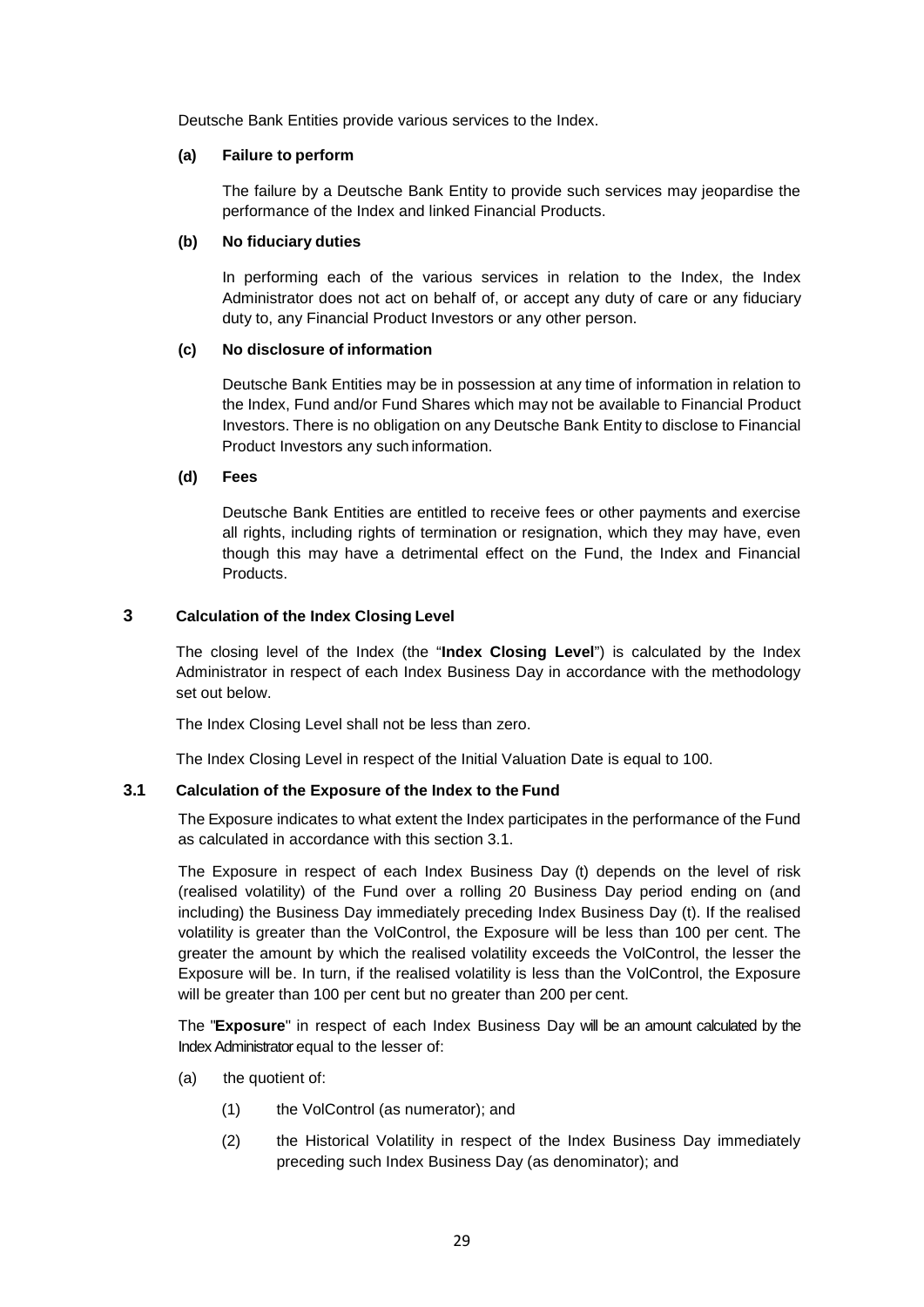(b) 200 per cent. (expressed as 2.00).

Expressed as formula:

$$
Exposure_{t} = Min \left\{ \frac{VolControl}{HistoricalVol_{t-1}}; 200\% \right\}
$$

Where:

"**VolControl**" means 2.00 per cent. (expressed as 0.02);

"**HistoricalVolt-1**" means, in respect of an Index Business Day (t), the Historical Volatility in respect of the Index Business Day immediately preceding such Index Business Day (t);

"**Historical Volaility**" means, in respect of an Index Business Day, the annualised volatility of the historical daily returns of the Net Asset Value in respect of each Business Day falling in the period from, and including, the Business Day that is 19 Business Days immediately preceding such Index Business Day up to, and including, such Index Business Day and is an amount calculated by the Index Administrator equal to the square root of the product of:

- (a) the quotient of:
	- (1) 252 (as numerator); and
	- (2) 19 (as denominator); and

(b)

- (1) the aggregate, in respect of each Business Day falling in the period from, and including, the Business Day that is 19 Business Days immediately preceding such Index Business Day up to, and including, such Index Business Day, of the square of the natural logarithm of the quotient of:
	- (i) the Net Asset Value in respect of such Business Day (as numerator); and
	- (ii) the Net Asset Value in respect of the Business Day immediately preceding such Business Day (as denominator),

### *minus*

- (2) the product of:
	- (i) the quotient of:
		- (A) one (as numerator); and
		- (B) 20 (as denominator); and
	- (ii) the square of the aggregate, in respect of each Business Day falling in the period from, and including, the Business Day that is 19 Business Days immediately preceding such Index Business Day up to, and including, such Index Business Day, of the natural logarithm of the quotient of:
		- (A) the Net Asset Value in respect of such Business Day (as numerator); and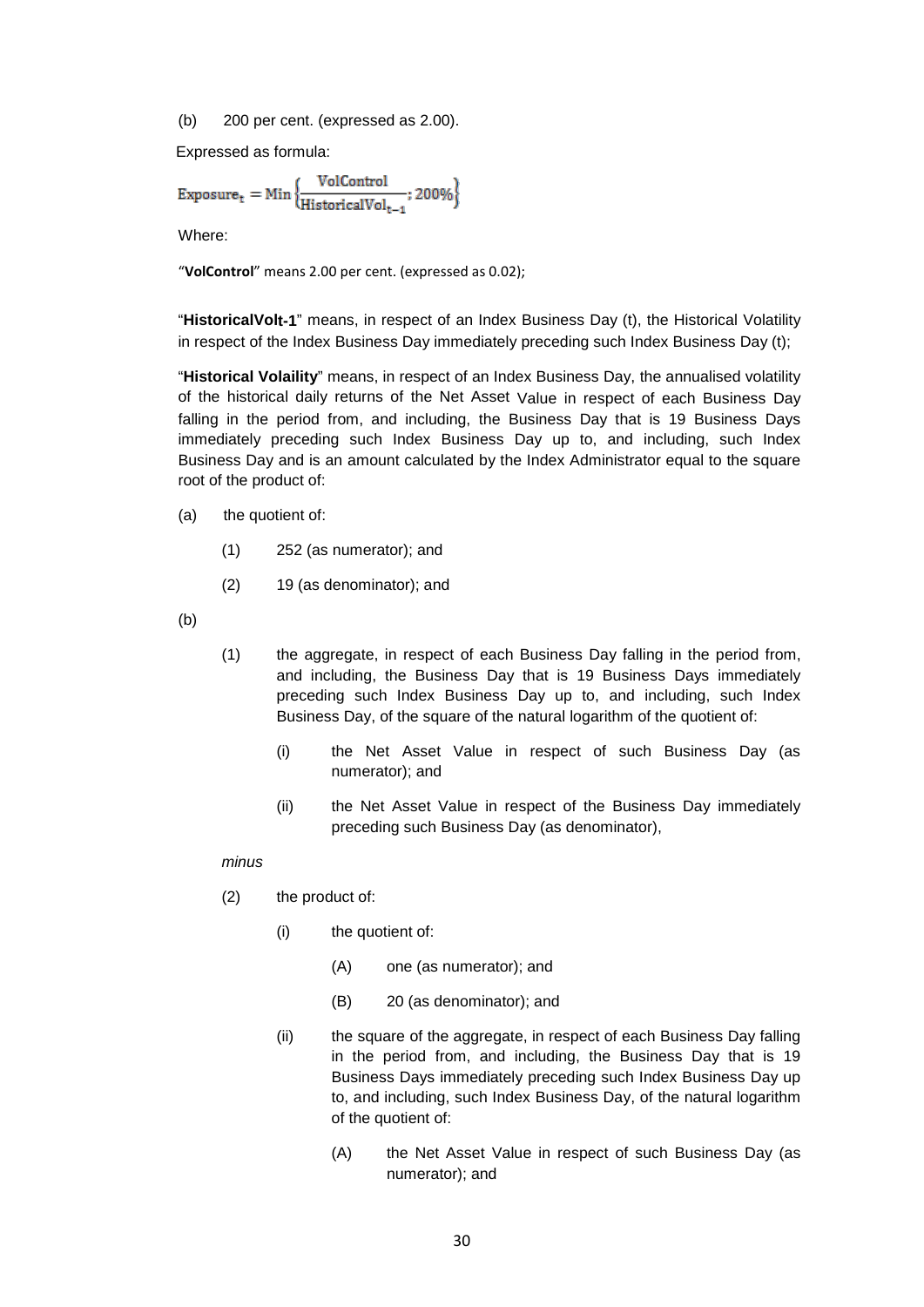(B) the Net Asset Value in respect of the Business Day immediately preceding such Business Day (as denominator).

Expressed as a formula:

$$
\text{HistoricalVol}_{t} = \sqrt{\frac{252}{19} \Biggl\{ \sum_{i=0}^{19} \Biggl(\ln \frac{\text{NAV}_{t-i}}{\text{NAV}_{t-i-1}}\Biggr)^2 - \frac{1}{20} \Biggl(\sum_{i=0}^{19} \ln \frac{\text{NAV}_{t-i}}{\text{NAV}_{t-i-1}}\Biggr)^2 \Biggr\}}
$$

Where:

"**NAVt-i**" means, in respect of an Index Business Day (t) and the Business Day that is (i) Business Days immediately preceding such Index Business Day (t), the Net Asset Value in respect of such Business Day.

"**NAVt-i-1**" means, in respect of an Index Business Day (t) and a Business Day that is (i) Business Days immediately preceding such Index Business Day (t), the Net Asset Value in respect of the Business Day immediately preceding such Business Day.

For the avoidance of doubt and in relation to the historical volatility calculation in respect of each Business Day of the period starting from, and including, the Business Day that is 19 Business Days immediately preceding the Initial Valuation Date to, and including, the Initial Valuation Date, shall be calculated based on the Net Asset Values in respect of such Business Days falling prior to the Initial Valuation Date.

# **3.2 Calculation of the Index Closing Level**

In respect of each Index Business Day (t) from (but excluding) the Initial Valuation Date, the Index Administrator will calculate the Index Closing Level which is an amount equal to the product of:

- (a) the Index Closing Level in respect of the Index BusinessDay immediately preceding Index Business Day (t); and
- (b)
- (1) one; *plus*
- (2) the product of:
	- (x) the Exposure in respect of the Index Business Day immediately preceding such Index Business Day (t); and
	- (y)
- (i) the Performance in respect of the Fund in respect of such Index Business Day (t); *minus*
- (ii) the Cash Return in respect of Index Business Day (t),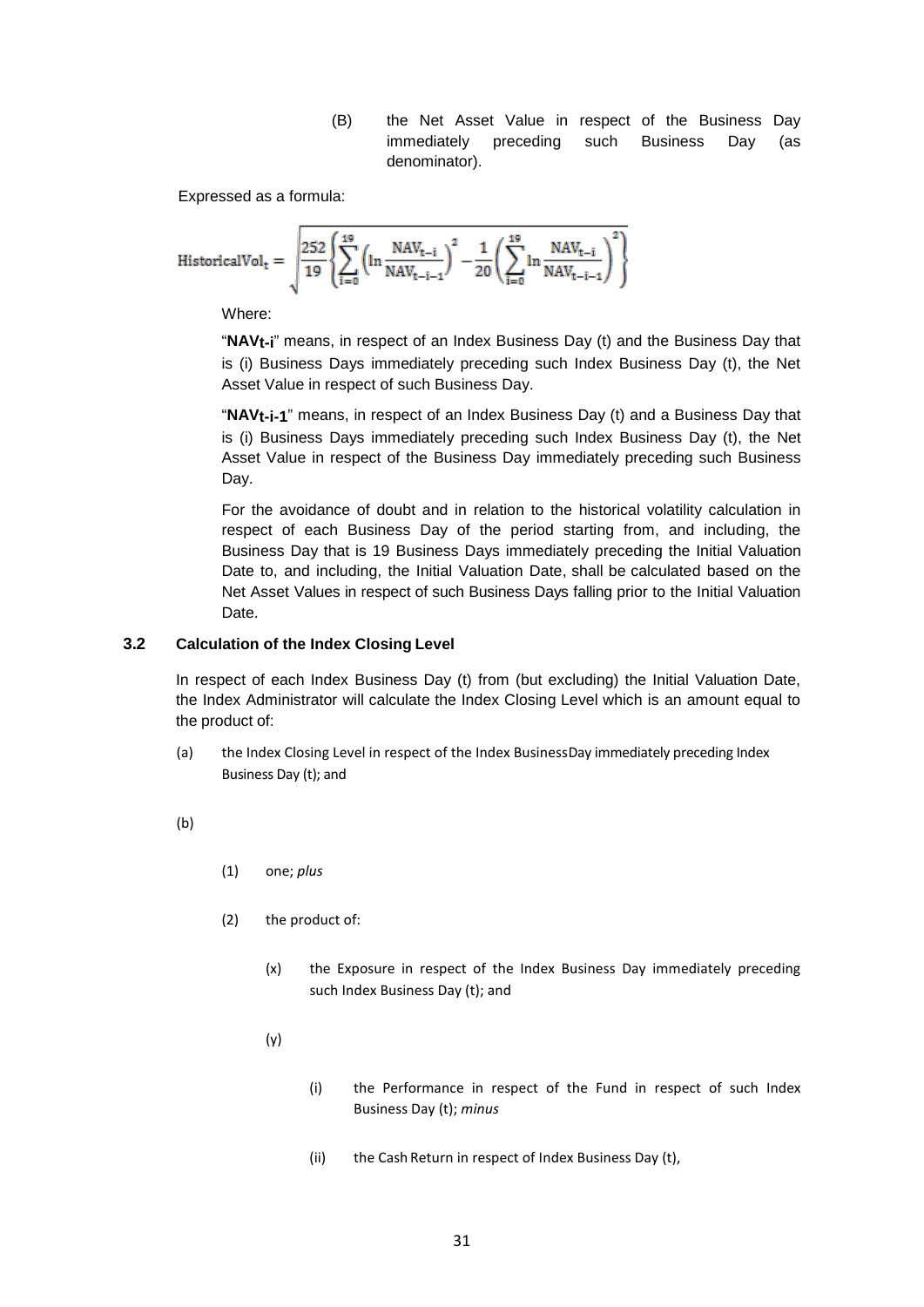Expressed as formula:

$$
ICL_t = ICL_{t-1} \times \left\{ 1 + \text{Exposure}_{t-1} \times \left( \frac{NAV_t}{NAV_{t-1}} - 1 - CR_t \right) \right\}
$$

Where:

"**CRt**" means, in respect of an Index Business Day (t), the Cash Return in respect of such Index Business Day (t);

"**Exposuret-1**" means, in respect of an Index Business Day (t), the Exposure in respect of the Index Business Day immediately preceding such Index Business Day (t);

"**ICLt**" means, in respect of an Index Business Day (t), the Index Closing Level in respect of such Index Business Day t;

"**ICLt-1**" means, in respect of an Index Business Day (t), the Index Closing Level in respect of the Index Business Day immediately preceding such Index Business Day (t);

"**NAVt**" means, in respect of an Index Business Day (t), the Net Asset Value in respect of such Index Business Day (t); and

"**NAVt-1**" means, in respect of an Index Business Day (t), the Net Asset Value in respect of the Index Business Day immediately preceding such Index Business Day (t).

### **3.3 Definitions**

Capitalised terms used in this Index Description but not otherwise defined shall have the meanings given to them below:

"**Business Day**" means a day (a) on which commercial banks and foreign exchange markets settle payments and are open for general business (including dealings in foreign exchange and foreign currency deposits) in London and Stockholm (excluding 24 December and 31 December of each year); and (b) on which the Trans-European Automated Real-time Gross settlement Express Transfer (TARGET2) system (or any other system that replaces it) is open.

"**Cash Return**" means, in respect of an Index Business Day (t), an amount calculated by the Index Administrator equal to the product of:

- (a) the 3-month STIBOR Rate in respect of the Index Business Day immediately preceding such Index Business Day (t); and
- (b) the quotient of:
	- (i) the number of calendar days falling in the period commencing on, but excluding, the Index Business Day immediately preceding Index Business Day (t) and ending on, and including, such Index Business Day (t) (as numerator);
	- (ii) 360 (as denominator).

Expressed as a formula:

 $CR_t = Rate_{t-1} \times DCF(t-1,t)$ 

Where: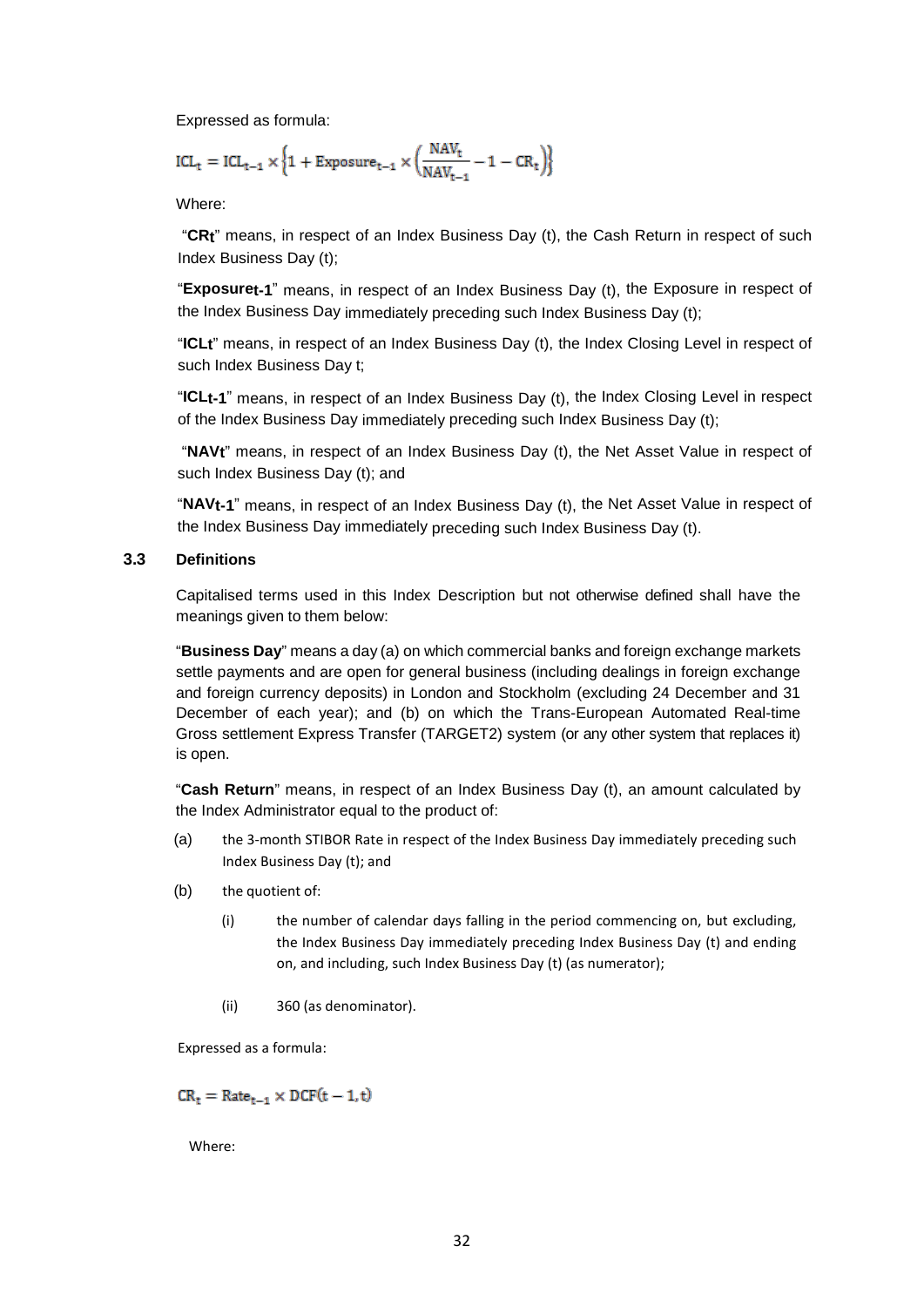"**DCF(t - 1, t)**" means, in respect of an Index Business Day (t), the quotient of (i) the number of calendar days falling in the period commencing on, but excluding, the immediately preceding Index Business Day and ending on, and including,such Index Business Day (t) (as numerator), and (ii) 360 (as denominator).

"**Rate(t-1)**" means, in respect of an Index Business Day (t), the 3-month STIBOR Rate in respect of the Index Business Day immediately preceding such Index Business Day (t).

"**3-month STIBOR Rate**" means, in respect of an Index Business Day, the Stockholm Interbank Offered Rate for deposits in Swedish Kroner for a period of 3 months, as published on the Reuters Screen " STISEK3MDFI=" (or any Successor Source thereto) in respect of such Index Business Day.

"**Fund Share**" means an individual class A share of the Simplicity FöretagsobligationerFund (*ISIN: SE0004452118; Bloomberg Ticker: SIMPFOB SS <Equity>*).

"**Index Business Day**" means each Business Day from (and including) the Initial Valuation Date.

"**Net Asset Value**" means, in respect of a Business Day, the official net asset value of the Fund Shares as calculated and published by or on behalf of the Administrator (or other relevant entity) of the Fund in respect of that Business Day, provided that if such Business Day is not a date for which the official net asset value per Fund Share is scheduled to be calculated, the Net Asset Value for such date shall be the official net asset value per Fund Share for the immediately preceding day on which such official net asset value was scheduled to becalculated. As of the date of this Index Description, the Net Asset Value is published by the Administrator of the Fund on each business day when commercial banks and foreign exchange markets settle payments and are open for general business (including dealings in foreign exchange and foreign currency deposits) in Sweden.

"**Performance**" means, in respect of an Index Business Day (t), an amount calculated by the Index Administrator equal to:

- (i) the quotient of:
	- (a) the Net Asset Value in respect of Index Business Day (t) (as numerator); and
	- (b) the Net Asset Value in respect of the Index Business Day immediately preceding such Index Business Day (t) (as denominator),

*minus*

(ii) one.

"**Successor Source**" means, in relation to any display page, other published source, information vendor or provider:

- (i) the successor display page, other published source, information vendor or provider that has been officially designated by the sponsor of the original page or source; or
- (ii) if the sponsor of the original page or source has not officially designated a successor display page, other published source, service or provider (as the case may be), the successor display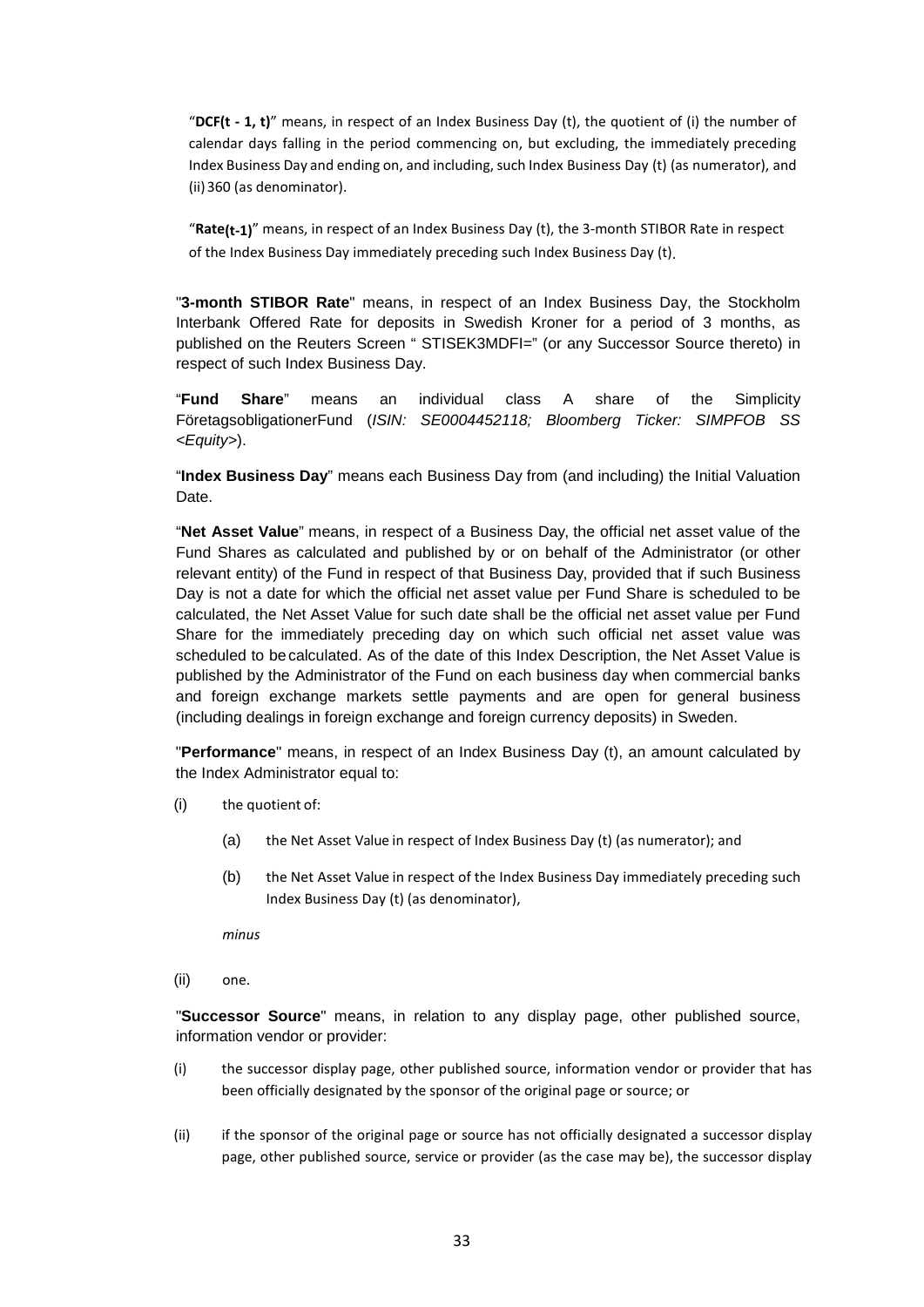page, other published source, service or provider, if any, designated by the relevant information vendor or provider (if different from such sponsor).

### **3.4 Miscellaneous**

The Index Closing Level will be calculated by the Index Administrator to six decimal places (with 0.0000005 being rounded upwards) and, for the purposes of publication, the Index Level shall be rounded to the nearest two decimal places with 0.005 being rounded upwards.

The methodology described in this section 3 is subject to the provisions set out in Section 5 (*Index disruption and cancellation*) and section 6 (*Change of methodology and time of determinations*).

# <span id="page-33-0"></span>**4 Index publication**

### **4.1 General**

Subject to section 5 (*Index disruption and cancellation*) and section 6 (*Change in methodology and time of determinations*), the Index Administrator shall make available the Index Closing Level in respect of the Index in respect of each Index Business Day as soon as reasonably practicable after the Net Asset Value is published.

Subject to section 5 (*Index disruption and cancellation*) and section 6 (*Change in methodology and time of determinations*), details of any adjustments made to the Index shall be made available by the Index Administrator on the DBIQ Website and on application to the Index Administrator's principal office in London at Winchester House, 1 Great Winchester Street, London EC2N 2DB (such address being, as of the date of this Index Description, the "**Principal Office**").

# **4.2 Publication of Index Closing Level**

Each Index Closing Level shall be published:

- (i) at the Principal Office of the Index Administrator;
- (ii) on the DBIQ Website or any Successor Sourcethereto;
- (iii) subject to the availability of the Bloomberg system on any calendar day, on Bloomberg under the following ticker ("**Index Ticker**"): *DBXEFORE Index*;and
- (iv) on such other information sources as the Index Administrator may select from time to time at its sole and absolutediscretion,

or on any Successor Sources that the Index Administrator shall elect from time to time.

### **4.3 Corrections and/or Recalculations**

In the event that any price or level published on any date which is utilised for any calculation or determination in respect of the Index is subsequently corrected and/or recalculated in accordance with its terms or description (as the case may be), or the Index Administrator identifies an error or omission in any of its calculations or determinations in respect of the Index, the Index Administrator may, in its sole discretion adjust or correct any relevant terms, calculations or determinations in respect of the Index to take into account such correction(s), recalculation(s), error(s) or omission(s) (as the case may be) and, if applicable, re-state that Index and the Index Closing Level for any relevant Index Business Day but is not obliged to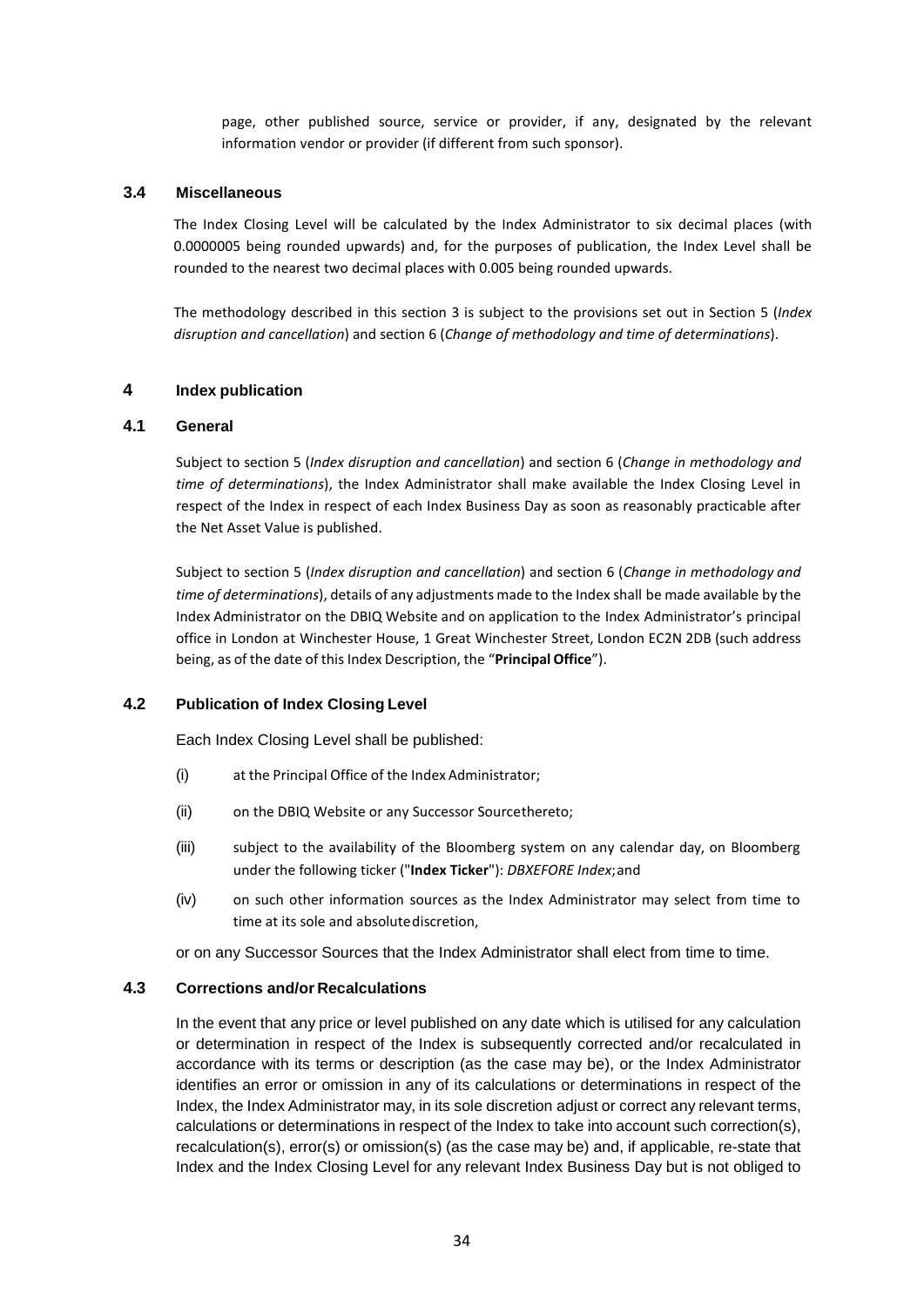do so.

### **4.4 Miscellaneous**

Any publication described in this section 4 (*Index Publication*) may be restricted by means determined as appropriate for such purpose by the Index Administrator in its sole and absolute discretion including, but not limited to, password protection on the DBIQ Website restricting access to a limited set of persons in accordance with arrangements agreed between the Index Administrator and such persons.

The Index Administrator may, at any time, change with respect to the Index (i) the Index Ticker, and/or (ii) the place of publication of any Index Closing Level.

The Index Administrator may, at any time, change the frequency of publication of the Index Closing Level.

Subject as provided by any applicable law or regulation, the Index Administrator accepts no legal liability to any person for publishing or not continuing to publish for any period of time any Index Closing Level at any particular place or any particular time.

In the event of any ambiguity in, or dispute about the meaning of, any of the provisions of this Index Description, the Index Administrator shall, in its reasonable discretion, construe the relevant provision(s) in order to determine the correct interpretation thereof, and the decision of the Index Administrator shall be final.

Upon each occurrence of an update to a new version of this Index Description the most recent version shall be (i) deemed to be in force from the date of such update and replace in its entirety the preceding version such that in the event of any conflict between the preceding version and the most recent version, the most recent version shall prevail and (ii) made available by the Index Administrator on application to the Index Administrator's Principal Office.

### <span id="page-34-0"></span>**5 Index disruption and cancellation**

The provisions of this section 5 (*Index disruption and cancellation*) are included to deal with situations in which it would become difficult or impossible for the Index Administrator to calculate the Index. Prospective Financial Product Investors should review these provisions carefully as they may have an adverse effect on the value of the Financial Product.

### **5.1 Disruption Definitions**

Capitalised terms used in this section 5 and, if applicable, in other sections but not otherwise defined in this Index Description shall have the meanings given to them below

"**Administrator**" means, in relation to the Fund, any entity described as such in relation to the Fund in any Fund Document or which provides administrative, book-keeping or similar services (however described) to the Fund, all as determined by the Index Administrator.

"**Force Majeure Event**" means an event or circumstance which prevents or otherwise affects the determinations of the Index Administrator in relation to the Index and which is beyond the reasonable control of the Index Administrator. These events or circumstances may include, without limitation, a systems failure, fire, building evacuation, natural or man-made disaster, act of God, armed conflict, act of terrorism, riot or labour disruption or any similar intervening circumstance.

"**Fund Documents**" means, in respect of the Fund, the offering documents, the constitutive and governing documents, subscription agreements and other agreements of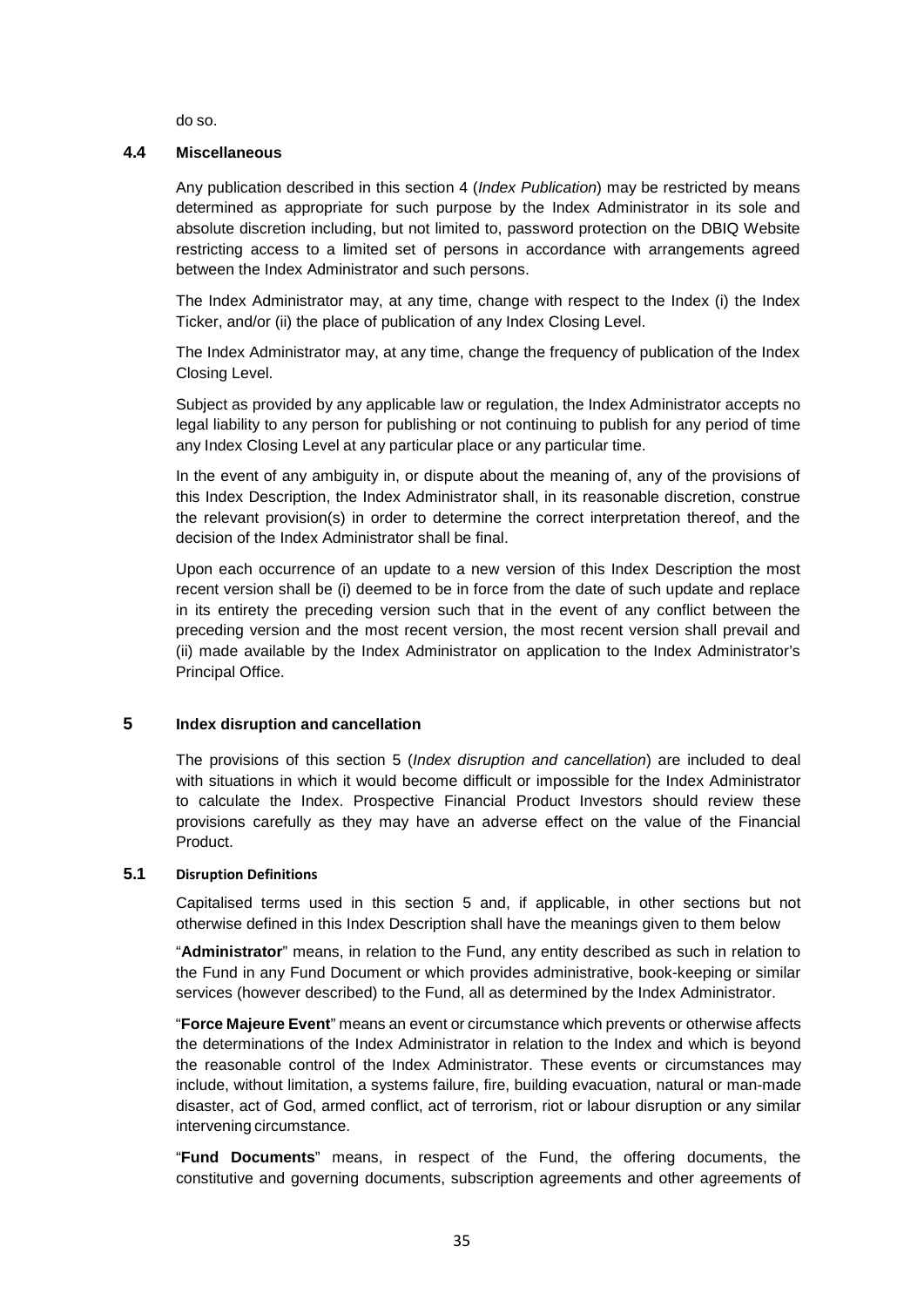the Fund specifying the terms and conditions of an investment in a Fund Share (including any document supplementing, amending or restating the same) all as determined by the Index Administrator.

"**Fund Prospectus**" means the Simplicity Företagsobligationer Prospectus dated July 2020, as may be supplemented and/or restated from time to time.

"**Manager**" means, in relation to the Fund, any entity described as such in relation to the Fund in any relevant Fund Document or which provides investment, managerial, broking or arrangement or similar services (however described) to the Fund, all as determined by the Index Administrator.

"**Relevant Investor**" means a hypothetical investor in Fund Shares that is a large European investment bank and which is deemed to have the benefits and obligations, as provided in the Fund Documents, of an investor holding Fund Shares at any relevant time.

"**Specified Party**" means, in respect of any Fund, the administrator, the investment manager, the custodian, the prime broker (if any) or any other service provider of that Fund.

### **5.2 Index Disruption Events**

The following events shall constitute "**Index Disruption Events**":

### **General Events**

- (a) In respect of any day, an event (including, without limitation, a Force Majeure Event, a national holiday or a day of national mourning) that would require the Index Administrator to calculate the Index on an alternative basis were such event to occur or exist in respect of such day, all as determined by the Index Administrator in its reasonable discretion.
- (b) The Fund or any Specified Party, in the determination of the Index Administrator: (i) ceases trading and/or in the case of a Specified Party, ceases administration, portfolio management, custodian, prime brokerage, or any other relevant business (as applicable), (ii) is dissolved or has a resolution passed forits dissolution, winding-up or official liquidation (other than pursuant to a Merger Event), (iii) makes a general assignment or arrangement with or for the benefit of its creditors, (iv) (A) institutes or has instituted against it, by a regulator, supervisor or any similar official with primary insolvency, rehabilitative or regulatory jurisdiction over it in the jurisdiction of its incorporation or organisation or the jurisdiction of its head office or home office, a proceeding seeking insolvency or bankruptcy or any other relief under any bankruptcy or insolvency law or other similar law affecting creditors' rights, or a petition is presented for its winding-up or liquidation by it or such regulator,supervisor or similar official, or (B) has instituted against it a proceeding seeking a judgement of insolvency or bankruptcy or any other relief under any bankruptcy or insolvency law or other similar law affecting creditors' rights, or petition is instituted or presented by a person or entity not described in paragraph (A) above, (v) seeks or becomes subject to the appointment of an administrator, provisional liquidator, conservator, receiver, trustee, custodian or other similar official for it or for all or substantially all its assets, (vi) has a secured party take possession of all or substantially all of its assets or has a distress, execution, attachment, sequestration or other legal process levied, enforced or sued on or against all or substantially all of its assets or (vii) causes or is subject to any event with respect to it which, under the applicable laws of any jurisdiction, has an analogous effect to any of the events specified in paragraphs (i) to (vi) above.
- (c) Any Merger Event has occurred. As used herein, "**Merger Event**" means, in respect of any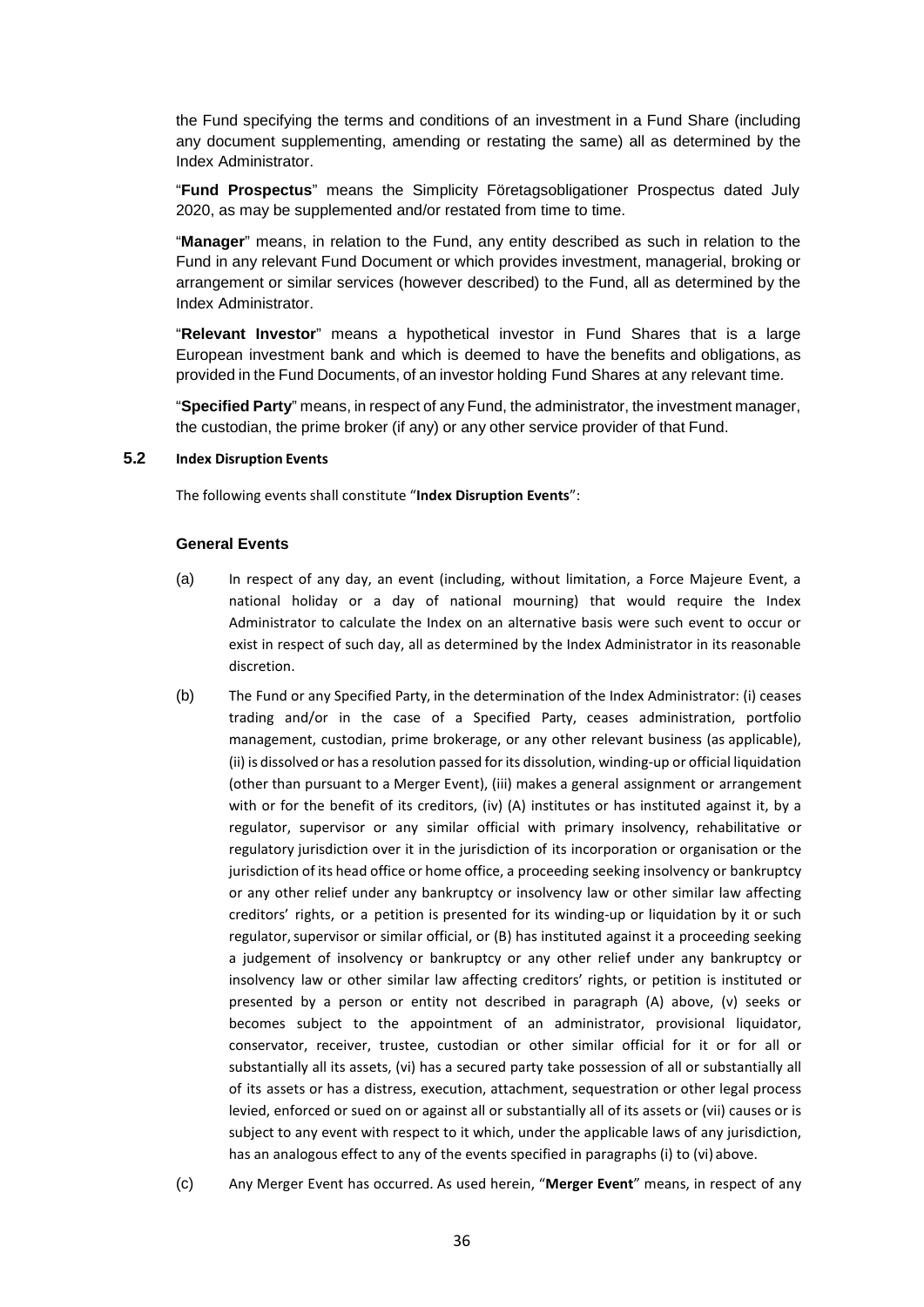Fund Shares, any (i) reclassification or change of such Fund Shares that results in a transfer of or an irrevocable commitment to transfer all of such Fund Shares outstanding to another entity or person, (ii) consolidation, amalgamation, merger or binding share exchange of a Fund with or into another entity or person (other than a consolidation, amalgamation, merger or binding share exchange in which such Fund is the continuing entity and which does not result in a reclassification or change of all of such Fund Shares outstanding), (iii) takeover offer, tender offer, exchange offer, solicitation, proposal or other event by any entity or person to purchase or otherwise obtain 100 per cent. of the outstanding Fund Shares of the Fund that results in a transfer of or an irrevocable commitment to transfer all such Fund Shares (other than such Fund Shares owned or controlled by such other entity or person), or (iv) consolidation, amalgamation, merger or binding share exchange of the Fund or its subsidiaries with or into another entity in which the Fund is the continuing entity and which does not result in a reclassification or change of all such Fund Shares outstanding but results in the outstanding Fund Shares (other than Fund Shares owned or controlled by such other entity) immediately prior to such event collectively representing less than 50 per cent. of the outstanding Fund Shares immediately following suchevent.

- (d) The resignation, termination or replacement of any SpecifiedParty.
- (e) The invalidity or unenforceability of any documents relating to the Fund or the Fund Shares, as determined by the Index Administrator.
- (f) The currency of denomination of any Fund Shares is amended and/or the net asset value of the Fund Shares is no longer calculated in the currency that applied on the Initial Valuation Date.
- (g) Any representation or statement by any Fund is, or becomes, materially inaccurate, as determined by the Index Administrator, whether such statement is made in a Fund Document or otherwise.
- (h) Adistribution or dividend to existing holders of relevant Fund Shares of (i) such Fund Shares, or (ii) other share capital or securities granting the right to payment of dividends, redemption amounts or other amounts and/or delivery of assets and/or the proceeds of liquidation of the Fund equally or proportionately with such payments or deliveries to holders of such Fund Shares, or (iii) share capital or other securities of another issuer acquired by the Fund as a result of a spin-off or other similar transaction, or (iv) any other type of securities, rights or warrants or other assets, in any case for payment (in cash or otherwise) at less than the prevailing market price as determined by the Index Administrator.
- (i) With respect to the Fund, an event that results in any shareholder rights pursuant to a shareholder rights agreement or other plan or arrangement of the type commonly referred to as a 'poison pill' being distributed, or becoming separated from shares of common stock or other shares of the capital stock of such Fund (provided that any adjustment effected as a result of such an event shall be readjusted upon any redemption of such rights).
- (j) Any other event that may have, in the opinion of the Index Administrator, a dilutive or concentrative or other effect on the theoretical value of the Fund Shares.

### **Dealing Terms**

(a) The Index Administrator determines that a redemption of any Fund Shares by a Relevant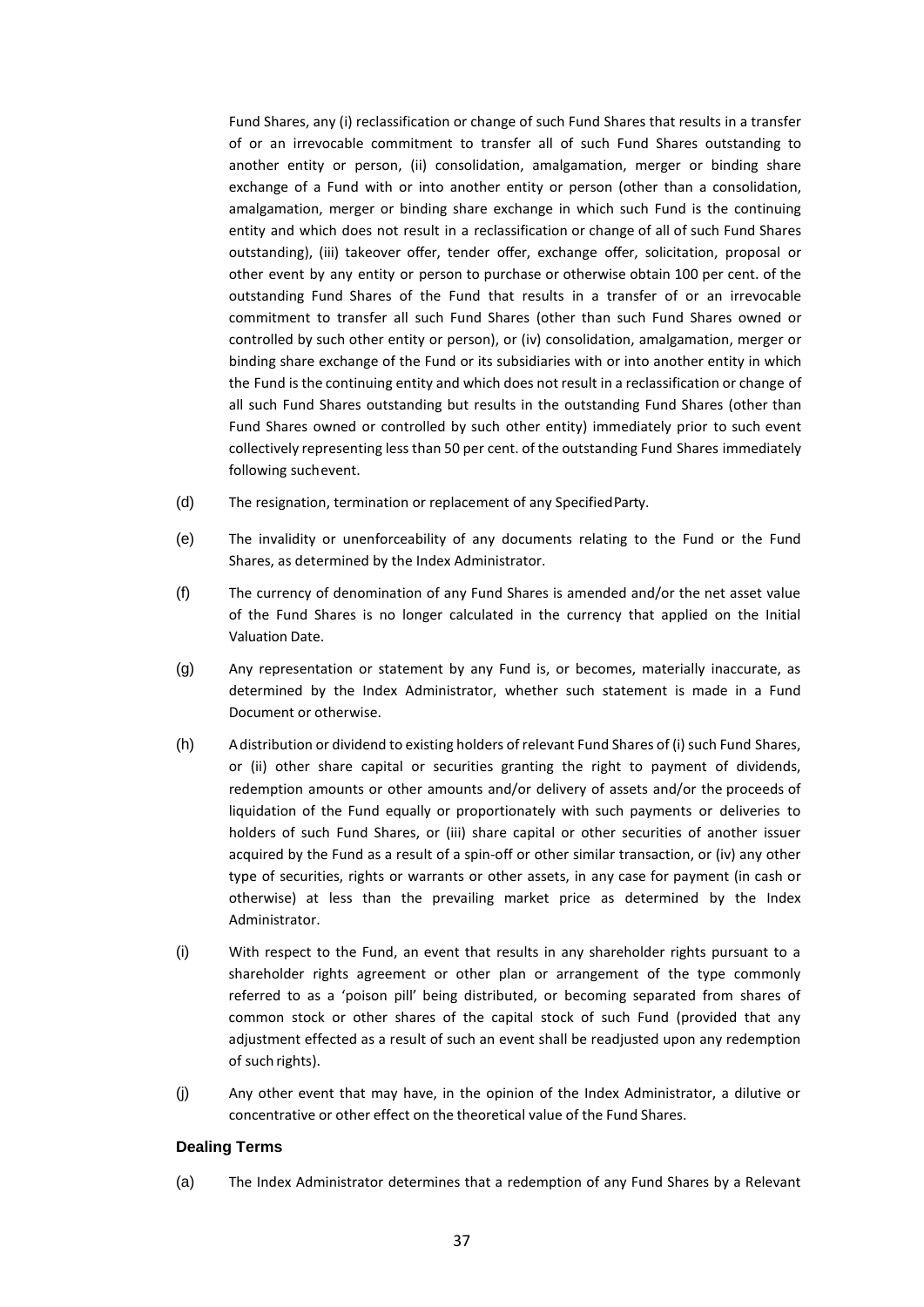Investor on any day would be or is subject to the imposition of a "gate" by the relevant Fund.

- (b) Any redemption of Fund Shares occurs in whole or in part otherwise than by payment of a monetary amount.
- (c) Any Relevant Investor, is at any time not permitted by any Fund to redeem or subscribe for any Fund Shares at their net assetvalue.
- (d) Any gate, suspension, side pocketing, run-off share class is imposed on Fund Shares by the Fund or any impairment, alteration or modification to the actual or documented liquidity terms of the Fund Shares, as determined in the sole and absolute discretion of the Index Administrator.
- (e) Any event or circumstance (whether or not in accordance with the constitutive documents and investment guidelines of any Fund) in respect of any Fund which mandatorily obliges a Relevant Investor to sell or otherwise dispose of any Fund Shares.
- (f) The Fund (i) introduces a new redemption fee or modifies a redemption fee, (ii) introduces a new subscription fee or modifies a subscription fee, (iii) introduces a new management fee or modifies an existing management fee, (iv) introduces a new performance fee or modifies an existing performance fee or (v) introduces a bid/offer spread or other charge however described or modifies any bid/offer spread or modifies any other charge howsoever described which, in each case, a Relevant Investor has to bear in respect of any Fund Share or any other individual share or notional unit of account of ownership in respect of an investment in the Fund.
- (g) Any event or change affecting the Fund which, in the reasonable opinion of the Index Administrator, is likely to have a negative impact on the value of any Fund Shares.
- (h) There is a change in the liquidity of the Fund, including a change in the frequency or notice period under which such Fund can execute subscription and redemption orders, from that described in the Fund Documents on the Initial ValuationDate, as determined by the Index Administrator.

### **Relevant Investor Disruption**

- (a) The inability of a Relevant Investor to subscribe or redeem, as applicable, on any a day in respect of which the Fund would ordinarily be able to accept subscriptions or redemptions, at, or at a value that equates to, the net asset value of the Fund Shares for such day, including but not limited to, if, in respect of a day and the official net asset value in respect of such day, a Relevant Investor redeeming Fund Shares in the Fund on the basis of such day and such official net asset value would not have received the full proceeds of such redemption by the time that an investor would be scheduled, according to the Fund Documents of the Fund, to receive such sums (without giving effect to any gating, deferral, suspension or other provisions permitting the Fund to delay or refuse redemption of Fund Shares).
- (b) The Fund or any Specified Party defaults under, materially modifies or terminates any rebate agreements in place with the Index Administrator.
- (c) The total assets under management of the Fund is less than five billion Norwegian kroner.

### **Valuation and Reporting**

(a) Any event occurs, which, in the determination of the Index Administrator, would make it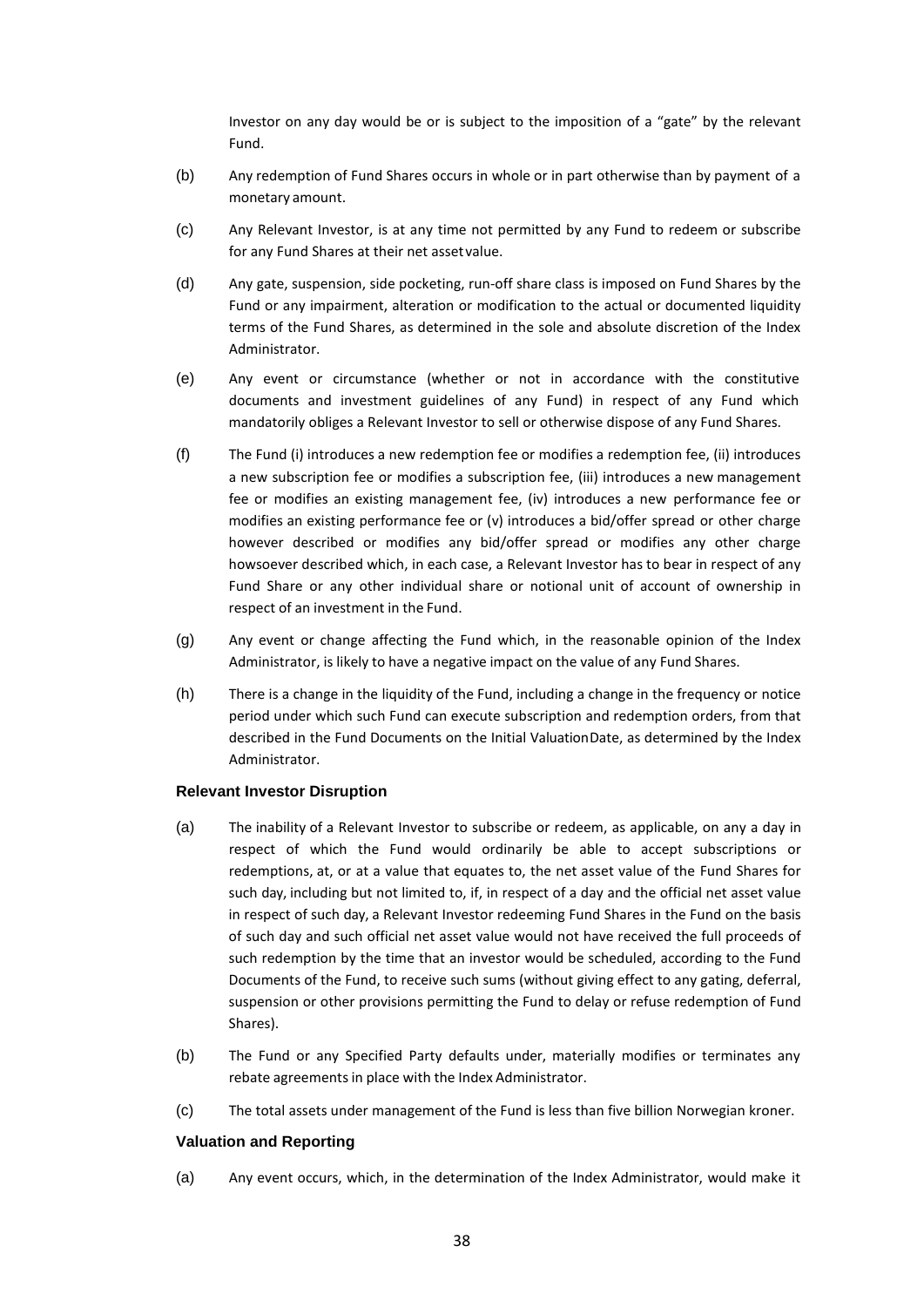impossible or impracticable for the Index Administrator to determine the value of the Fund and/or the Fund Shares of theFund.

- (b) Any failure by theFund or any Specified Party to deliver or publish or cause to be delivered or published information that the Fund or such Specified Party has agreed to deliver or publish pursuant to the FundDocuments.
- (c) Any failure by the Fund or any Specified Party required to calculate or publish the value of any Fund Share (pursuant to the Fund Documents) to so calculate or publish such net asset value.
- (d) The Index Administrator determines, at any time, that the reported net asset value of any Fund Share misrepresents the net asset value of such FundShares.
- (e) Any material change in the formula for or the method of calculating or any change in the periodicity of the calculation or publication of the Net Asset Value or other price or value of the Fund Shares, or in the composition or weighting of the prices or assets on the basis of which such Net Asset Value or other price or value is calculated.

### **Relevant Benchmark**

- (a) In respect of the 3-month STIBOR Rate (the "**Relevant Benchmark**") the Index Administrator determines that any authorisation, registration, recognition, endorsement, equivalence decision, approval or inclusion in any official register in respect of such Relevant Benchmark or the administrator or sponsor of the Relevant Benchmark has not been, or will not be, obtained or has been, or will be, rejected refused, suspended or withdrawn by the relevant competent authority or other relevant official body, with the effect that the Index Administrator is not, or will not be, permitted under any applicable law or regulation to use the Relevant Benchmark to perform its obligations in respect of determining the relevant level of the Index.
- (b) The occurrence of one or more of the following events:
	- (i) a public statement or publication of information by or on behalf of the administrator of a Relevant Benchmark announcing that it has ceased or will cease to provide the Relevant Benchmark permanently or indefinitely, provided that, at the time of the statement or publication, there is no successor administrator that will continue to provide the Relevant Benchmark;
	- (ii) a public statement or publication of information by the regulatory supervisor for the administrator of the Relevant Benchmark, the central bank for the currency of the Relevant Benchmark, an insolvency official with jurisdiction over the administrator for the Relevant Benchmark, a resolution authority with jurisdiction over the administrator for the Relevant Benchmark or a court or an entity with similar insolvency or resolution authority over the administrator for the Relevant Benchmark, which states that the administrator of the Relevant Benchmark has ceased or will cease to provide the Relevant Benchmark permanently or indefinitely, provided that, at the time of the statement or publication, there is no successor administrator that will continue to provide the Relevant Benchmark; or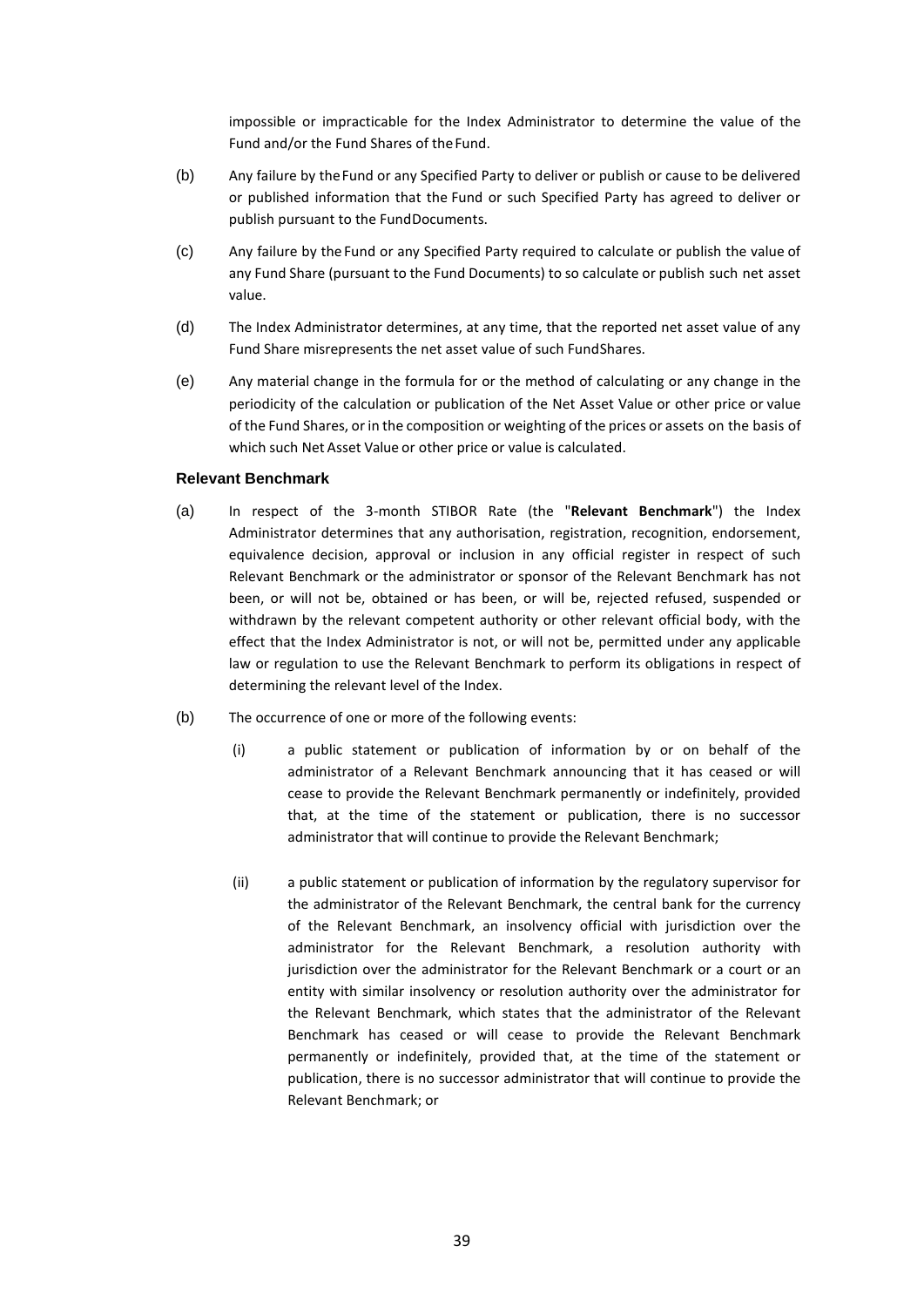- (iii) any event which otherwise constitutes an 'index cessation event' in respect of a Relevant Benchmark (regardless of how it is actually defined or described in the definition of the Relevant Benchmark).
- (c) In respect of any Index Business Day, the 3-month STIBOR Rate is not published on Reuters Screen " STISEK3MDFI=" (or any Successor Source thereto) on such page for such date.

# **Regulatory, Illegality and Legal Action**

- (a) The occurrence of any of the following events: (i) any regulatory approval or registration of the Fund or any Specified Party is cancelled or under review (due to wrongdoing, fraud, breach of any rule or regulation or other reason (other than any wrongdoing, fraud or breach of any rule or regulation by the Issuer)), (ii) any material litigation, arbitration, investigation, proceeding or regulatory or governmental action exists, is commenced or is threatened in relation to the Fund or any Specified Party, (iii) any allegation of criminal or fraudulent activity is made in respect of theFund or any Specified Party or any employee of any such entity, or the Issuer reasonably determines or suspects that any such criminal or fraudulent activity has occurred, (iv) any change in the legal, tax, accounting, or regulatory treatments of the Fund or any Specified Party which would have an adverse economic impact for a Relevant Investor as a holder of a Fund Share, or (v) theFund or any Specified Party becomes subject to any investigation, proceeding or litigation (or any investigation, proceeding or litigation is threatened) by any relevant governmental body, legal or regulatory authority involving alleged violation of applicable law for any activities relating to or resulting from the operation of theFund.
- (b) A Force Majeure Event.

# **5.3 Consequence of Index Disruption Event**

If the Index Administrator determines that an Index Disruption Event occurs or subsists on any Index Business Day in respect of the Index, the Index Administrator will determine in its sole and absolute discretion whether the occurrence or existence of such event is material in respect of the calculation of the Index.

In the event that the Index Administrator determines that the occurrence or existence of an Index Disruption Event is material, it will make such determinations and/or adjustments that in its reasonable discretion are required to take account of such event.

The Index Administrator will aim to ensure that the intended commercial purposes of the Index can be achieved to the highest possible degree. Each determination, adjustment and/or action may affect the calculation and publication of any Index Closing Level in respect of any Index Business Day falling on or after the occurrence of such Index Disruption Event but will not have any retrospective effect in respect of Index Closing Levels published prior to the occurrence of such Index Disruption Event.

In particular, and without limitation, the Index Administrator in exercising its reasonable discretion may:

- (a) suspend the determination of the Index Closing Level until such time as the Index Administrator determines that no Index Disruption Event exists that would impair the determination of the Index Closing Level;and/or
- (b) make such adjustments to the Index Closing Level for any Index Business Day and/or the methodology or formulae set out in this Index Description as it determines necessary in order to provide for any consequences of any Index Disruption Event.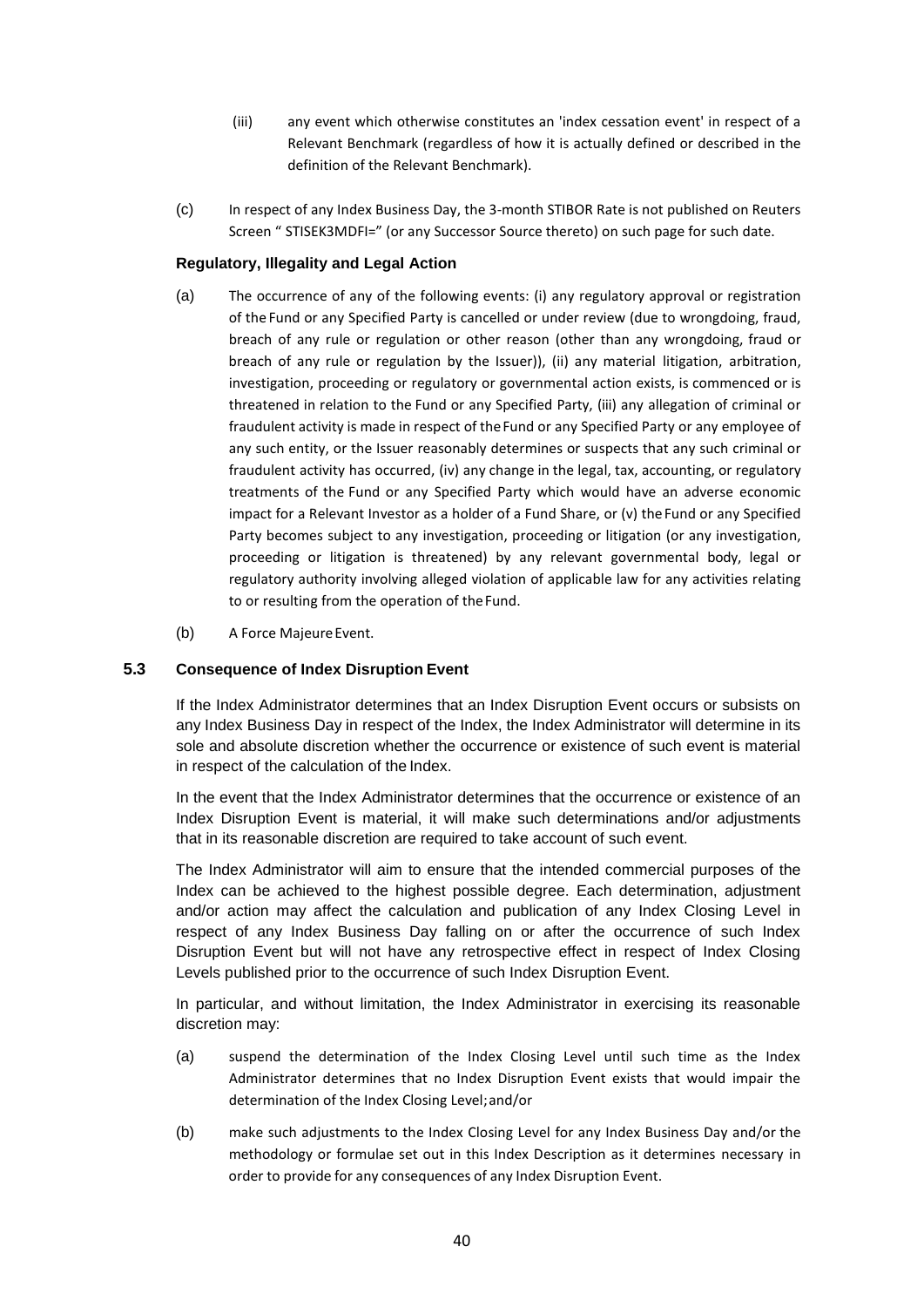If the suspension of the determination of the Index Closing Level referred to in subparagraph (a) above has been continuing for more than eight (8) calendar days and/or the Index Administrator determines that there are no adjustments that could be made pursuant to subparagraph (b) that would adequately provide for the consequences of the relevant Index Disruption Event and/or the adjustments to the Index Closing Level referred to in subparagraph (b) above have not been capable of adequately providing for the Index Disruption Event, the Index Administrator may permanently cease to calculate and publish the Index Closing Level and the Index shall be cancelled.

For the avoidance of doubt, where there is more than one Index Disruption Event in occurrence at the same time, these provisions apply separately to each such occurrence. The Index Administrator is under no obligation to monitor or determine whether or not an Index Disruption Event has occurred and will not be required to, and will not be responsible for any failure to, make any determination, waiver, declaration or decision whatsoever in relation to an Index Disruption Event. In making or omitting to make any such determination, waiver, declaration or decision, the Index Administrator shall be under no fiduciary duty to any person.

# **5.4 Adjustments and determinations to be made in accordance withOverview**

Any such adjustments and/or determinations or decisions to permanently cease to calculate and publish an Index Closing Level in respect of the Index pursuant to section 5.3 above shall be made by the Index Administrator as far as reasonably practicable in accordance with Section 9 (*Changes to and Retiring a Benchmark*) of theOverview.

### <span id="page-40-0"></span>**6 Change of methodology and time of determinations**

In calculating and determining the value of the Index, the Index Administrator shall, subject as provided below, employ the methodology described above and its application of such methodology shall be conclusive and binding. While the Index Administrator currently employs the above described methodology to calculate the Index, no assurance can be given that fiscal, market, regulatory, juridical, financial or other circumstances (including, but not limited to, any changes to or any suspension or termination of or any other events affecting transactions on the same or similar terms to any Instrument for which values will be determined in relation to the Index) will not arise that would, in the view of the Index Administrator, necessitate or make desirable a modification of or change to such methodology and the Index Administrator shall be entitled to make any such modification or change in its sole and absolute discretion.

### Accordingly:

- (i) The IndexAdministratorshall be entitled to make suchmodifications and/or changes as it in its sole and absolute discretion deems appropriate, including (without limitation):
	- (a) to correct any manifest error or proven error contained in the methodology described in this Index Description; and/or
	- (b) to cure, correct or supplement any defective provision contained in this Index Description; and/or to cure, correct or supplement any defective provision contained in the methodology described in this Index Description; and/or
	- (c) if market, regulatory, juridical, financial, fiscal or other circumstances arise, and such circumstances would, in the determination of the Index Administrator, necessitate or make desirable such a modification or change of the methodology described herein (including, but without limitation, a change in the frequency of